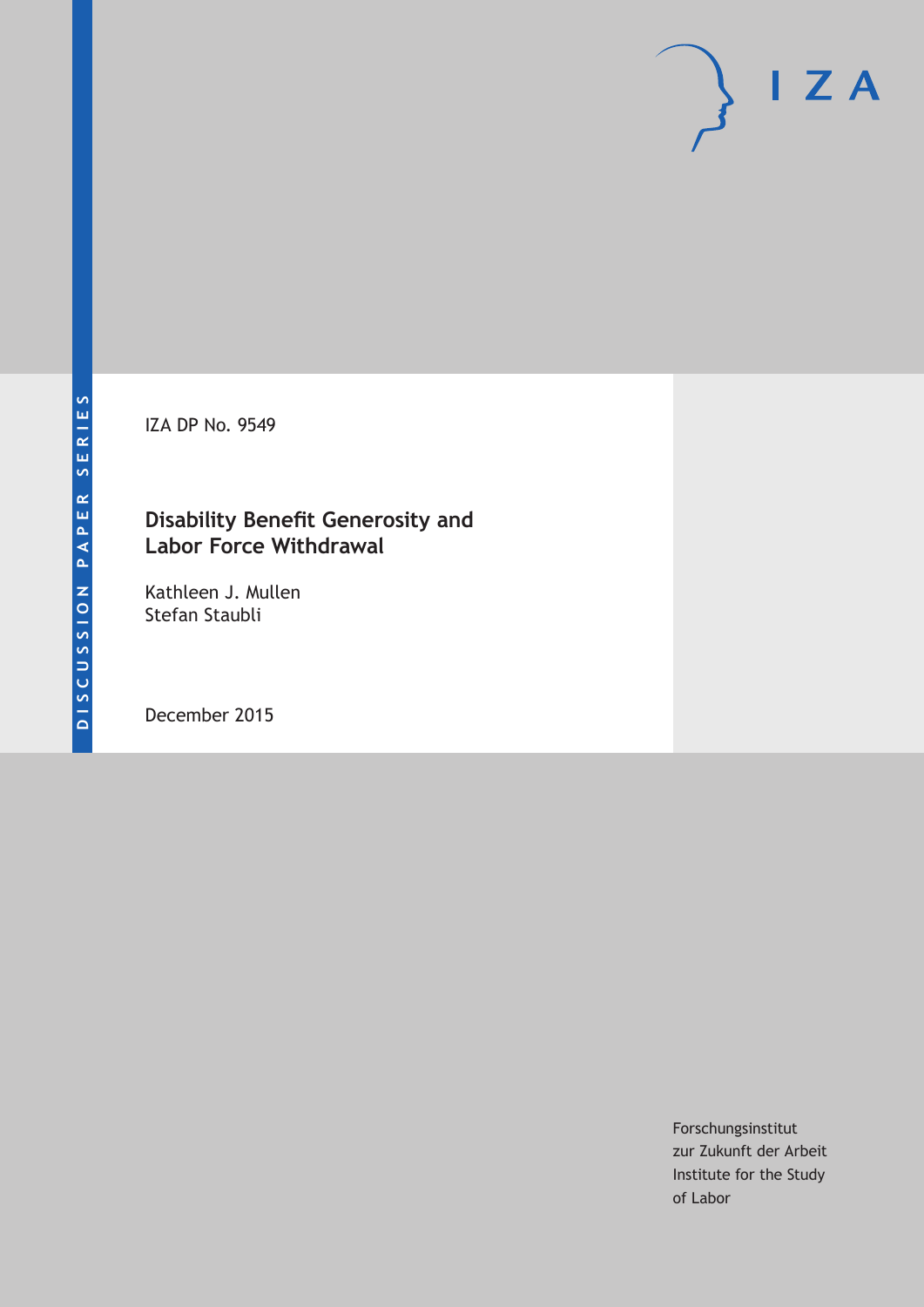# **Disability Benefit Generosity and Labor Force Withdrawal**

### **Kathleen J. Mullen**

*RAND and IZA* 

### **Stefan Staubli**

*University of Calgary, RAND and IZA* 

Discussion Paper No. 9549 December 2015

IZA

P.O. Box 7240 53072 Bonn Germany

Phone: +49-228-3894-0 Fax: +49-228-3894-180 E-mail: iza@iza.org

Any opinions expressed here are those of the author(s) and not those of IZA. Research published in this series may include views on policy, but the institute itself takes no institutional policy positions. The IZA research network is committed to the IZA Guiding Principles of Research Integrity.

The Institute for the Study of Labor (IZA) in Bonn is a local and virtual international research center and a place of communication between science, politics and business. IZA is an independent nonprofit organization supported by Deutsche Post Foundation. The center is associated with the University of Bonn and offers a stimulating research environment through its international network, workshops and conferences, data service, project support, research visits and doctoral program. IZA engages in (i) original and internationally competitive research in all fields of labor economics, (ii) development of policy concepts, and (iii) dissemination of research results and concepts to the interested public.

IZA Discussion Papers often represent preliminary work and are circulated to encourage discussion. Citation of such a paper should account for its provisional character. A revised version may be available directly from the author.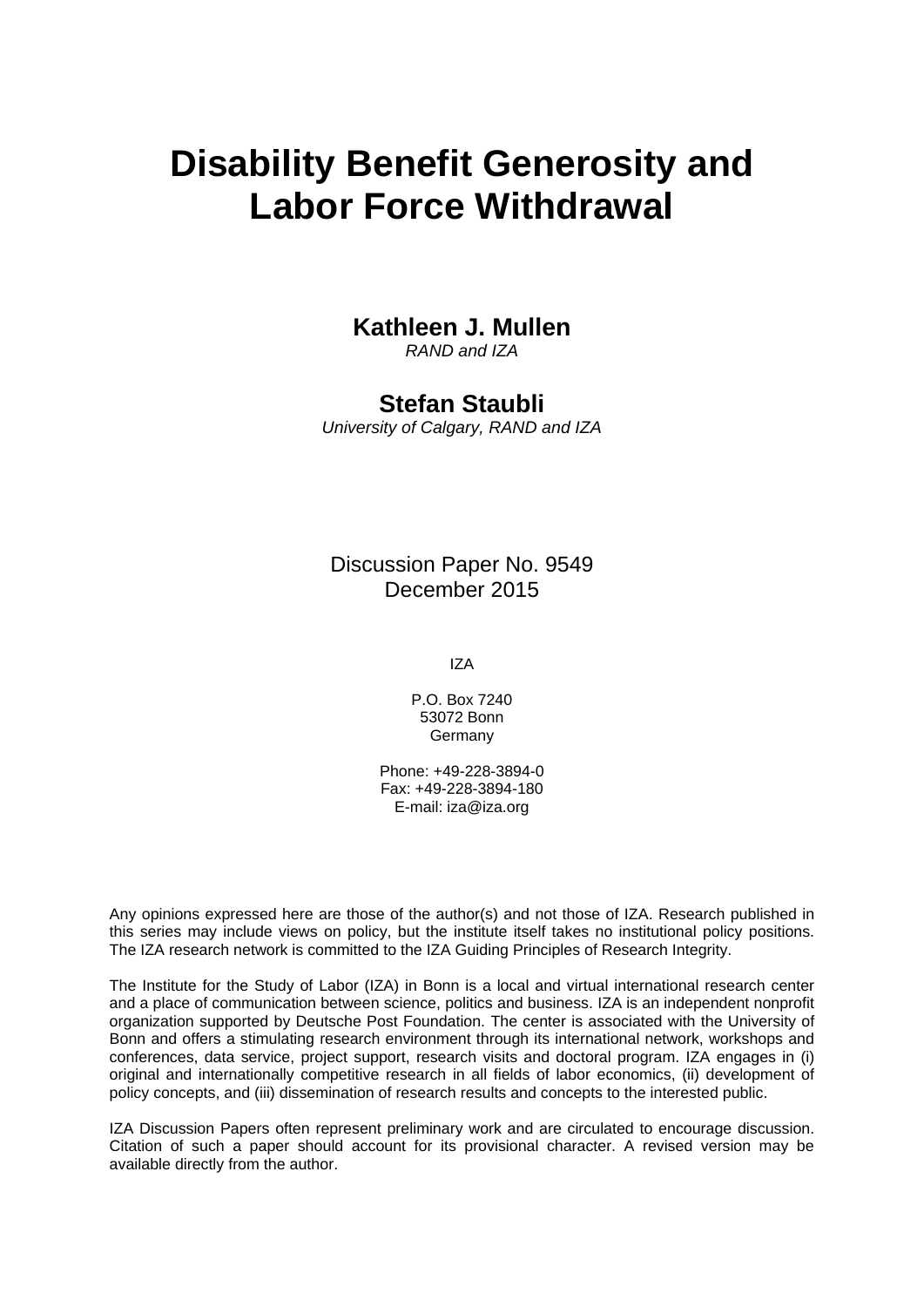IZA Discussion Paper No. 9549 December 2015

# **ABSTRACT**

## **Disability Benefit Generosity and Labor Force Withdrawal\***

A key component for estimating the optimal size and structure of disability insurance (DI) programs is the elasticity of DI claiming with respect to benefit generosity. Yet, in many countries, including the United States, all workers face identical benefit schedules, which are a function of one's labor market history, making it difficult to separate the effect of the benefit level from the effect of unobserved preferences for work on individuals' claiming decisions. To circumvent this problem, we exploit exogenous variation in DI benefits in Austria arising from several reforms to its DI and old age pension system in the 1990s and 2000s. We use comprehensive administrative social security records data on the universe of Austrian workers to compute benefit levels under six different regimes, allowing us to identify and precisely estimate the elasticity of DI claiming with respect to benefit generosity. We find that, over this time period, a one percent increase in potential DI benefits was associated with a 1.2 percent increase in DI claiming.

JEL Classification: H55, J14, J22

Keywords: disability insurance, benefit generosity, labor force withdrawal, claiming elasticity

Corresponding author:

 $\overline{\phantom{a}}$ 

Stefan Staubli University of Calgary Department of Economics 2500 University Dr. N.W. Calgary, AB, T2N 1N4 Canada E-mail: sstaubli@ucalgary.ca

<sup>\*</sup> We thank Arie Kapteyn, Nicole Maestas, Philippe Ruh, Josef Zweimüller, participants of the 2015 NBER Summer Institute Aging Workshop and seminar participants at RAND and the University of Manitoba for helpful comments and suggestions, and Sarah Kups for excellent research assistance. This paper was supported by the National Institute on Aging through grant numbers R21AG037891 and R01AG046290. Its contents are solely the responsibility of the authors and do not represent the official views of the National Institute on Aging.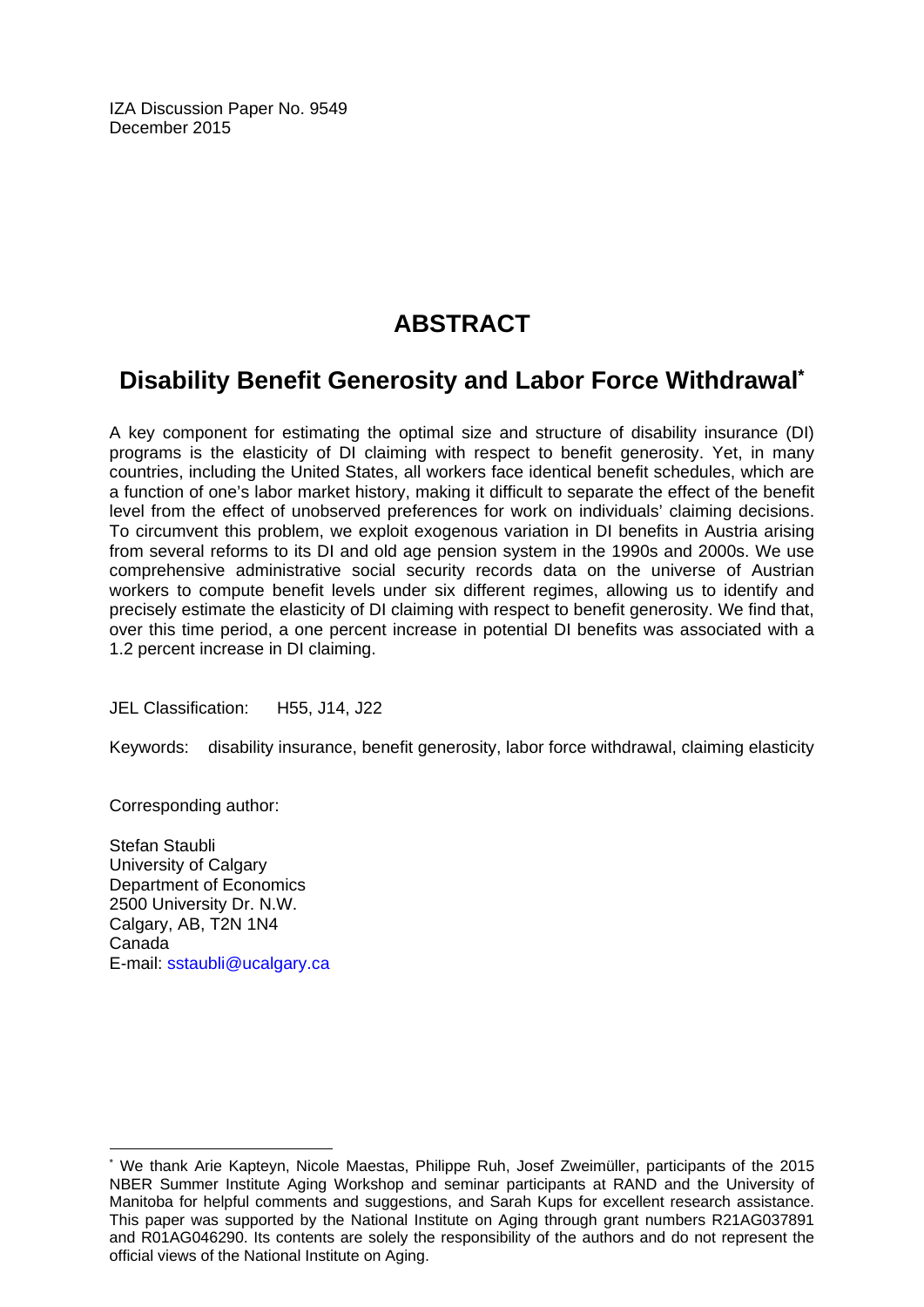#### **1. Introduction**

Leaving the work force before the statutory retirement age has become the norm in many industrialized countries. Since the 1960s the labor force participation rate of males aged 55-64 in the OECD countries has decreased from 80 to 65 percent despite considerable improvements in aggregate health.<sup>[1](#page-3-0)</sup> At the same time, disability insurance participation has grown substantially, especially among older workers who are not yet eligible for public pensions. The negative effects of this trend on economic growth and public expenditure are exacerbated by falling fertility rates and significant increases in average life expectancy. While retirement incentives arising explicitly from public old age pension systems (i.e., Social Security) have been well explored (see, e.g., Burtless 1986, Gustman and Steinmeier 1986, Stock and Wise 1990, Berkovec and Stern 1991, Blau 1994, Phelan and Rust 1997, Gruber and Wise 2004, French 2005), the impact of financial incentives arising from alternative retirement channels, most notably disability insurance (DI), still lacks a careful analysis. Although recent studies (e.g., Maestas, Mullen and Strand, 2013) have demonstrated convincingly that substantial work capacity exists among marginal DI program entrants, credible estimates of the effect of DI benefit levels on individuals' labor force participation and claiming decisions have remained elusive due to lack of exogenous variation in DI benefits, which in most countries are determined by a single function of past earnings and work experience.

In this paper we employ a novel identification strategy that exploits a series of reforms to the Austrian old age and disability insurance public pension system between 1987 and 2010. We make use of individual administrative data containing detailed information regarding earnings and employment histories and pension claiming, covering all of Austria in the period 1972 to

<span id="page-3-0"></span><sup>&</sup>lt;sup>1</sup> The labor force participation rate of males aged 55-64 in OECD countries reached a minimum of 59 percent in the late 1990s and has increased since then to 65 percent.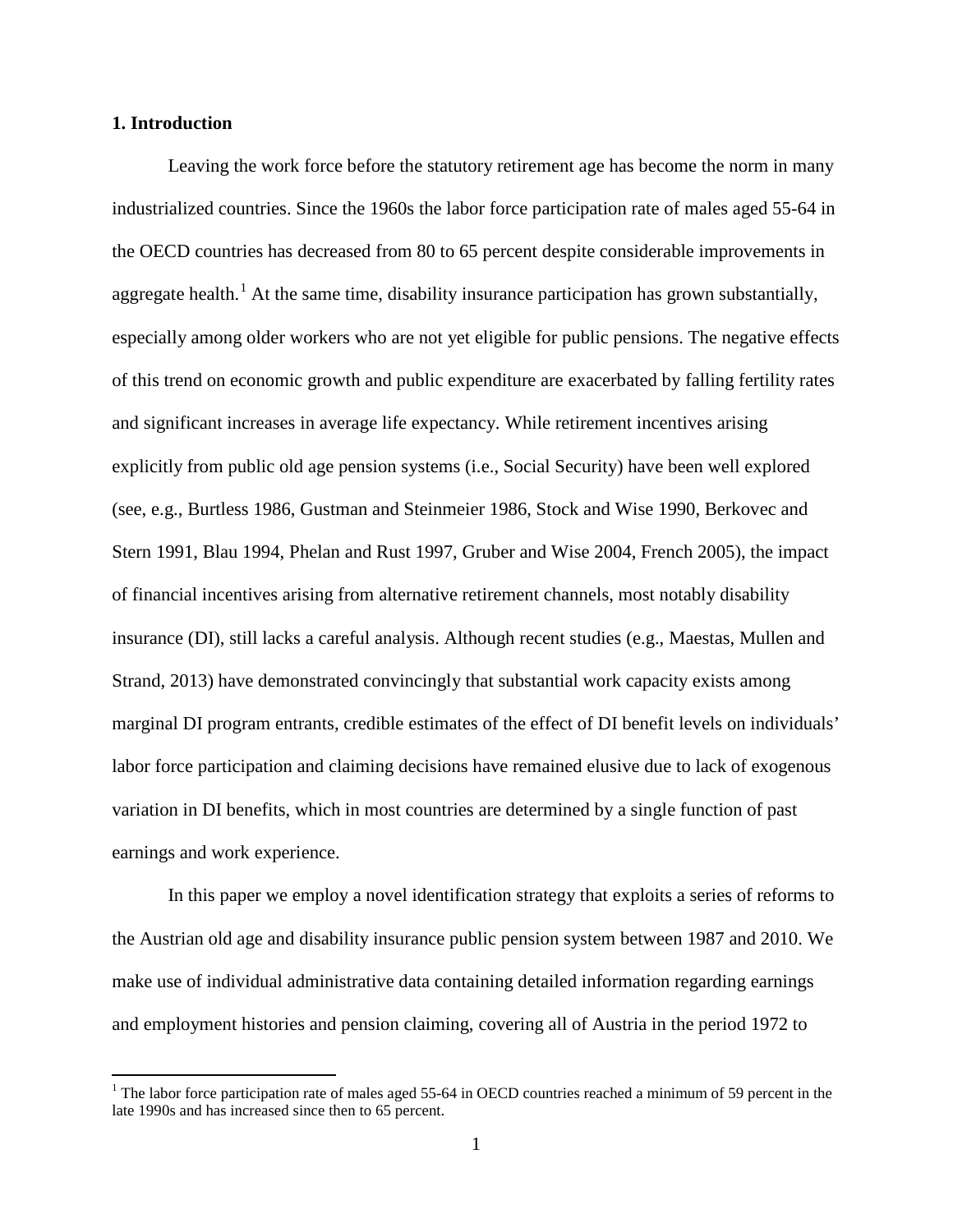2010. The combination of detailed administrative data and policy variation from a series of national pension reforms presents us with a unique opportunity to learn about individuals' labor force withdrawal decisions in ways that are impossible in the U.S. and other settings. Given the similarity in characteristics of the social security system and the aging population structure, and because many of the Austrian reforms mimic policy changes that are currently debated by policymakers around the world, studying their effects can yield important insights to guide social security and disability insurance reforms in other industrialized countries, including the U.S.

We find that generally Austrians in this period are sensitive to the level of DI benefits in determining their labor force participation. Over our sample period, 1.6 percent of labor force participants ages 35-59 withdraw from the labor force to claim DI benefits each year. We find that the DI inflow rate increases by 0.02 percentage points, or 1.2 percent, for every 1 percent increase in DI benefit levels over our entire sample period, 1987-2010. That is, we estimate an elasticity of DI claiming with respect to DI benefit generosity of 1.2. Because Austrian DI applicants are not required to quit their jobs or refrain from receiving unemployment insurance benefits during the disability determination period (unlike in some other systems, e.g., the U.S.), this is equivalent to estimating the elasticity of labor force withdrawal with respect to DI benefit generosity.[2](#page-4-0)

We estimate a smaller elasticity of 0.7 in the later years of the sample, 2004-2010, which experienced the lowest replacement rates over our observation period. During the same time period, we estimate that DI *application rates* increased by 1.6 percent per 1 percent increase in DI benefits, more than twice the percent increase in new DI beneficiaries. This implies that the allowance rate for the marginal DI applicant induced by a 1 percent increase in DI benefits is less

<span id="page-4-0"></span> $2$  In the U.S., where withdrawing from the labor market to apply for DI benefits can adversely affect subsequent reemployment, the effect of DI benefits on labor force withdrawal is likely larger than the effect of benefits on DI claiming (see, e.g., Autor et al., 2015).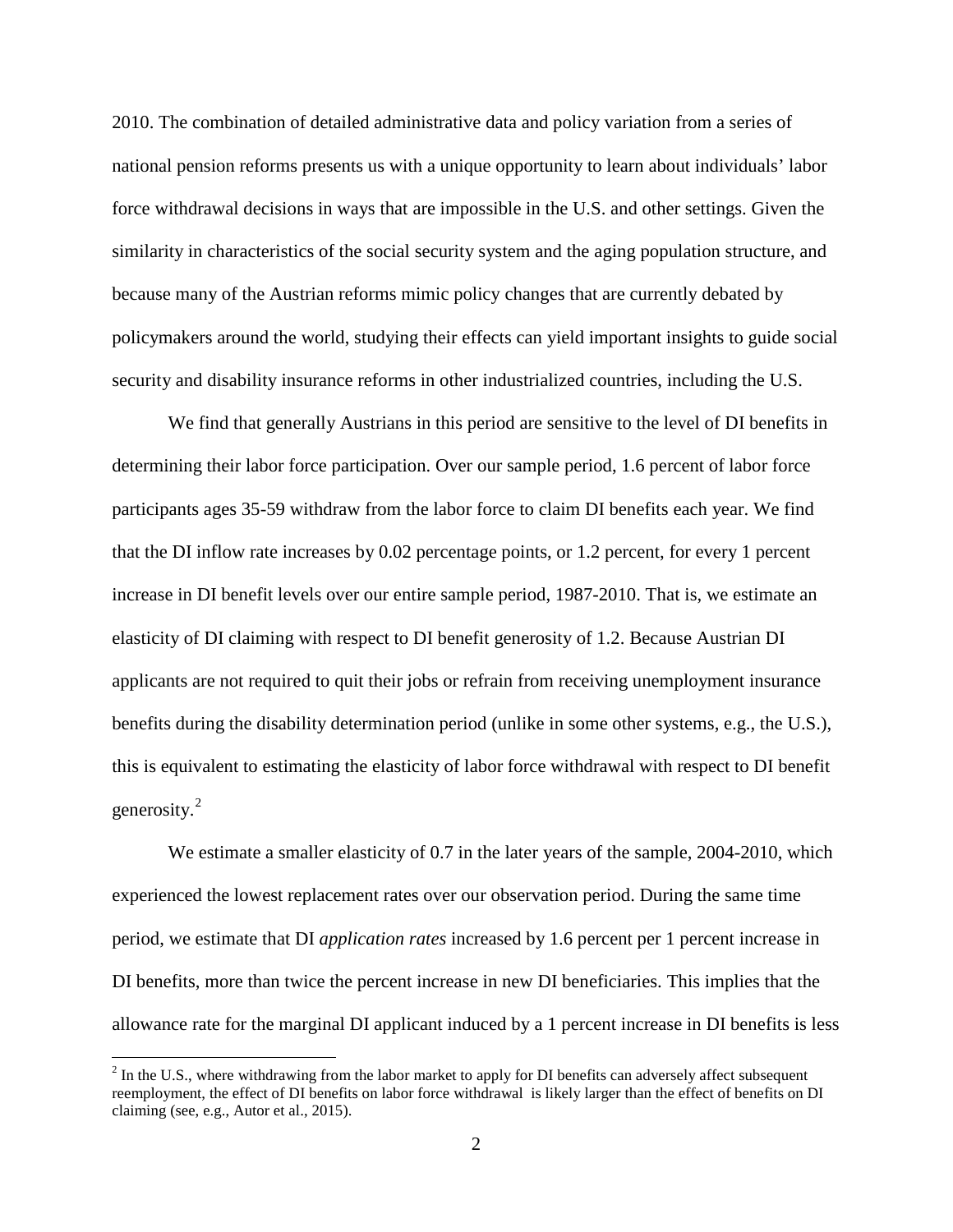than half the overall DI allowance rate. We are unaware of any studies that examine the role of application screening in mediating the effect of DI benefit levels on new DI beneficiaries.<sup>[3](#page-5-0)</sup>

There exist a wide range of estimates of the elasticities of DI application, award and labor force non-participation rates, respectively, with respect to DI benefit levels. Bound and Burkhauser (1999) reviewed the literature and found estimates in the range of 0.2-1.3 (applications), 0.3-0.4 (awards) and 0.2-1 (nonparticipation). Virtually all of these studies use observational data on older workers (ages [4](#page-5-1)5 and older) in the U.S. in the 1960s and 1970s.<sup>4</sup> Of these, Kreider's (1999) study using data from the 1978 Survey of Disability and Work is generally considered the most credible (e.g., see Bound et al., 2004). Kreider estimates a structural model of SSDI applications, awards and lifetime income inflows, and simulates the effect of a 10 percent increase in DI benefit levels, finding an estimated 8.6 percent decline in DI applications, for an elasticity of DI applications with respect to benefit levels of just under  $0.9$ .<sup>[5](#page-5-2)</sup> It is not clear how many of these induced applications would be allowed, but applying our estimate of half the average allowance rate this translates to an elasticity of DI claiming with respect to benefit generosity of 0.43—about three times lower than our estimated elasticity.

An exception to the previous studies using observational data in the U.S. is a study by Gruber (2000) that exploits quasi-experimental variation in DI benefit levels arising from a 1987 Canadian reform in all provinces except Quebec.<sup>[6](#page-5-3)</sup> Using a difference-in-differences framework, Gruber estimates that the 36 percent increase in DI benefit levels was associated with an 11.5

<span id="page-5-0"></span> $3$  Maestas, Mullen and Strand (2015) examine the effect of local unemployment rates on DI applications and initial allowances during the Great Recession; they find that virtually all of applications induced by the Great Recession were denied at the initial level, although it is not clear how the additional applications fared in the app  $4$  Haveman and Wolfe (1984) attempt to instrument the DI replacement rate, recognizing it is endogenous, but they

<span id="page-5-2"></span><span id="page-5-1"></span>have difficulty finding credible exclusion restrictions.<br><sup>5</sup> Intriguingly, Kreider finds that when time (i.e., the waiting period) is eliminated from the model, the estimated decline in applications is 1.3 times as large, or 11.1 percent.

<span id="page-5-3"></span> $6$  Campioleti (2004) examines the effect of a smaller (\$50) increase in DI benefits in Quebec compared to other provinces in 1973. His estimates of the effect of the reform on nonemployment are very small but extremely imprecise, with standard errors on the order of five times larger than the estimated effects.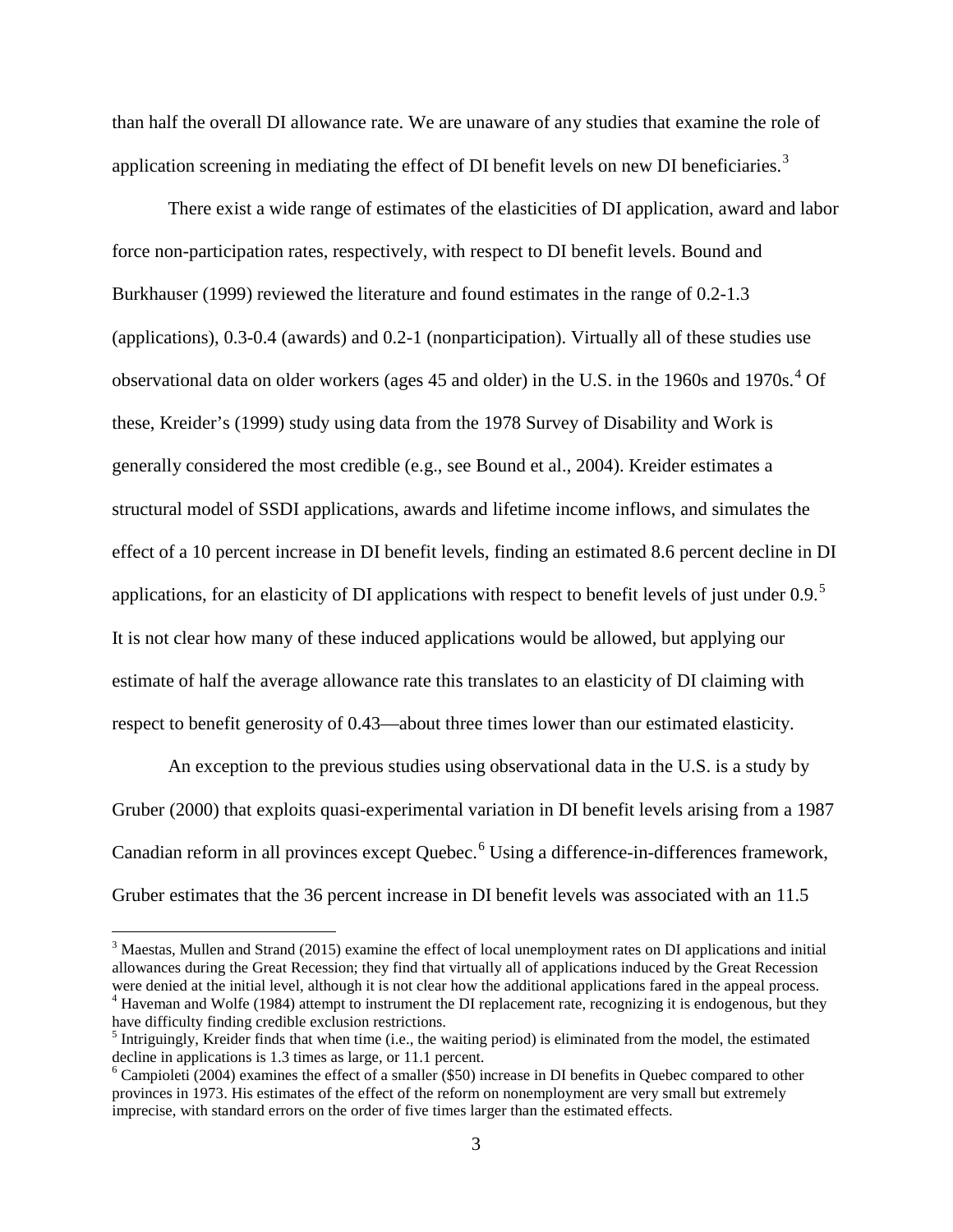percent increase in the nonemployment rate among men ages 45-59 in the first two years after the reform. These estimates imply a *short run* elasticity of nonemployment with respect to DI benefit levels of around 0.3. To obtain the long run elasticity of nonemployment (nonparticipation) we need to scale this estimate by the inverse of the fraction of the stock of DI participants who are new entrants, approximately 20 percent in Austria. Thus, Gruber's estimate implies a long run elasticity of nonparticipation with respect to benefits of around 1.5, slightly higher than our estimate of 1.2.

Our large sample also allows us to examine heterogeneity in responsiveness to benefit generosity on several different margins. We find that the elasticity of DI claiming with respect to benefit generosity is highest for prime-age workers (ages 45-49) and increases with skill level and prior earnings, consistent with the idea that very young or very old, low skilled and poorer workers tend to have fewer labor market opportunities and thus less discretion in whether to apply for DI benefits vs. continuing to work. Notably, we find that individuals experiencing a current involuntary unemployment spell are much more responsive to DI benefit levels than employed individuals. This is consistent with Autor and Duggan's (2003) finding that "conditional applicants," or those applicants who apply for DI benefits only after losing their job, are more responsive to DI incentives than non-conditional applicants in the U.S.

The rest of the paper is structured as follows. In Section 2, we describe the data and institutional background on the Austrian DI system including a detailed description of the policy reforms enacted between 1987 and 2010. Section 3 describes our empirical strategy for isolating the effect of DI benefit level on labor force withdrawal, separating out the effect of unobserved preferences for work that are correlated with both DI benefits. Section 4 presents the results of our estimation models. Finally, Section 5 concludes.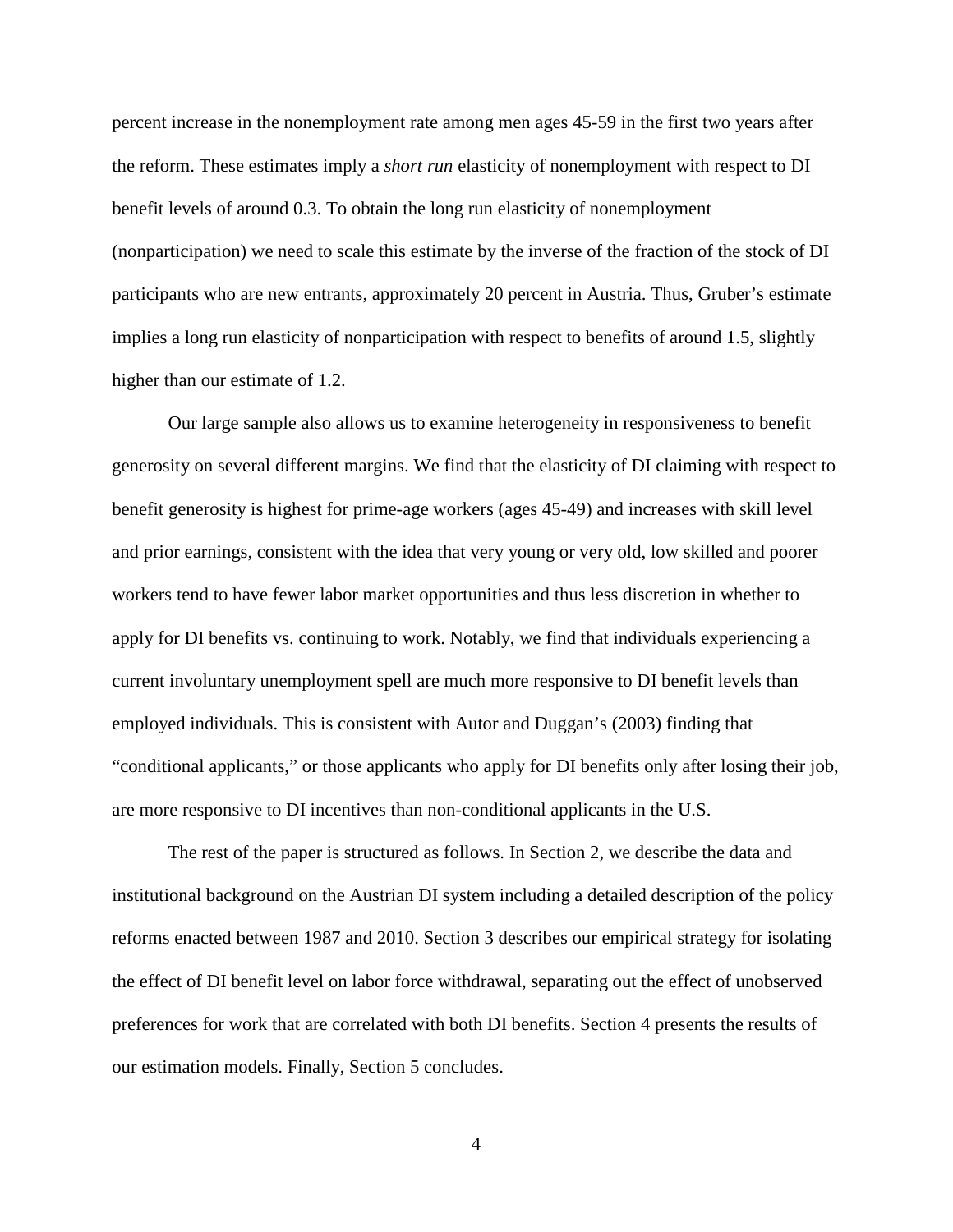#### **2. Data and Institutional Background**

#### **2.1. The Austrian Social Security Database**

We use administrative data from the Austrian Social Security Database (ASSD), provided by Hauptverband der Österreichischen Sozialversicherungsträger (the Austrian Social Security Administration). The ASSD covers the universe of workers in Austria and contains detailed information on the labor market and earnings histories of individuals beginning in 1972. Specifically, all employment, unemployment, disability, sick leave, and retirement spells are recorded.<sup>[7](#page-7-0)</sup> Summaries of spells before 1972 (e.g., number of years employed, unemployed, etc.) are available for individuals who have claimed a public pension by the end of 2008. At the individual level, the ASSD contains information on gender, age, work experience, job tenure, and blue- or white-collar status.<sup>[8](#page-7-1)</sup> The ASSD also contains some firm-specific information such as geographic region and industry affiliation. See Zweimüller et al. (2009) for a detailed description of the data. Although the ASSD does not contain information on DI applications (only claiming), we are able to merge to administrative application records starting in 2004.

A key feature of the data set is that it provides all of the information necessary to compute individuals' hypothetical disability insurance (DI) benefits at any given point in time and, with some minor assumptions, individuals' hypothetical DI benefits under *different* policy regimes, which is critical to our identification strategy (see Section 3). We verify the accuracy of our calculations by comparing our predicted DI benefit levels with actual DI benefit payments for the subsample of beneficiaries who received benefits in 2001 or who began receiving benefits after 2001, using matched data obtained from the Austrian Social Security Administration. Figure 1 plots mean matched DI benefits against mean predicted DI benefits (in 1,000-Euro

<span id="page-7-0"></span> $<sup>7</sup>$  Individuals do not have to be receiving unemployment insurance benefits to be registered unemployed. Individuals</sup> who have exhausted their UI benefits may still register as unemployed and receive General Assistance.

<span id="page-7-1"></span><sup>8</sup> Unfortunately, it is not possible to link individuals' and their spouses' earnings records.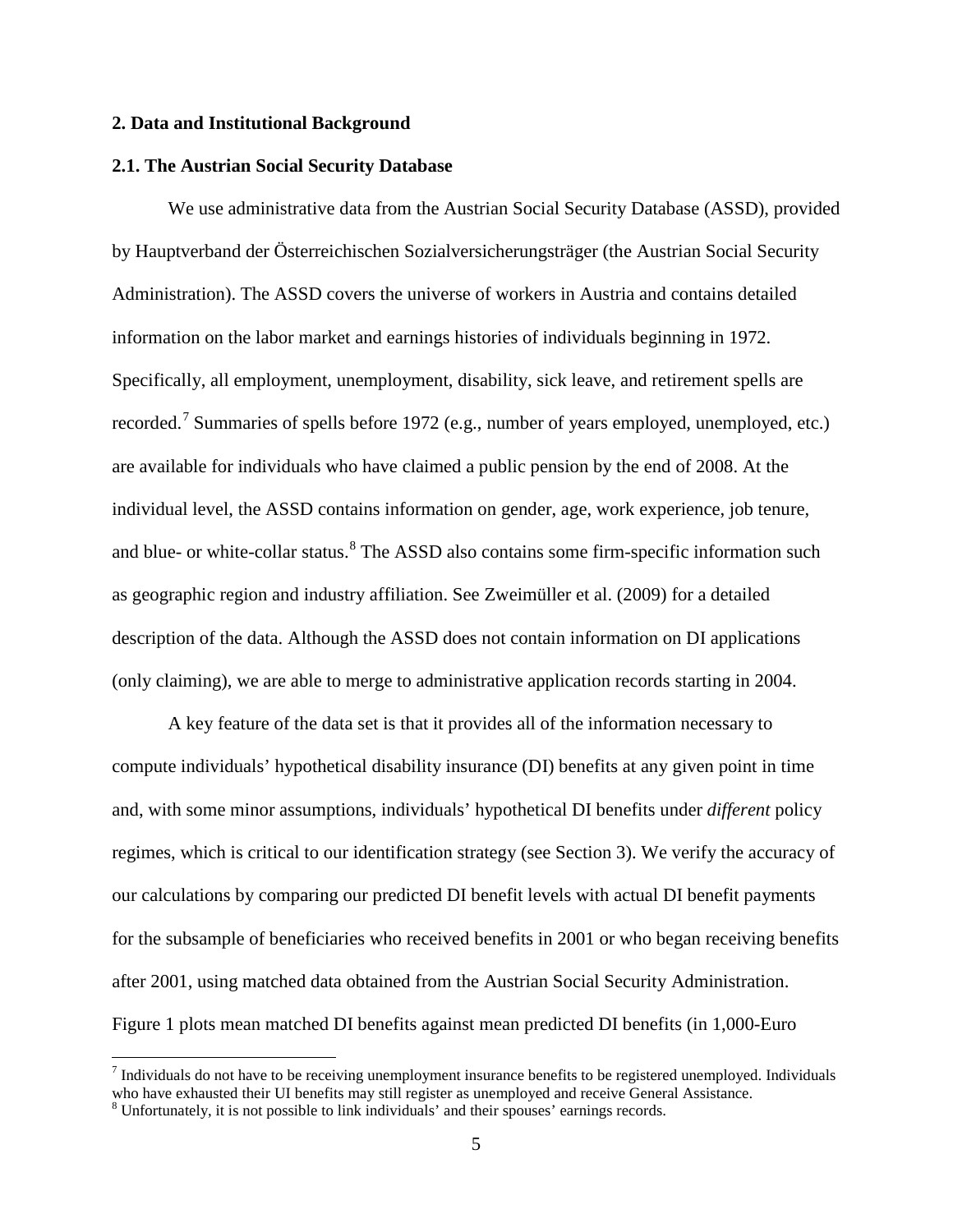bins), pooling all years together. Figure A1 in the appendix presents matched vs. predicted DI benefits by claiming year. In all years actual benefits track our predicted benefits very closely.

Our main sample includes all male private sectors workers ages 35-59 during the time period 1987-2010 who have not already claimed a disability pension. Although we can confidently say that we are able to calculate potential DI benefits for men, unfortunately this is not the case for women, since maternity leave spells are known to be observed with error in the ASSD data.<sup>[9](#page-8-0)</sup> Therefore, we focus our analysis on men only. We chose 1987 as the beginning of our sample period in order to observe at least 180 months (15 years) of earnings for everyone in our sample. We chose age 59 as the upper age limit because the early retirement age (ERA) in Austria is age 60 for men and those who satisfy the eligibility requirements for early retirement are not eligible for a disability pension. We limit the sample to private sector employees, who are covered by the same pension system and hence face the same eligibility restrictions and financial incentives. That is, we exclude self-employed and civil service workers who are covered by a different pension system.<sup>[10](#page-8-1)</sup> Our sample covers more than three quarters of all active labor market participants in Austria.

We construct the sample by defining a reference date, January 1, and obtaining individuals' information on factors that might affect DI application (i.e., previous earnings, and demographic characteristics such as employed or registered unemployed) as of that date for each year they are in the labor market. The main outcome of interest is whether they were observed to

<span id="page-8-0"></span> $9$  Women also have different early and full retirement ages (55 and 60, respectively, for most of the sample period), although these are shifting to become equal to those of men by 2033.

<span id="page-8-1"></span> $10$  One potential concern is that different policy regimes may induce individuals to switch from the private sector to self-employment or the public sector or vice versa. However, transitions between sectors are rare—generally less than 0.2-0.4 percent per year. Furthermore, we find no evidence of discontinuous changes in switching rates around any of the pension reforms, suggesting that such strategic responses are not very common.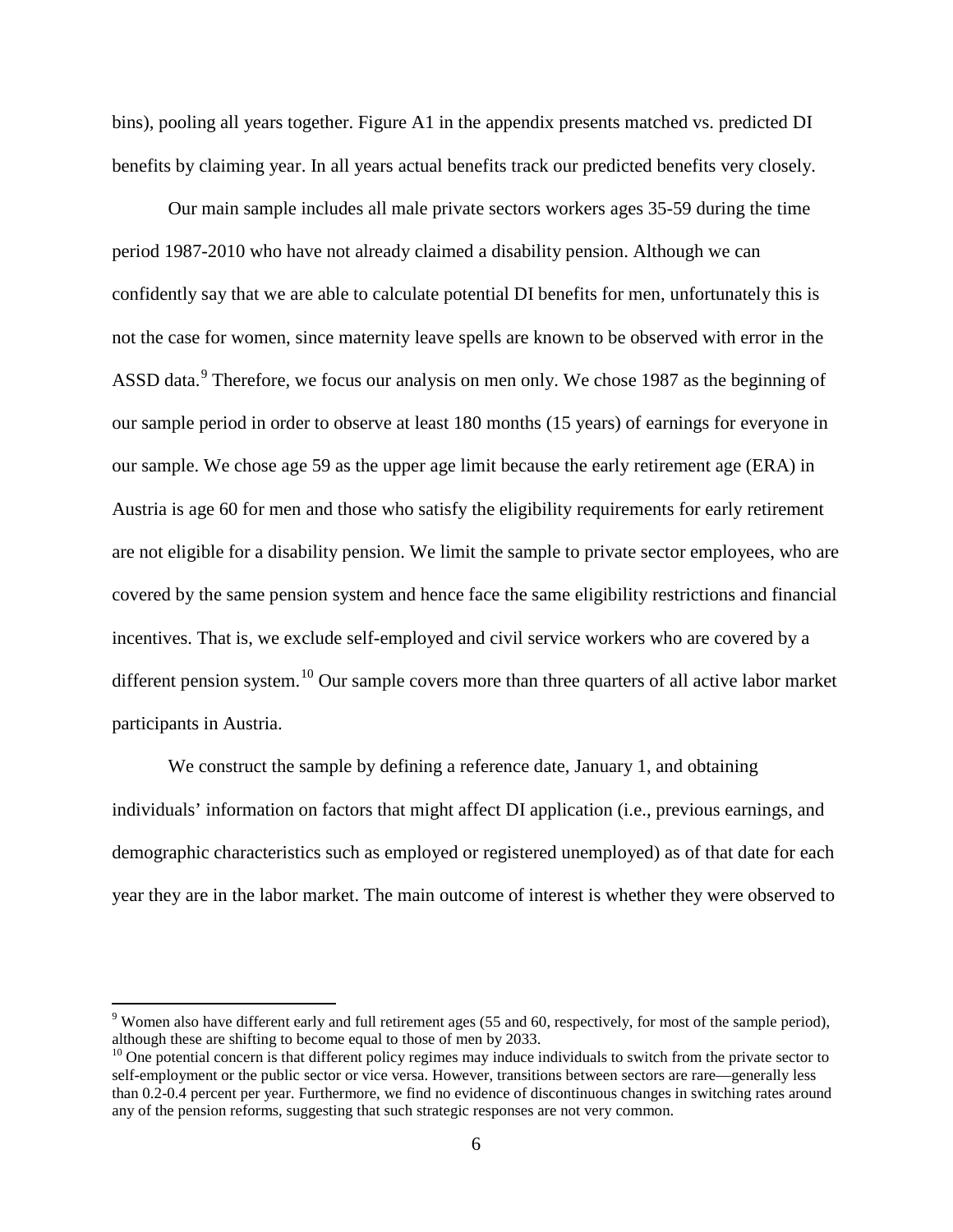receive disability insurance benefits within a year (i.e., by December 31).<sup>[11](#page-9-0)</sup> For a subset of years (2004-2010) we are able to observe applications and rejections in addition to claiming.

Table 1 presents descriptive statistics, overall and grouped by observation period roughly corresponding to the different policy regimes (see Section 2.3 for more details). During the twenty-three year sample period between 1987 and 2010, we observe just over 1.5 million individuals, each for an average of 10.5 years between ages 35 and 59. At any given point in time, the average individual in our sample is 45 years old. Approximately 10 percent of private sector labor market participants are unemployed on any given January 1 and 54 percent are blue collar workers. Thirteen percent claimed sick leave at some point in the last two years and the average sick leave spell among claimants was 51 days (beyond the first 6-12 weeks, which are covered by the individuals' health insurance plan and not recorded in the ASSD). The average worker was employed 13 out of the last 15 years.

On average workers in our sample have accumulated 26 *insurance years*, which include both contribution years (i.e., periods of employment, including sick leave) and non-contributory periods of labor force participation (e.g., unemployment) over their working lives. The average number of insurance years accumulated declined over the sample period, from 27.6 in 1987 to 25.1 in 2010. The average annual earnings in the year prior to observation is 33,364 Euros (in 2010 Euros), or \$38,035 (1 Euro=\$1.14), and increasing in real terms over the sample period.<sup>[12](#page-9-1)</sup> Since wages in Austria are generally monotonically increasing over time, last year's wage generally exceeds average previous earnings calculated over the best 180 months of one's career. We calculated individuals' hypothetical DI benefits if they were to claim disability in that year;

<span id="page-9-0"></span> $11$  Disability insurance spells are back-dated in the ASSD to the date the claim was filed, so an individual who applied for disability benefits late in the calendar year and was awarded benefits in the next calendar year is observed to "receive" disability benefits in the original calendar year.

<span id="page-9-1"></span> $12$  Following Austrian pension system rules, we calculate monthly earnings in all months in which we observe positive earnings and then take the average.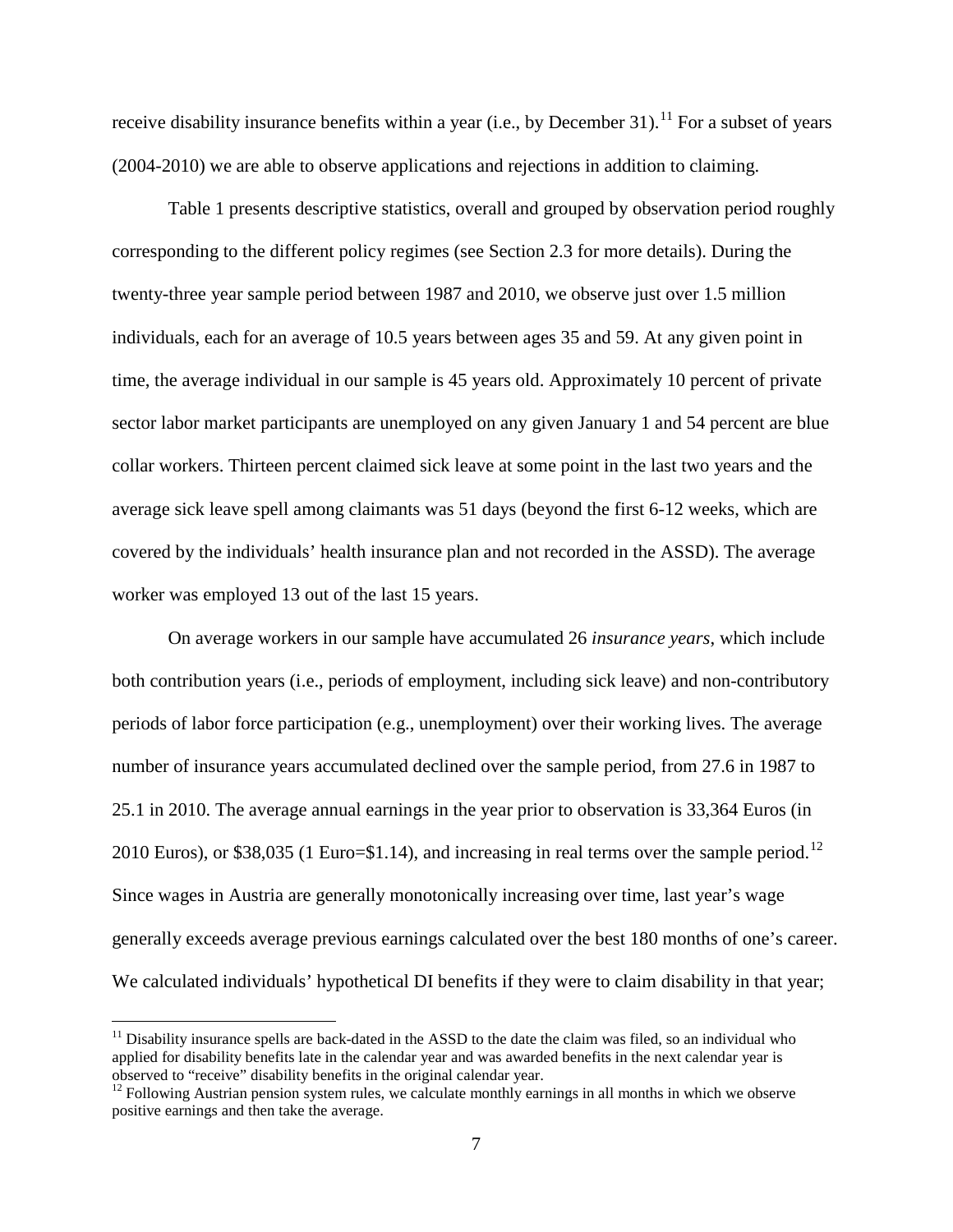the average disability pension would be 17,845 Euros, or about 57 percent of the average wage over the best 15 years. The inflow rate into DI from employment is 0.9 percent on average throughout our sample period, starting at 1.35 percent in the mid-80s to mid-90s and declining by more than 75 percent to 0.33 percent by the late-2000s. The inflow rate into DI from unemployment is considerably larger, 4.7 percent on average over the sample period, and correlates positively with national unemployment levels.

To examine DI inflow rates among unemployed individuals, we constructed a second sample of all involuntary UI spells occurring between 1987 and 2010. We identify involuntary spells by limiting the sample to UI claims occurring within 28 days of the end date of the prior employment spell since voluntary quitters must wait at least 28 days to start drawing UI benefits. The last column of Table 1 presents descriptive statistics for the UI sample. Compared to the overall population, the average individual experiencing a UI spell in our sample period is much more likely to be a blue collar worker (80.5%), much more likely to have drawn from sick leave in the past two years (40.3%), and has on average two fewer years of work experience and three and half fewer insurance years. His prior year's earnings are about 30% lower than the average over the entire population and his replacement rate (defined as the ratio of DI benefit to the average wage over best 180 months) is about 5% lower. The DI inflow rate from unemployment spells is  $5.25$  percent.<sup>[13](#page-10-0)</sup>

#### **2.2. The Austrian Disability Insurance Program**

Like the United States and other countries, the Austrian disability insurance (DI) program is part of a larger Old Age, Survivors and Disability Insurance system that is financed by a payroll tax on earned income and provides pension benefits to qualifying workers who have

<span id="page-10-0"></span> $13$  For the UI spell sample, we measure DI receipt from within one year of the UI spell end date.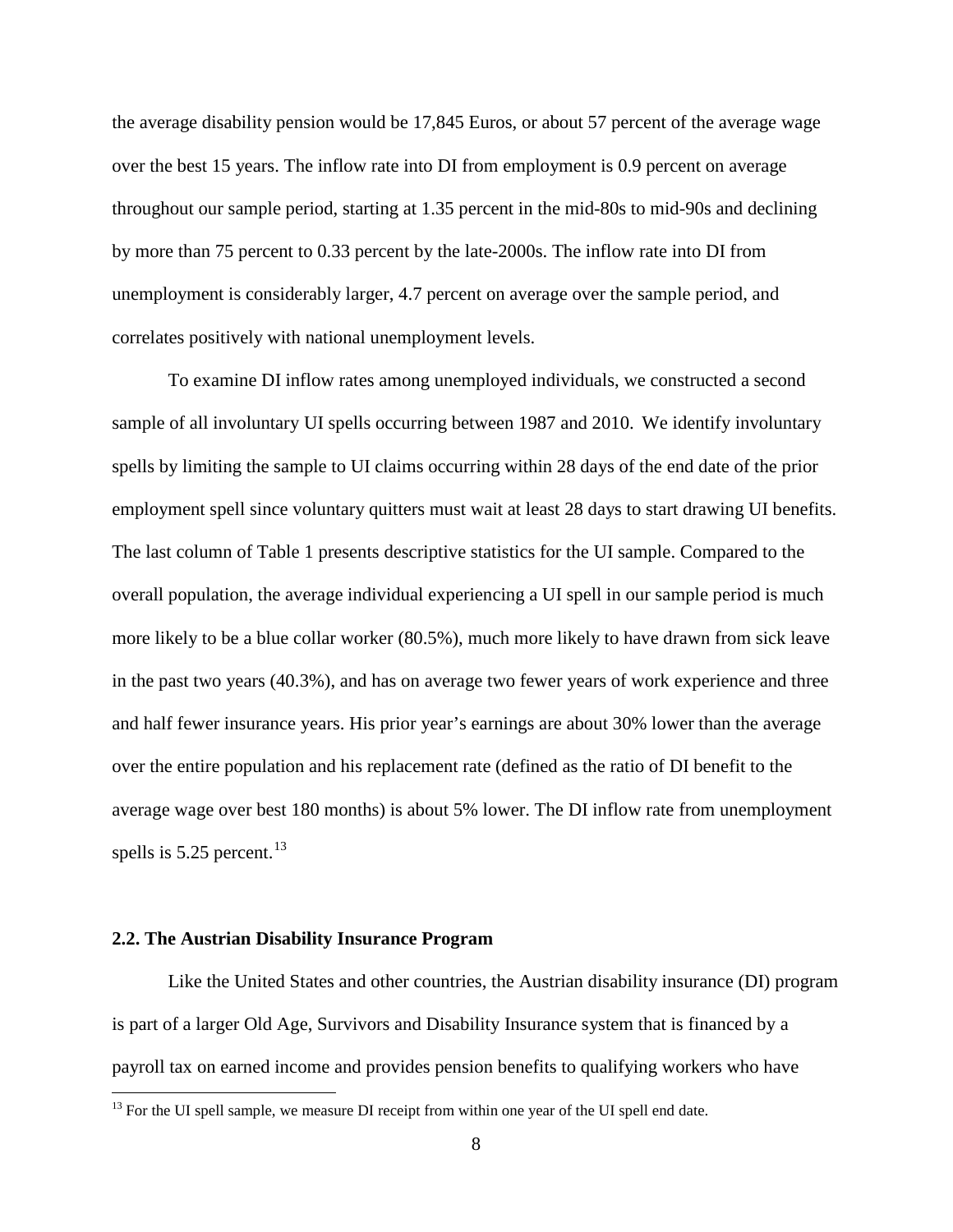accumulated enough labor market experience (insurance years). Generally, a disabled worker in Austria must have accumulated at least 5 insurance years within the last 10 years to be eligible for DI benefits; the insurance years requirement increases month for month after age 50 up to a maximum of 15 insurance years.<sup>[14](#page-11-0)</sup> The insurance years requirement does not apply if the disability is job-related; for each occupation there exists an explicit list of qualifying impairments. To apply for benefits, individuals must submit an application to the local DI office. Employees at the DI office first check whether applicants meet the insurance years criteria. In a second stage, a team of disability examiners and physicians assesses the medical severity of the disability and the applicant's ability to work. Disability pensions are awarded to individuals whose earnings capacity, due to a physical or mental health impairment, has been reduced to less than half of the earnings capacity of a healthy person with comparable education in any "reasonable" occupation the individual could be expected to hold.<sup>[15](#page-11-1)</sup> The standard is relaxed at age 57 by changing the comparison from a healthy worker performing *any type of work* in the economy to a healthy worker *in a similar occupation*. [16](#page-11-2)

Unlike DI applicants in the U.S., DI applicants in Austria are not required to reduce their earnings below a given threshold (or separate from their employers) in order to apply for benefits.<sup>[17](#page-11-3)</sup> Like many European countries, employed individuals may draw sickness benefits from their employers—up to 52 weeks (assuming they have worked at least 6 months in the

<span id="page-11-0"></span><sup>&</sup>lt;sup>14</sup> Note the work history requirement in the U.S. is similar to that in Austria: 20 covered quarters (or 5 years) earned in the last 10 years, with fewer credits required before age 31 and more required after age 42 up to a maximum of 40 quarters (or 10 years).

<span id="page-11-1"></span><sup>&</sup>lt;sup>15</sup> Practically, eligibility standards are less strict for white collar workers, whose set of reasonable occupations is more limited.

<span id="page-11-2"></span><sup>&</sup>lt;sup>16</sup> Prior to 1997, the age at which disability screening is relaxed was 55 for both men and women (see Staubli, 2011). In 1997 (2000), the age was raised to 57 for men (women). Practically, access to disability insurance in the U.S. is also relaxed at older ages (50 and 55, depending on impairment severity) for workers with limited education and skill level (see Chen and van der Klaauw, 2008).

<span id="page-11-3"></span><sup>&</sup>lt;sup>17</sup> However, it is the case that DI beneficiaries earning more than 380 Euros per month (approx. \$484) would lose up to 50 percent of their benefits, depending on their earnings. (In the U.S. DI beneficiaries earning more than approx. \$1,000 per month would lose their entire benefit.)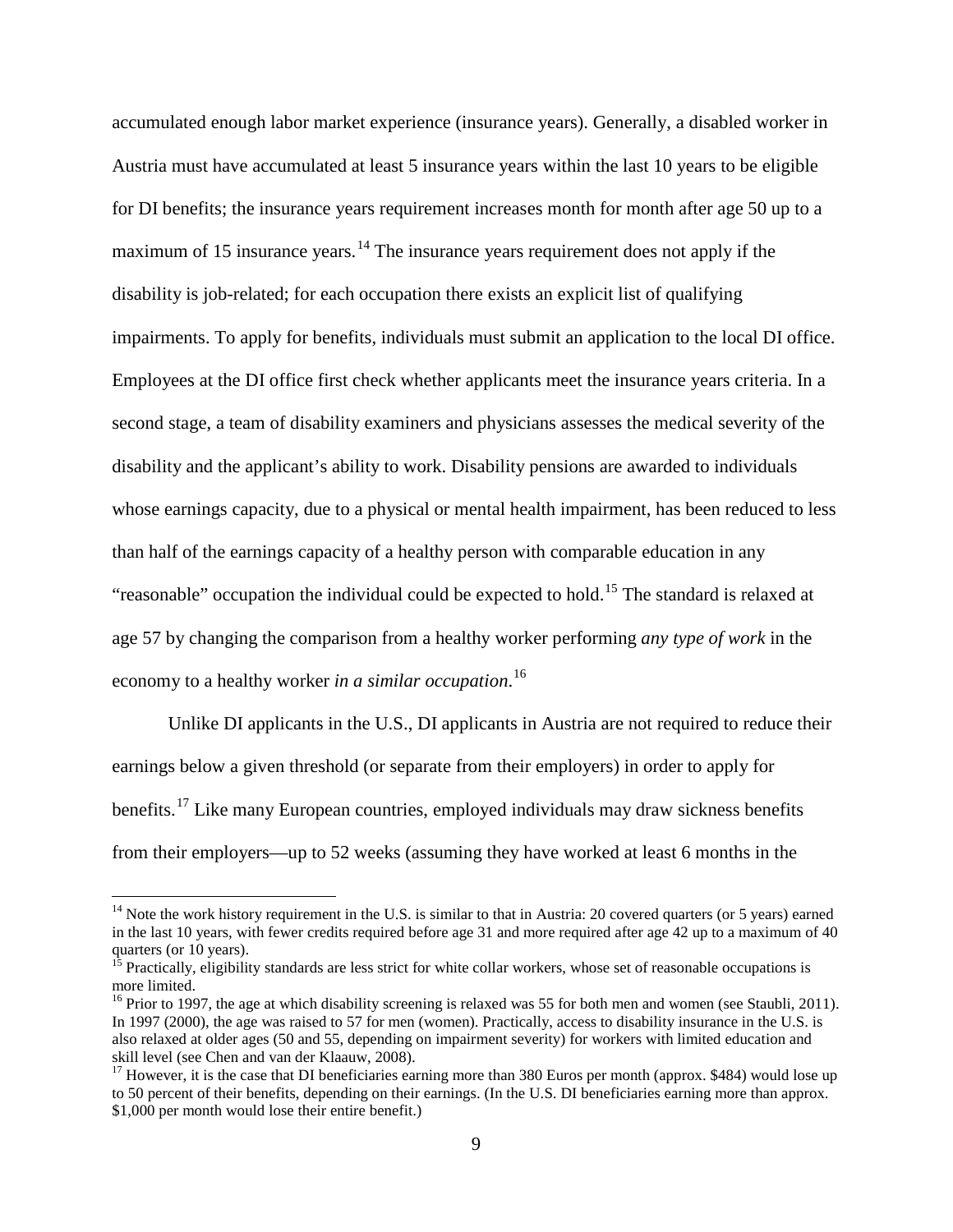previous 12 months before onset) —while applying for DI (Social Security Administration, 2012). In addition, individuals who are or become disabled while unemployed can apply for DI benefits while continuing to receive unemployment insurance (UI) benefits. Applying for DI benefits while unemployed does not stop the clock on individuals' maximum UI benefit durations but it does suspend the requirement that individuals must actively search for work. The acceptance rate for initial DI applications in 2010 was just over 40 percent according to official statistics; about 60 percent of rejected applicants appeal, of whom 20 percent are ultimately awarded benefits, implying an ultimate award rate of 47 percent. In our sample, the ultimate allowance rate is slightly higher (55 percent) since we exclude younger workers below age 35. We are not aware of any changes to DI screening policy over our time period with the exception of a change in the age of relaxed screening discussed above.<sup>[18](#page-12-0)</sup> Once receiving DI benefits, very few claimants (fewer than 4 percent) ever leave the DI rolls because of medical improvements and return to work.

The formula for computing DI benefits is the same one used to compute old age (Social Security) pensions. Generally it consists of a *pension coefficient* (PC), which varies by age and insurance years, multiplied by an *assessment basis* (AB), which is average indexed capped earnings over a given period of time (e.g., the last 120 months (10 years) in 1987 at the beginning of our observation period). Younger DI beneficiaries with limited work experience are eligible for a "special increment" to supplement their accumulated insurance years up to a certain amount to compensate for their limited ability to establish long work histories. For example, in 1987, individuals younger than age 50 who had accumulated less than 26.3 insurance years could

<span id="page-12-0"></span> $18$  Unfortunately we cannot directly test this since any observed changes to award rates over time are partially due to changes in the applicant pool induced by the reforms.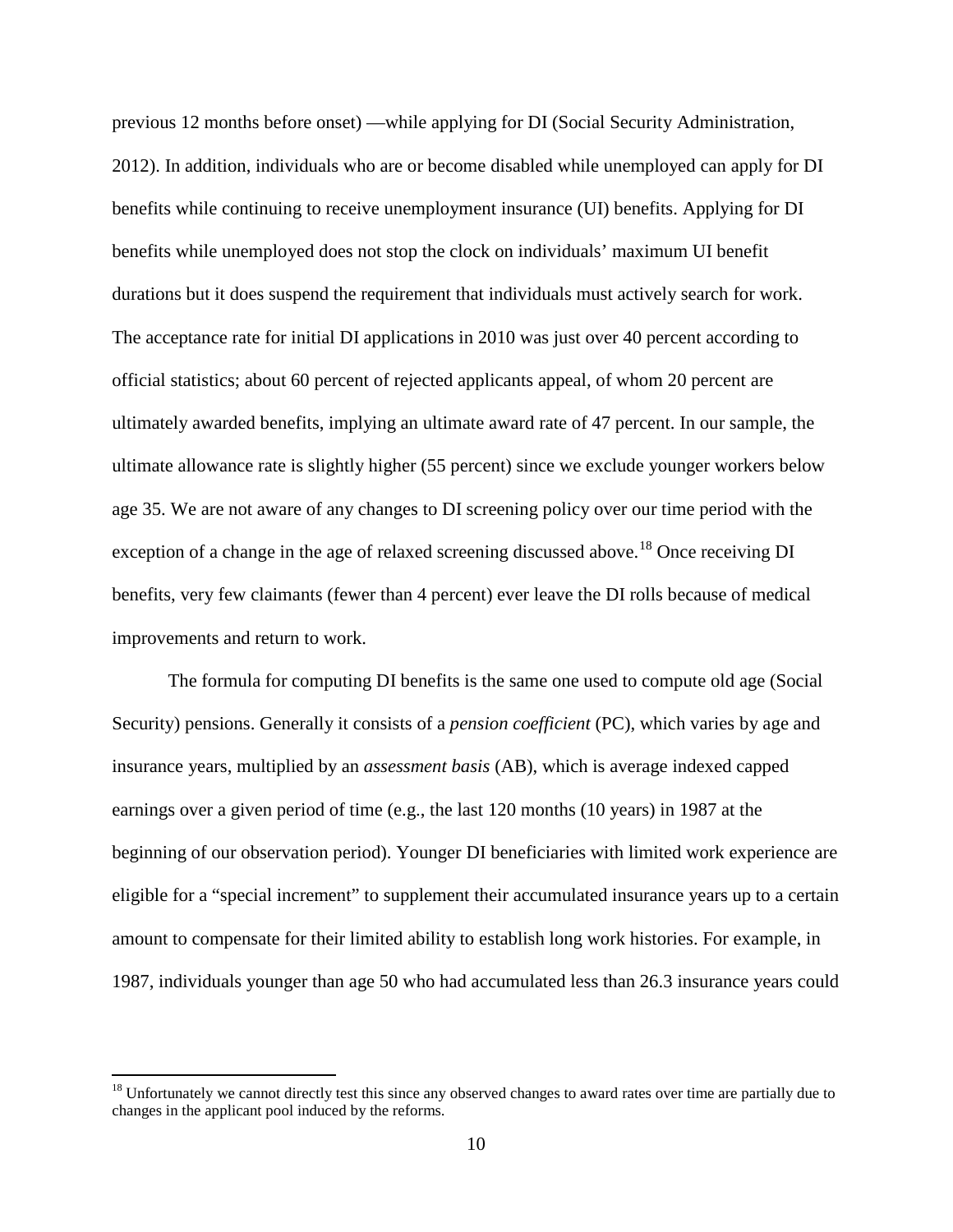add one additional "insurance year" for each year less than age 50 up to a maximum of 26.3 total insurance years (i.e., up to a maximum pension coefficient of 50).

The rules governing eligibility and calculation of benefits have been publicly available at [www.sozdok.at](http://www.sozdok.at/) since 2001 and are also published (with examples) in a series of books (see Marek (1987-2001; 2002-2005; 2006-2010) for the years covering our sample period).

#### **2.3. Policy Reforms**

To identify the effect of benefit levels on DI pension claiming, we exploit exogenous variation in DI benefits between 1987 and 2010 stemming from a number of changes to the DI benefit formula in 1988, 1993, 1996, 2000 and 2004. Starting in 1988, Austria enacted a series of reforms designed to decrease pension levels and introduce bonuses (penalties) for delayed (early) claiming.[19](#page-13-0) However, not all reforms were detrimental to all potential DI recipients; as a result, we observe both increases and decreases in DI pension levels during our sample period that are independent of changes in work histories and preferences over time. The reforms were immediately implemented (or in some cases phased in) without grandfathering any cohorts into the previous regime. $^{20}$  $^{20}$  $^{20}$ 

Table 2 summarizes the rules used to compute DI pensions between 1987 and 2010. The first two columns describe changes to the assessment basis (AB) and pension coefficient (PC) formulas respectively and the third column describes other important changes such as the age of relaxed screening for DI benefits or changes to the old age (OA) pension program, which could affect DI participation for older individuals on the margin of claiming DI and waiting until

<span id="page-13-0"></span><sup>&</sup>lt;sup>19</sup> While initially the reforms aimed to encourage delayed retirement/claiming of old age pensions, they also affected DI pensions since the programs were connected through the shared benefit formula. Later reforms broke apart this relationship and added penalties specific to claiming DI pensions.

<span id="page-13-1"></span><sup>&</sup>lt;sup>20</sup> With the exception of the 1993 and 1996 reforms, which were implemented in July and September respectively, the new DI benefit rules went into effect on January 1. Current beneficiaries were not affected by the reforms.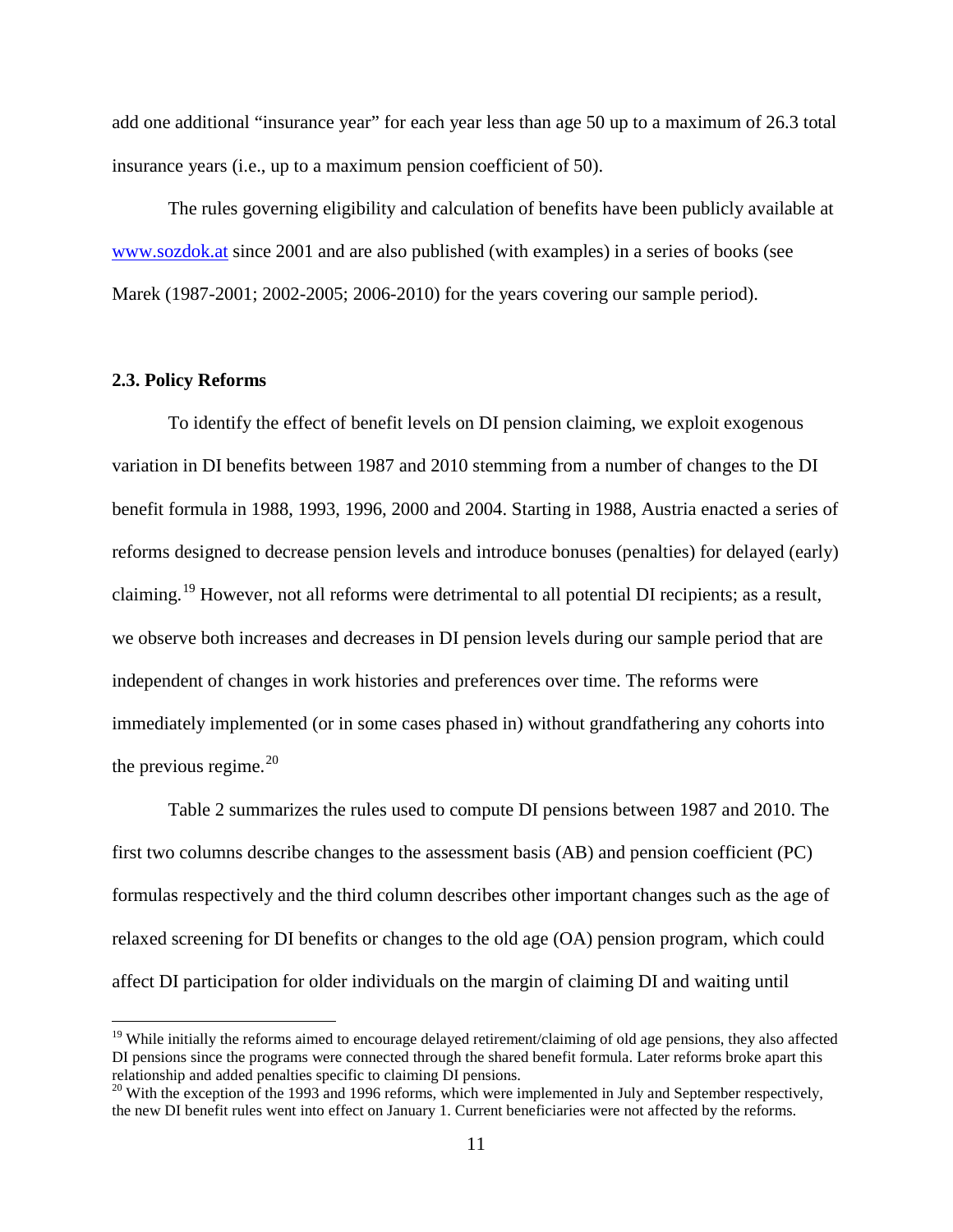eligible for (early) retirement benefits.<sup>[21](#page-14-0)</sup> We are not aware of any changes in screening policy around the time of the reforms other than a change in policy affecting older workers ages 55-57 occurring in 1997 (discussed below). Figure 2 illustrates the PC formula as a function of insurance years (IY) for individuals aged 47, 55 and 59, respectively, under the different pension regimes, including any penalties for early claiming applied in later years (see Table 2).<sup>[22](#page-14-1)</sup> Note the AB does not depend on age or IY but varies primarily by the number of months over which earnings are averaged.

Figures 3A and 3B illustrate the effect of the reforms on the average AB and PC, respectively, by age group and observation year for three different fixed cohorts of individuals (those observed in 1990, 2000 and 2010). For example, panel A tracks on the y-axis the AB (PC) calculated under different pension rules (x-axis) for a fixed cohort of individuals observed in 1990. The increase in AB across panels is due to real earnings growth over time. Finally, Figure 4 combines the effects of the reforms on the individual components of the pension formulas and shows the distribution of year-to-year changes in the overall hypothetical DI pension immediately following each reform for a fixed (1997) cohort. Below we discuss the main features of each reform.

Initially, in 1987, an individual's DI pension was based on an AB of the last 120 months (10 years) of earnings and a PC increasing by 1.9 percentage points for each insurance year up to 30, and by 1.5 percentage points thereafter, up to a maximum PC of 80. A special increment was added to IY for DI beneficiaries under age 50 with insufficient IY (see Section 2.2). The solid

<span id="page-14-0"></span> $^{21}$  Disability benefits are subject to regular income taxes and over the course of our study period the income tax system was changed in 1989, 1994, 2000, 2005, and 2009. These reforms generally lowered the income tax liability by cutting tax rates and increasing deductions. We estimate a version of the model using after-tax benefits to account for these changes and find that it lowers the estimated elasticity (see Section 4).

<span id="page-14-1"></span> $^{22}$  Since the changes to the PC under the 2000 and 2004 reforms were phased in, we illustrate the PC formulas in 2003 and 2010, at the end of each regime.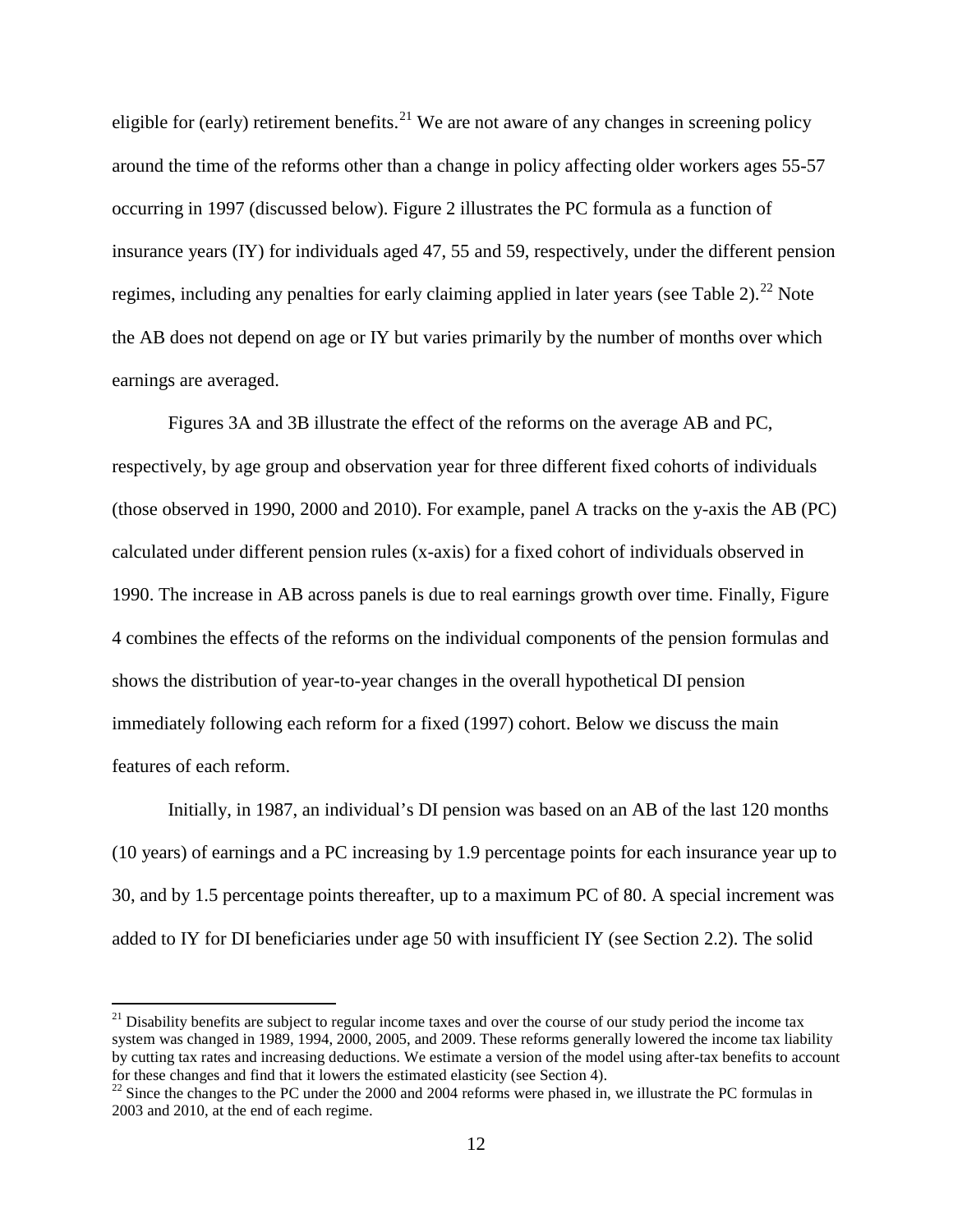line in Figure 2A illustrates the effect of the special increment on PC for an individual at age 47. Individuals with fewer than 26.3 ( $=50/1.9$ ) IY received three "bonus" IY in the calculation of their PC up to a maximum PC of 50.

The 1988 reform gradually increased the length of the AB by 12 months each year between 1988 and 1992, to the last 180 months (15 years) of earnings in 1992, while holding the pension coefficient formula fixed. As Figure 3A shows, because earnings are generally monotonically increasing in Austria, these changes had the effect of *decreasing* the average benefit level for all age groups and cohorts. As can be seen in Figure 4, the 1988-1992 reform to the AB had a detrimental effect on DI benefits for about 80 percent of potential claimants, a negligible effect for 10 percent of potential claimants, and a slightly positive effect for the remaining potential claimants.

The 1993 reform, in contrast, made DI benefits more generous by increasing the age before which the special increment applied, from 50 to 56, and at the same time increasing the maximum supplemented PC from 50 to  $60<sup>23</sup>$  $60<sup>23</sup>$  $60<sup>23</sup>$  For many relatively younger individuals the effective minimum PC set by the "special increment" rules was binding both before and after the 1993 change; as a result the reform increased DI pensions by 20 percent almost exactly for almost one quarter of the sample (see Figure 4). Figure 3B illustrates the effect of the reforms on the mean PC by age group and observation year. As can be seen in the figure, the 1993 reform leads to a large increase in the PC for all age groups, with the largest increase coming from the youngest individuals. The 1993 reform also affected the assessment basis by changing it from the *last* 180 months of earnings to the *best* 180 months of earnings, which could only increase benefit levels. As a result, no one was adversely affected by the 1993 reform (Figure 4).

<span id="page-15-0"></span><sup>&</sup>lt;sup>23</sup> For example, a 47-year old could now receive nine "bonus" IY (from three) up to a maximum PC of 60 (from 50) (see Figure 2A). A 55-year old could now receive one bonus IY up to a maximum PC of 60, increasing PCs for all those with fewer than  $32$  (=(60-1.9\*30)/1.5+30) IY (see Figure 2B).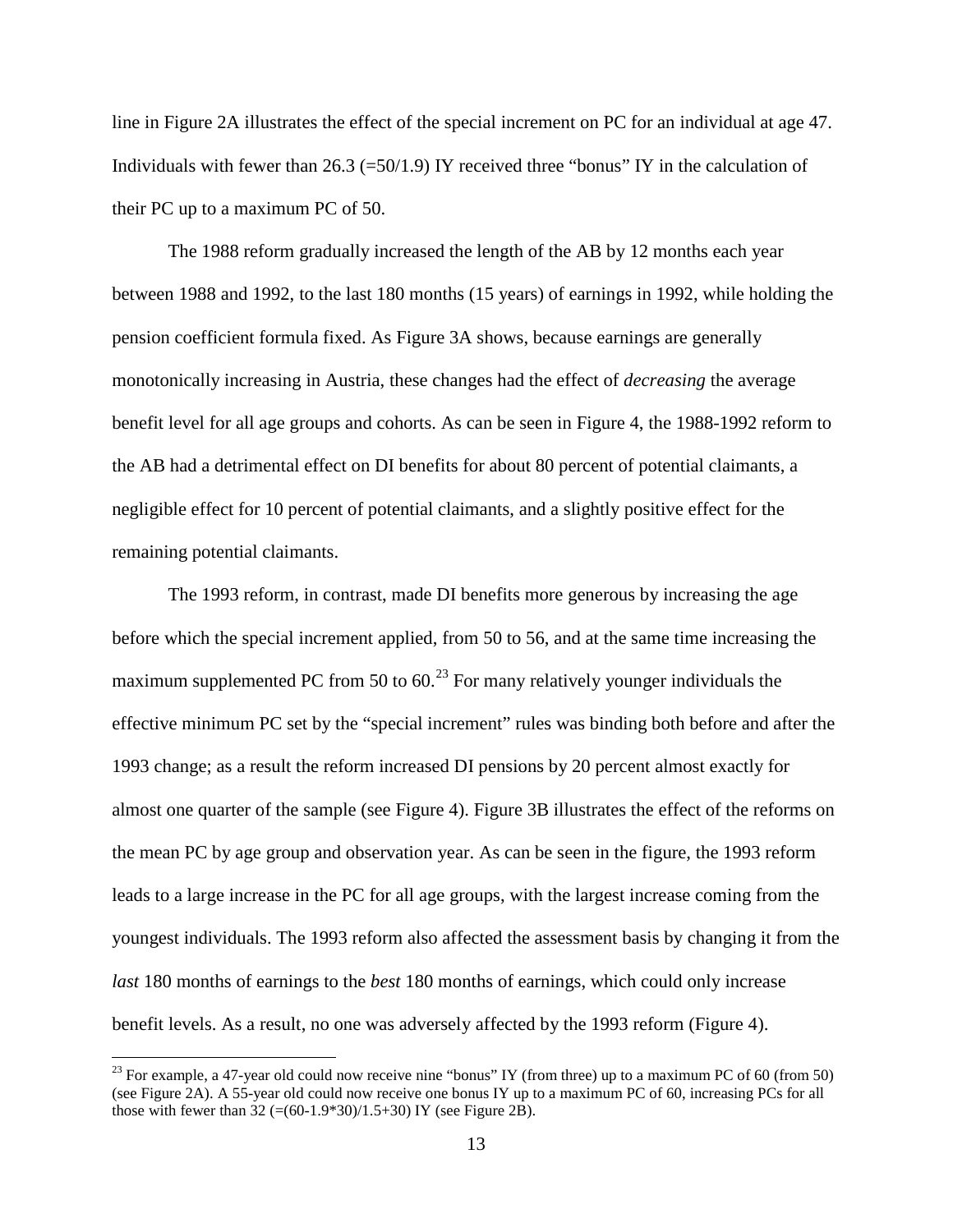The 1996 reform reduced the return to IY before 30 IY, from 1.9 percent to 1.83 percent, and increased the return to IY thereafter, from 1.5 percent to 1.675 percent. Combined with the introduction of a penalty for "early" claiming (before age 60) for those individuals with 33 to 40 IY (see Table 2), this had the effect of decreasing pensions for about 40 percent of potential claimants (see Figure 4).<sup>[24](#page-16-0)</sup> It did not affect pensions for those at the maximum PC under the special increment rules (see Figures 2A and 2B) or for older individuals with very high insurance years (see Figures 2B and 2C). Notably, the 1996 reform also changed the age of relaxed screening for DI benefits from 55 to 57 for men, which led to large reductions in DI claimants among older men independent of the reform's effect on benefit levels (Staubli, 2011).

The 2000 reform broke apart the connection between the DI and OA pension formulas, introduced a plateau in the PC at 60 and further (gradually) reduced the return to IY before the plateau and increased the return to IY after the plateau. (See Table 2, and Figures 2B and 2C.) Similar to the 1996 reform, this had the effect of decreasing DI benefits for any potential claimants whose PC was not at the maximum PC under the special increment rules. The reform also increase the early retirement age from 60 to 61.5 for men (Staubli and Zweimüller, 2013).

Finally, the 2004 reform reversed some of the changes of the 2000 reform. The reform reunified the DI and old age pension formulas and linearized the (gradually decreasing) return to IY (in line with the OA pension formula since 2000). It phased in a new age of special increment from age 56 to age 60. However, at the same time it increased the penalty for early claiming and raised the early retirement age from 61.5 to 62 for men. In addition, the reform gradually increased the length of the AB from 180 months to 480 months by 2028, thereby decreasing the generosity of benefits. As a result, the reform resulted in a large scale curtailment of benefits

<span id="page-16-0"></span><sup>&</sup>lt;sup>24</sup> The reform reduced pensions by exactly 3.683 (=(1.9-1.83)/1.9) percent for a small group of potential claimants with fewer than 30 insurance years who were not eligible for the special increment.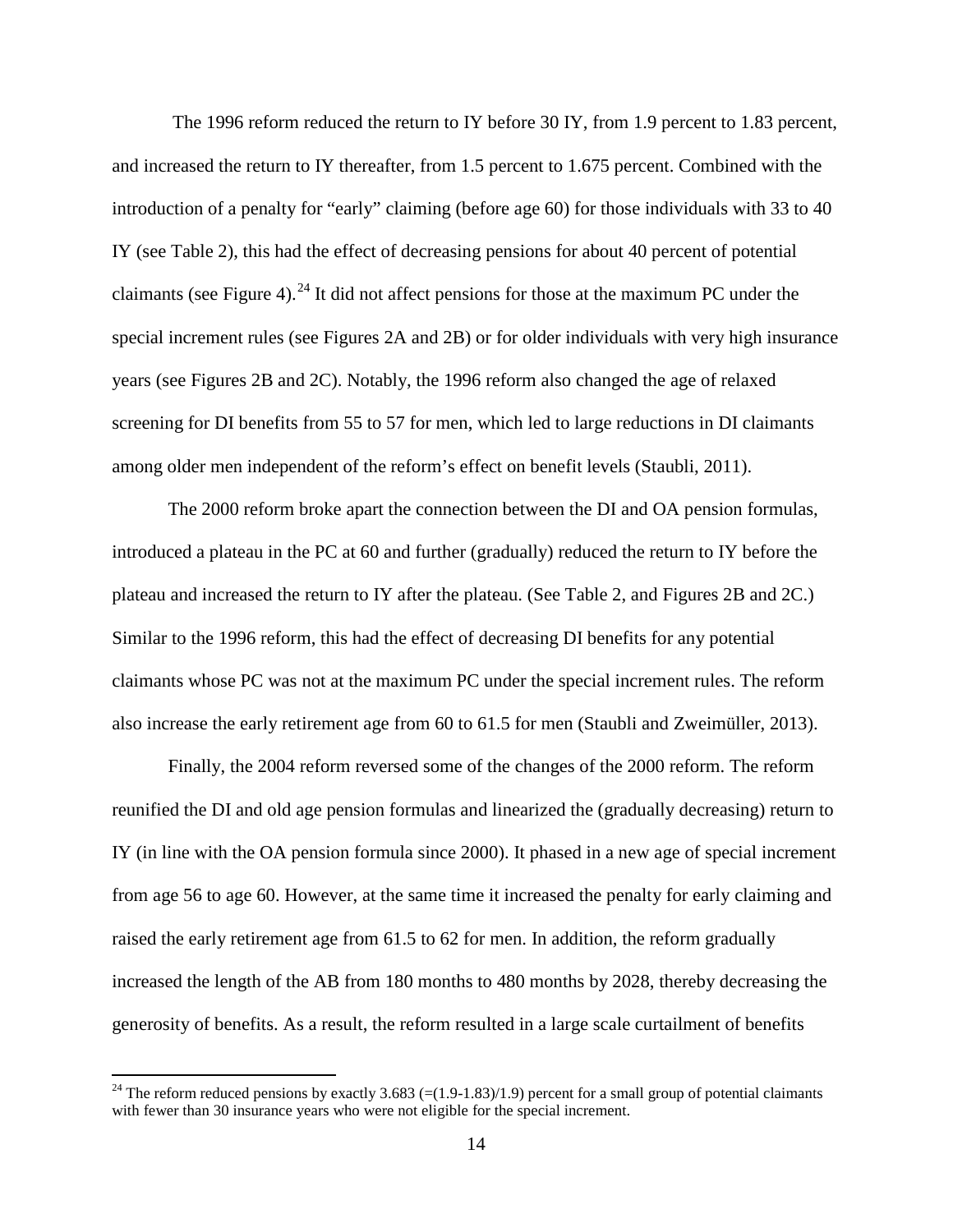(especially for old age pension claimants) which was met with intense public criticism. Responding to the backlash, the Austrian government passed legislation in 2005 that reduced the maximum penalty for early retirement from 15 percent to 5-6.5 percent of the projected pension from the 2000 reform (with higher penalties phased in over time) and enlarged the group of people who were not affected by the raise in the early retirement age. Thus, the effect of the 2004/05 reform was to increase pension levels for some (mostly workers with very low IY) and decrease pension levels for almost everyone else (see Figure 4).

Figure 5 gives us a first look at how the reforms affected DI inflow rates (panel B) as DI replacement rates (panel A) rose and fell over the same time period. While we see some evidence that changes in DI inflows generally track changes in replacement rates the time series are generally noisy and seem to indicate that other factors may have largely influenced overall patterns in DI inflows over time. In the next section we discuss our strategy to isolate changes in DI inflows stemming from changes in benefit levels due to the policy reforms vs. changes in other factors that may have influenced DI receipt over time.

#### **3. Empirical Strategy**

To estimate the elasticity of labor force withdrawal with respect to benefit generosity, we are interested in estimating regressions of the form:

$$
y_{it} = X_{it}\beta + \gamma b_t(Z_{it}) + \phi_t + \varepsilon_{it},
$$
\n(1)

where  $y_i$  is a labor supply outcome such as DI claiming for individual *i* observed at time *t* who has not already claimed DI benefits,  $X_{it}$  is a vector of demographic and labor market characteristics (e.g., socioeconomic status, experience, earnings in the previous year),  $b_t(Z_{it})$  are (lagged) log potential DI benefits which are a function (potentially varying with *t*) of a subset of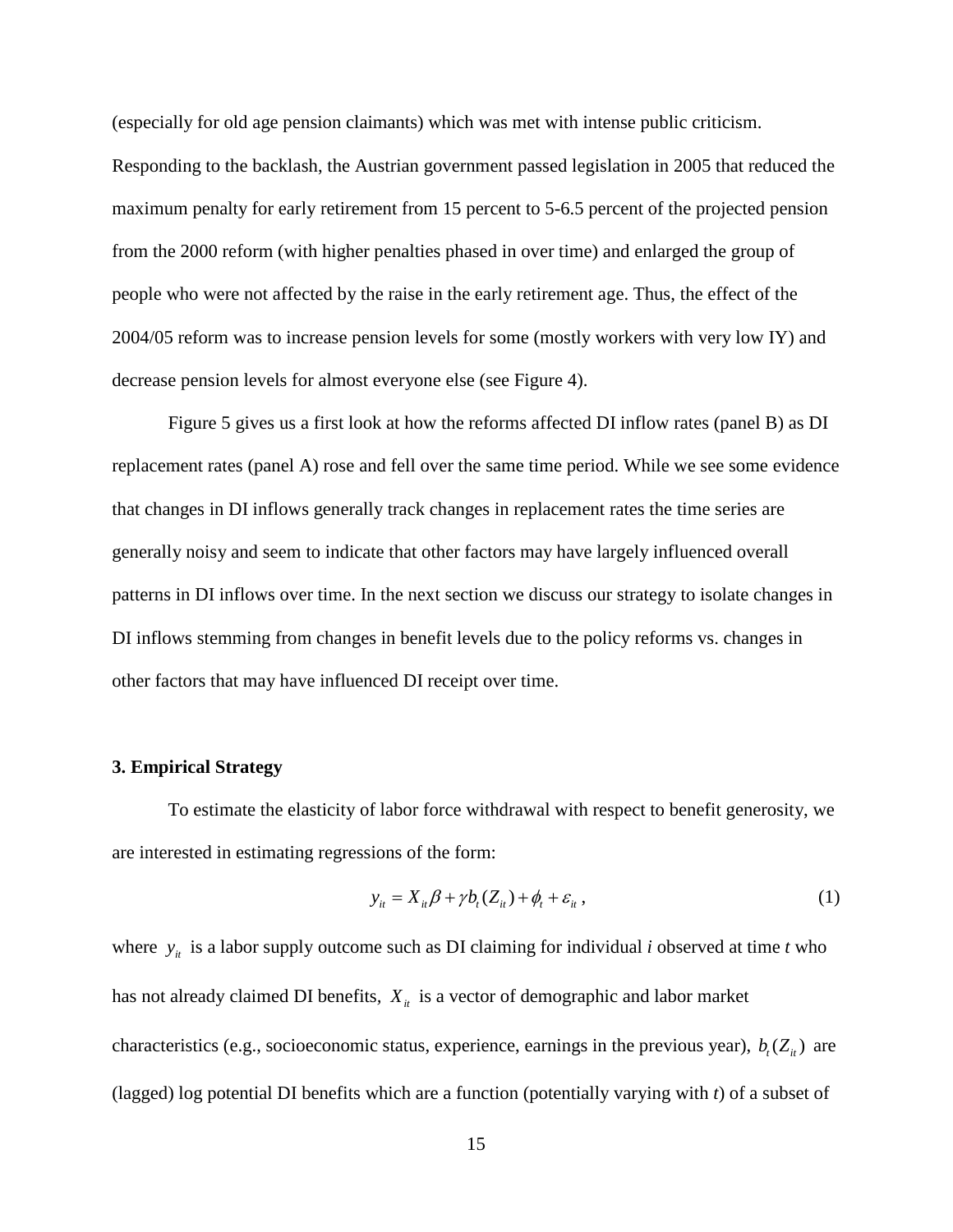labor market characteristics  $Z_{it} \in X_{it}$  (e.g., age, insurance years, and assessment basis),  $\phi_t$  are year fixed effects, and  $\varepsilon$ <sub>*it*</sub> are any unobserved factors affecting DI claiming such as tastes for work. The parameter of interest is  $\gamma$ , the effect of log DI benefits on DI claiming, which, when scaled by the DI inflow rate, directly gives the labor supply elasticity.

A problem may arise if the benefit formula *b* does not vary across individuals. In this case, if *b* is a linear function of  $Z_i$  then, even if all of the components of  $Z_i$  are orthogonal to unobserved tastes  $\varepsilon$ <sub>*i*</sub>, we cannot separately identify the effect of the benefit level from the effects of the individual components of  $Z_{it}$ . For example, if benefits are a linear function of past wages, then benefits are perfectly collinear with past wages and we cannot independently vary them; thus we cannot identify  $\gamma$ .

If, on the other hand, *b* is a *non*-linear function of  $Z_i$  and  $E[\varepsilon_i | Z_i] = 0$  then we can independently vary *b* and  $Z_i$  and identify both  $\gamma$  and  $\beta$ . Even if  $E[\varepsilon_i | Z_i] = kZ_i$  (where  $Z_i$ may contain polynomials or other transformations of one or more of its elements) we can identify  $\gamma$ , if not  $\beta$ , in the case of a single benefit formula that applies to all individuals. In this case,  $Z_i$  serves as a *control function* such that, conditional on  $Z_i$ , *b* is orthogonal to  $\varepsilon_i$  and the estimated coefficient on *b* obtained by OLS regression of equation (1) is unbiased as long as the components of  $Z_{it}$  are correctly specified. The problem with this identification strategy is that it relies heavily on functional form. For example, if benefits are a nonlinear function of past wages where the replacement rate falls as wage rises (as is the case in most countries), a problem could arise if preferences for work also vary with earnings history in a concave fashion that cannot be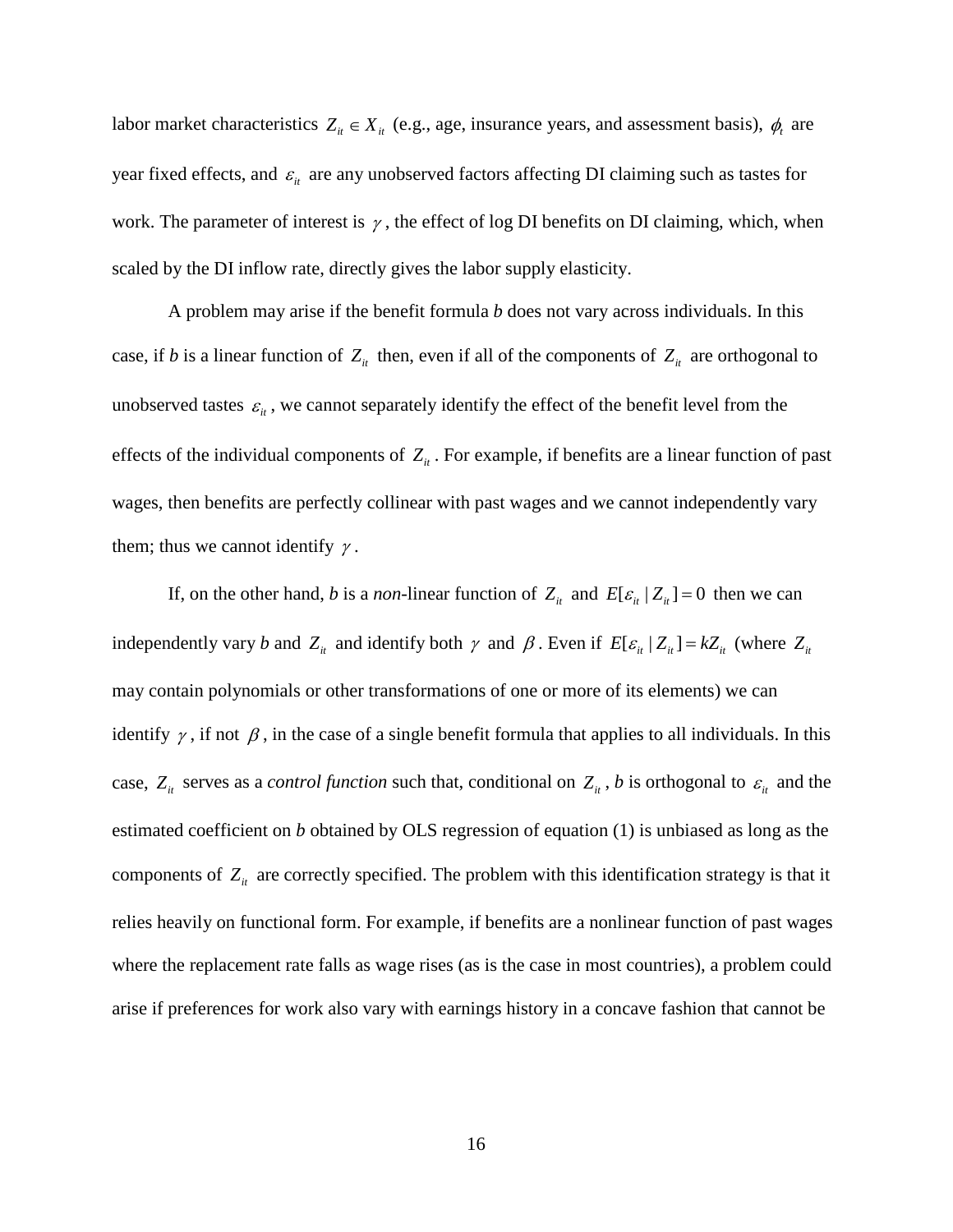captured by a polynomial function or other transformation of earnings that could serve as a control function.[25](#page-19-0)

A way around this impasse occurs if another policy regime (i.e., different benefit *formula*) were observed. Then observing individuals' behavior under the different policy regimes would enable one to break apart even a nonlinear relationship between benefits and unobserved factors. Intuitively, one can use the second policy regime to implement a "difference in differences" (DID) type estimation strategy, where identification is obtained by relating individuals' differential responses to the reform to their differential exposure in terms of change in benefits. To do this, we implement a control function approach that calculates hypothetical benefits under each policy regime for each individual and includes them as controls in the regression:

$$
y_{it} = X_{it}\beta + \gamma b_t(Z_{it}) + \sum_{r=2}^{R} \kappa_r b_r(Z_{it}) + \phi_t + \upsilon_{it},
$$
\n(2)

where  $b(x)$  represents hypothetical benefits under policy regime  $r=2,...,R$ , where *R* is the total number of policy regimes observed. Conditioning on the hypothetical benefit variables ensures the *actual* benefit is uncorrelated with unobservable factors and an OLS regression of equation (2) gives an unbiased estimate of the effect of DI benefit levels on labor force withdrawal. This approach has been used by Nielsen et al. (2010) to study the response of college enrollment to changes in student aid arising from a Danish reform and by Fevang et al. (forthcoming) to study the effect of temporary disability insurance (TDI) benefits on the duration and outcome of TDI spells using policy variation in Norway.

<span id="page-19-0"></span><sup>&</sup>lt;sup>25</sup> This approach is identified based on residual variation in benefit levels after netting out the effect of  $Z_{it}$  on *b*. In our case regressing benefits on age, insurance years and assessment basis produces an  $R^2$  of 0.903. If the  $R^2$  is too high, and hence the residual variation too low, then this will inflate the standard error of the coefficient on log benefits in equation (1).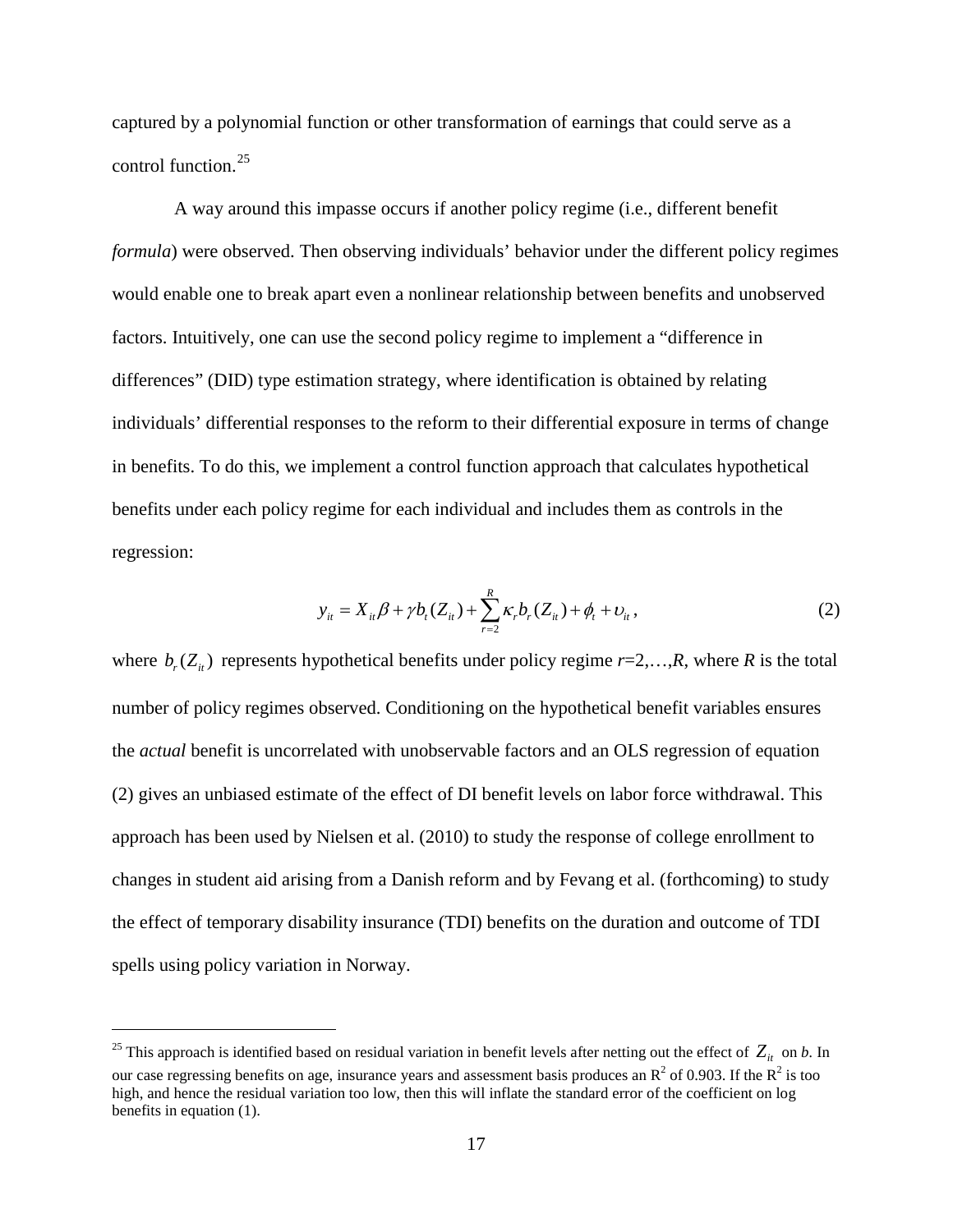A simple example illustrates the intuition of our approach.<sup>26</sup> Let  $Z_{it}$  be a scalar binary variable that takes on one of two values,  $Z_{LOW}$  or  $Z_{HIGH}$ . Then benefits under policy regime *r* take on two values,  $b_r^{LOW}$  and  $b_r^{HIGH}$  corresponding to the respective values of  $Z_{it}$ . Assume that there are two policy regimes *r*=1,2. Then, suppressing conditioning on *X*,

$$
E[y_{i1} | Z_d] = \gamma b_1^d + \kappa b_2^d
$$
, and (3)

$$
E[y_{i2} | Z_d] = (\gamma + \kappa) b_2^d + \phi , \qquad (4)
$$

where  $d=LOW, HIGH$ . Then the difference between pre- and post-reform outcomes for an individual with  $Z_{it} = Z_{it}$  is:

$$
E[y_{i1} | Z_d] - E[y_{i2} | Z_d] = \gamma (b_1^d - b_2^d) - \phi.
$$
 (5)

Subtracting this difference for *d=HIGH* vs. *d=LOW* and rearranging yields the following:

$$
\gamma = \frac{[E[y_{i1} | Z_{HIGH}] - E[y_{i2} | Z_{HIGH}]] - [[E[y_{i1} | Z_{LOW}] - E[y_{i2} | Z_{LOW}]]]}{(b_1^{HIGH} - b_2^{HIGH}) - (b_1^{LOW} - b_2^{LOW})}.
$$
 (6)

Thus, <sup>γ</sup> is identified by the ratio of the average difference in differences of the outcome *y* to the difference in differences of the benefit *b*. In a regular DID framework in which a treatment group is compared to a control group, the difference in benefits for the control group (say those with  $Z = Z_{LOW}$ ) would be zero and (6) gives the DID estimate scaled by the "first stage" estimate of the effect of the reform on benefit levels for the treatment group. In the example above, even though both groups are treated by the reform, the fact that they are treated *differentially* allows us to identify  $\gamma$ . In the case of the disability insurance reforms observed in this paper, every cluster of individuals with a unique set of characteristics  $Z_{it}$  that affect disability benefits (i.e., age, insurance years and average prior earnings) serves as a comparison group, so our estimate is based on approximately 2,334 differential responses to potential benefits under six different

<span id="page-20-0"></span> $26$  This example was inspired by Nielsen et al. (2010).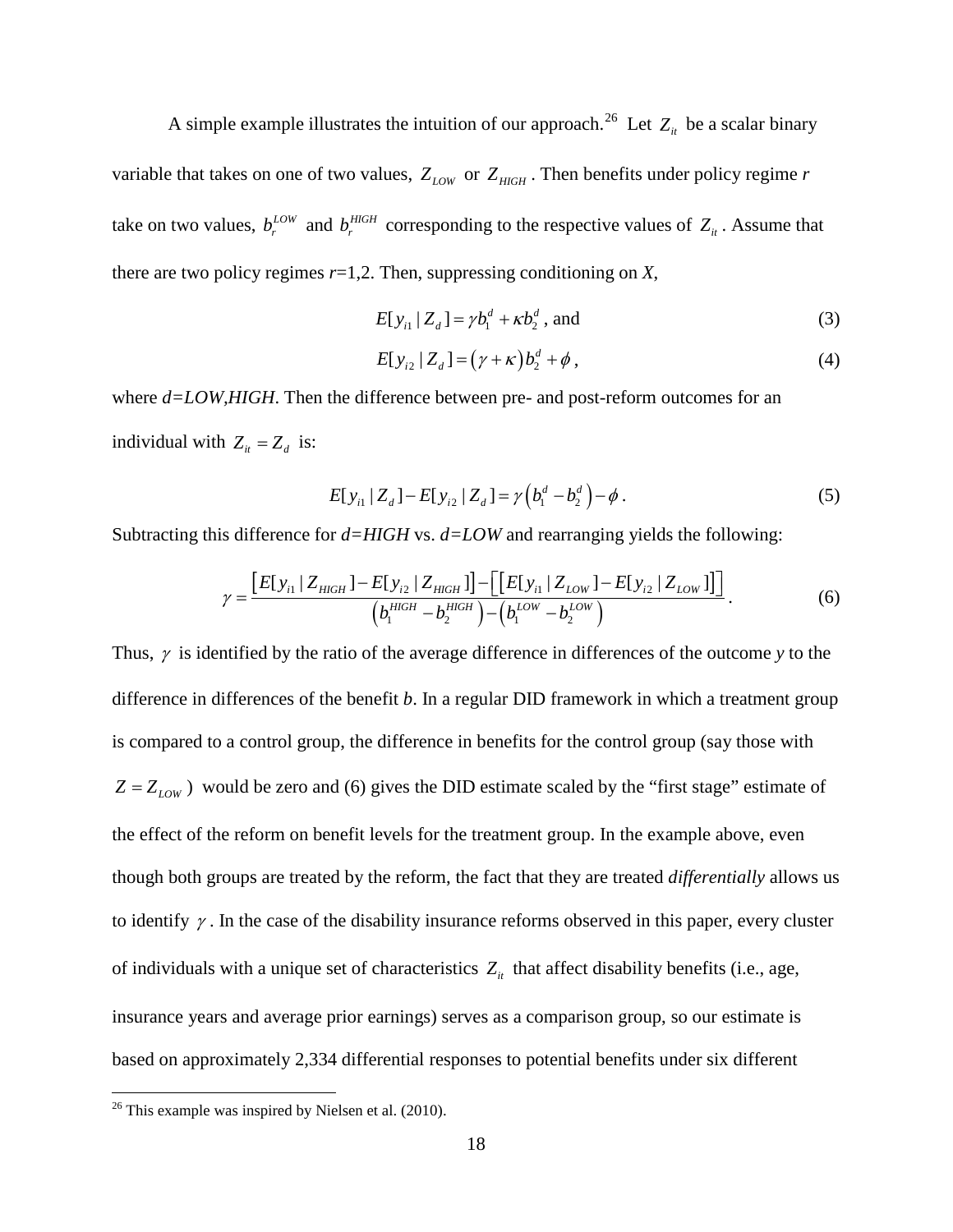policy regimes with 19 different benefit formulas (due to the phased-in nature of many of the reforms). $27$ 

To test the appropriateness of our identification strategy, we estimate a series of placebo regressions in which we randomly assign individuals' potential benefits from a different year, with and without hypothetical benefits in the control variables. If conditioning on hypothetical DI benefits indeed isolates the policy-induced variation in DI benefits, then we expect the coefficient on randomized benefits in this regression to be insignificant and close to zero when hypothetical benefits are included as controls but not necessarily otherwise. Table A1 presents the results of these placebo regressions. The first column presents estimates with base controls, which include age dummies, two-year insurance year group dummies and assessment basis. This is equivalent to estimating a placebo version of equation (1) with  $X_i = Z_i$ , so that all control variables are variables that affect the DI benefit level directly. The second column presents estimates with saturated controls, that is, including in addition to the base controls a number of variables capturing job tenure, prior sick leave, maximum UI benefit duration, industry, region (of the firm), blue collar status, Austrian national status and  $4<sup>th</sup>$  order polynomials in last year's wage and average wage in the best 180 months ( $Z_i \in X_i$ ). The last column presents estimates adding controls for hypothetical benefits. We find a positive and statistically significant effect of *random* DI benefits on DI claiming in the models without controls for hypothetical benefits; however, once we control for hypothetical benefits, we estimate a very small, precise and statistically insignificant effect of random DI benefits on DI claiming.

An implicit assumption of our preferred methodology is that individuals with the same  $Z_{it}$ , and hence the same potential benefits, at different points in time are comparable to one

<span id="page-21-0"></span><sup>&</sup>lt;sup>27</sup>We cluster observations by the individual's age in years, number of insurance years (twenty-three two-year categories) and assessment basis (five quintiles).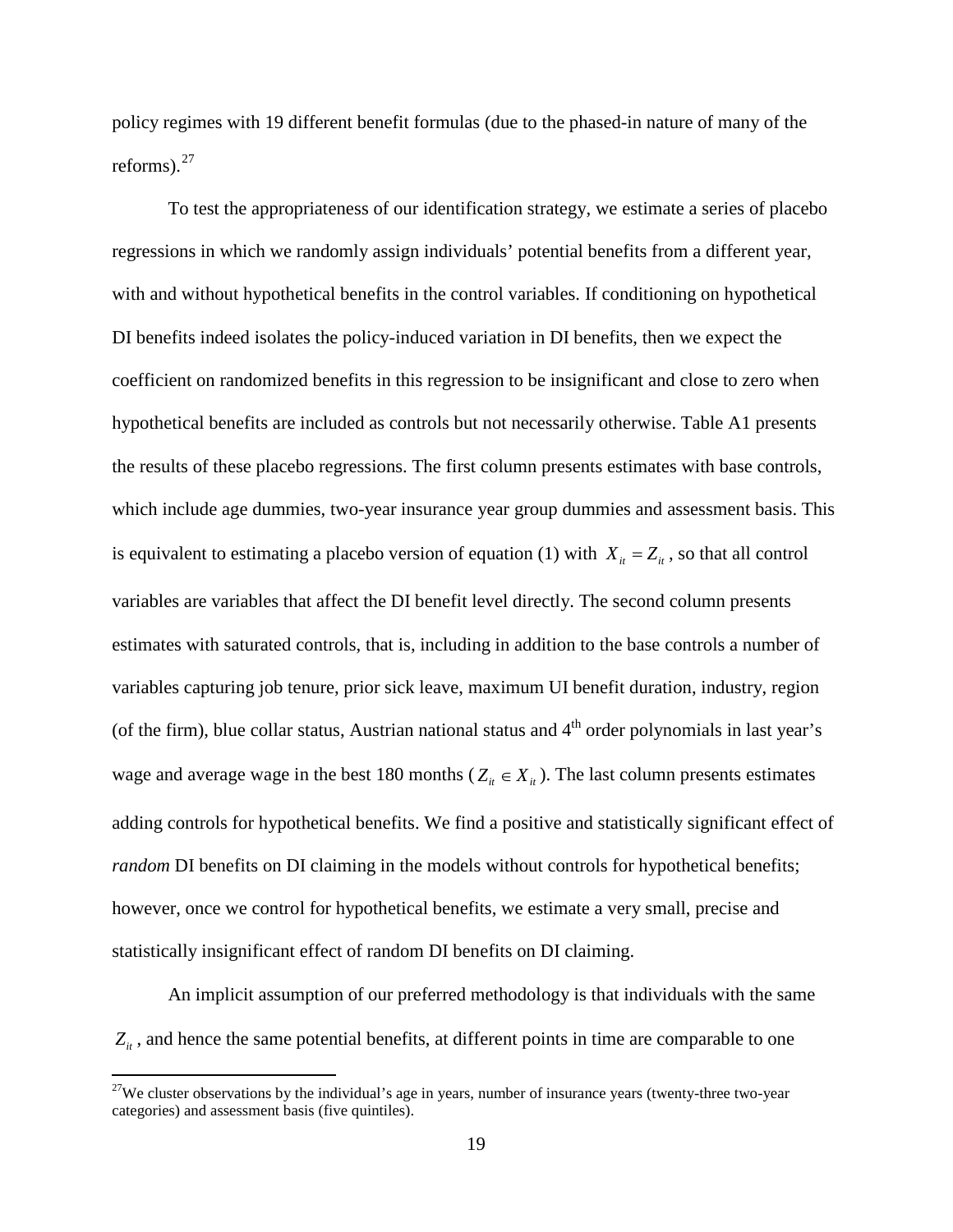another. That is, we assume someone with the same age, insurance years and average past earnings has the same unobservable factors affecting DI claiming (e.g., preferences for work) in 1987 as they do in 2010. There is reason to be skeptical of this assumption. For example, earlier we noted that real earnings increased and insurance years decreased over our 23-year time period (see Table 1). These changes could be driven by changes in another factor (e.g., education) that also affects unobservable tastes or they could reflect changes in unobservable tastes over time. Furthermore, as Figure 6 (Panel A) illustrates, the distribution of potential benefits calculated under any given year's rules (1997 in the figure) is observed to shift upward with each later cohort, so that an individual in the 1990s who is in the upper tail of the potential benefits distribution would find himself compared to an individual in the 2000s who is closer to the middle of the same base year's potential benefits distribution.

One way to indirectly test the plausibility of this assumption is to see whether there are changes in *observable* characteristics over time conditional on potential benefits in a given base year (1997). To do this we ran a series of regressions of various observable characteristics (years of tenure, number of sick days in the last two years, etc.) on indicators for quartile of 1997 benefits, year dummies and the interaction of benefit quartile and year dummies. Figure 7 plots the estimated coefficients on the interaction terms with 95 percent confidence intervals. As can be seen in the figure, the interaction terms are all closely centered around zero; that is, consistent with our identifying assumption, observable characteristics tend to evolve in parallel over time conditional on potential benefits.

To examine the sensitivity of our results to this assumption, we also perform two robustness checks. First, we reweight our observations so the proportion of the sample with a given age, level of insurance years and average earnings is constant over time and re-estimate the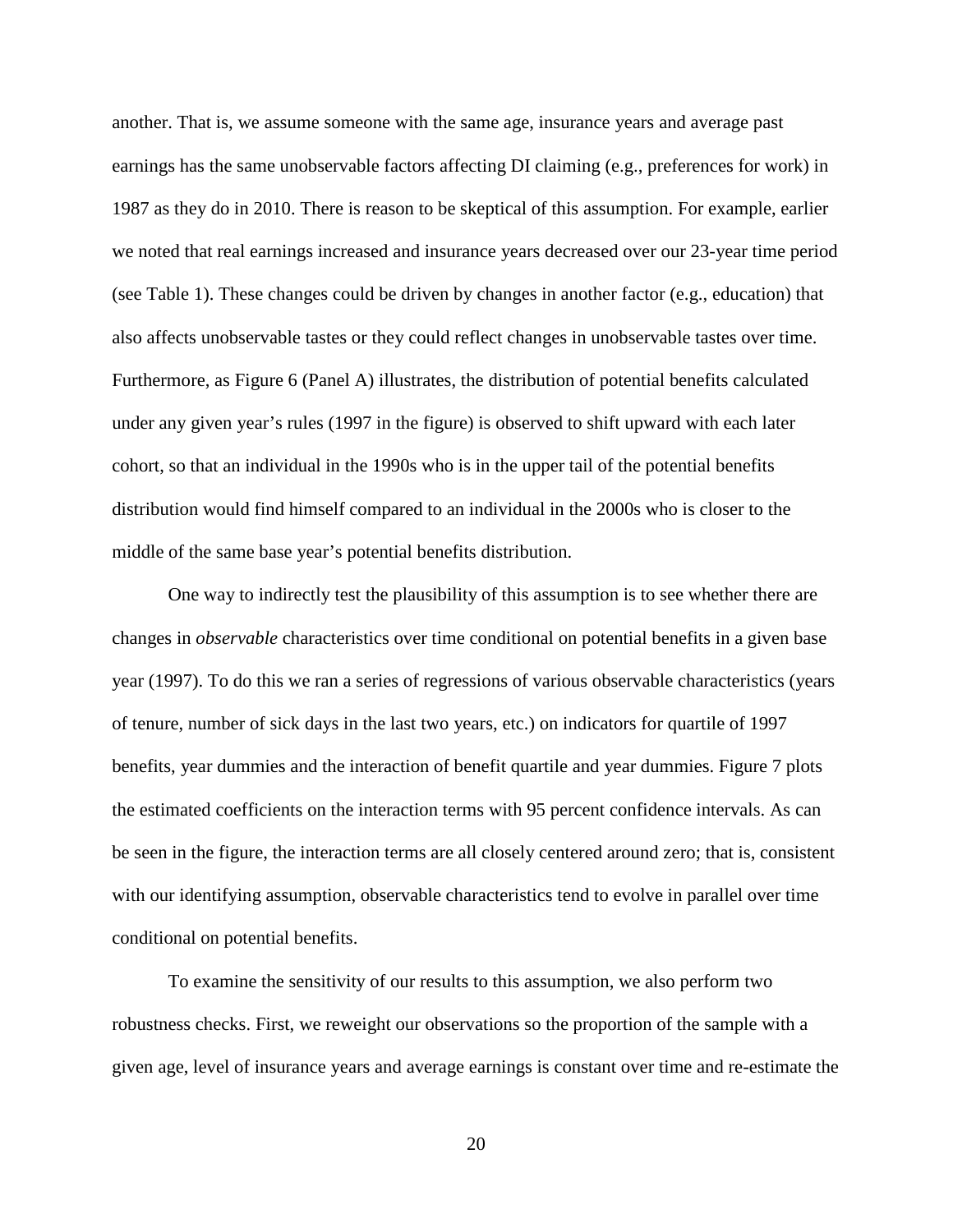model on the reweighted sample. In a second robustness check, we control for percentile-ranked hypothetical benefits instead of actual hypothetical benefits (see Panel B of Figure 6). In this specification, we compare someone in the 1990s in the  $90<sup>th</sup>$  percentile of the potential benefits distribution with all other individuals in the same *percentile* of the potential benefits distribution in any given year. The results of these robustness checks are reported in Section 4.1.

#### **4. Results**

We apply each approach discussed above in turn to estimate the effect of DI benefit generosity on DI claiming (i.e., separate regressions by year, and pooled regression without and with hypothetical benefits as controls). Since we analyze decisions over the course of a calendar year, yet two of the changes (1993 and 1996) were implemented at a point other than January 1, we measure benefits as the weighted average of benefits over the year in those cases. (For example, since the 1996 reform was implemented in September, we calculate benefits in 1996 as two-thirds of the 1995 benefit plus one-third of the 1996 benefit.) Similarly, we include a variable indicating eligibility for relaxed screening that weights eligibility over the year (e.g., an individual who turns 57 in September is eligible for relaxed screening one-third of the year). Finally, we assume a one-year lag to learn the new DI benefit level after a policy reform. We also estimate the model using current-year benefits as a robustness check. To account for crosssectional correlation within groups and serial correlation across time, we cluster standard errors by cells according to an individual's age in years, number of insurance years (twenty-three twoyear categories), and assessment basis (five quintiles) because these three variables determine the policy-induced variation in benefits.[28](#page-23-0) The total number of clusters is 2,334.

<span id="page-23-0"></span> $^{28}$  We experimented with different levels of clustering including clustering on individual, Z\*year and year alone. We find that statistical inference is not sensitive to the level of clustering.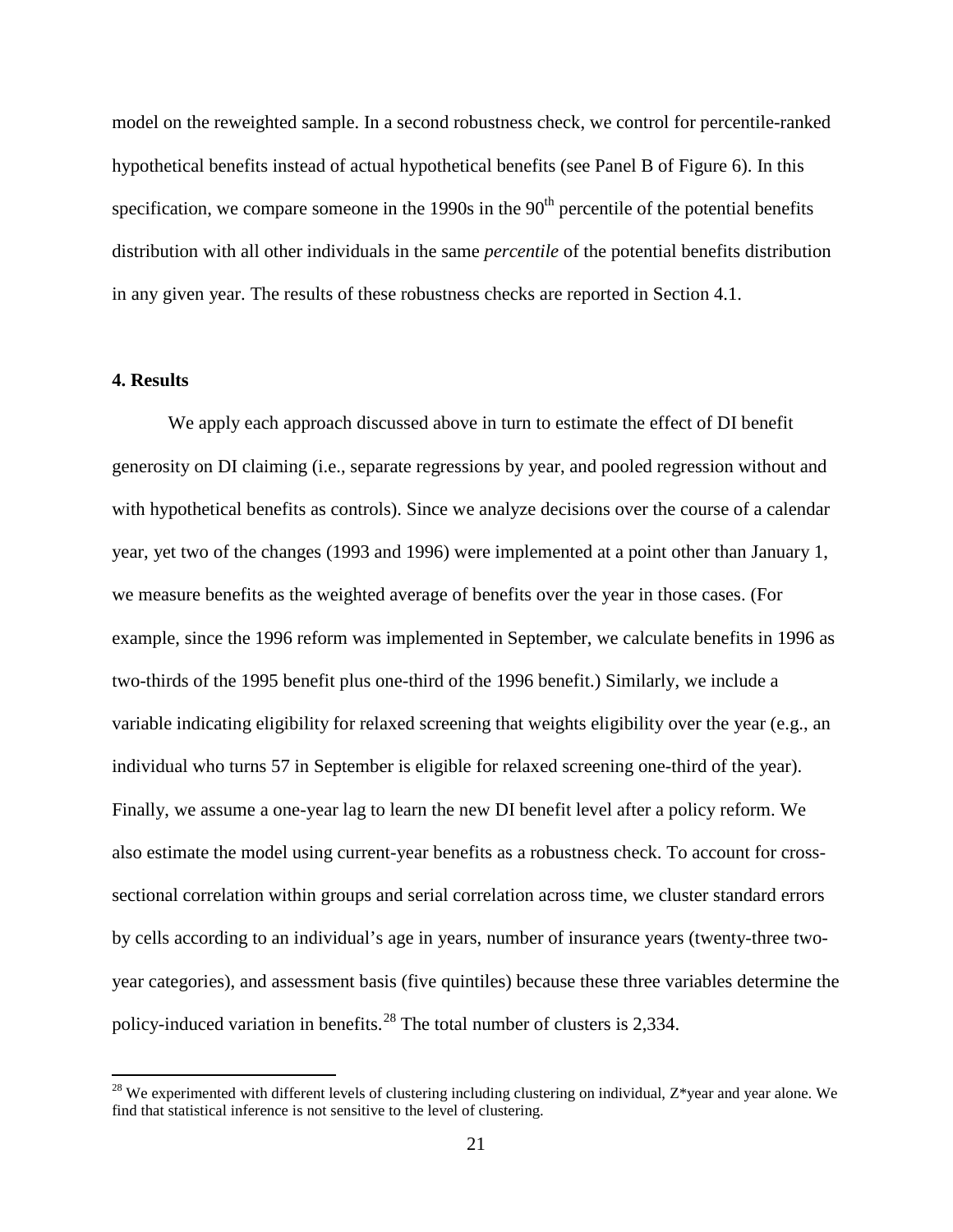#### **4.1. The Effect of Disability Insurance Benefit Generosity on Claiming**

In this section we present estimates of the effect of disability insurance (DI) benefit levels on DI pension receipt in Austria. First, we estimate separate regressions of equation (1) for each year 1987-2010. Next, we pool individuals from all years to estimate the same regression with and without hypothetical benefits calculated under each of the policy regimes as a control function. We estimate several robustness checks to examine the sensitivity of our estimates to different samples and specifications. In the next section, we examine heterogeneity in the estimated labor supply elasticities for different observable characteristics such as age, blue vs. white collar status, lifetime earnings and employment status. Finally, we present estimates of the effect of DI benefit levels on applications and rejections for 2004-2010.

Table 3 presents cross sectional estimates separately for each year between 1987 and 2010. The first set of estimates presents models with base controls ( $X_i = Z_i$ ) and the second set of estimates presents models with saturated controls ( $Z_i \in X_i$ ), defined above. As Table 3 shows, the estimated effects of benefit levels on DI claiming in Austria are generally between 0.01 and 0.03, implying that a one percent increase in benefits is associated with a 0.01-0.03 percentage point increase in DI inflow. The estimates are not very sensitive to whether the base or saturated controls are included; sometimes the estimates are smaller with saturated controls, sometimes larger. Since DI inflow rates are on average 0.016 over this time period, the estimates imply a labor supply elasticity with respect to DI benefit generosity in the range of 0.6 to 2.

Table 4 presents estimates of the DI benefit elasticity pooling individuals over the entire sample period. Columns 1 and 2 present pooled versions of the models presented in Table 3, respectively, and column 3 presents estimates adding hypothetical benefits calculated under each of the policy regimes in order to control flexibly for nonlinear variation in unobservable tastes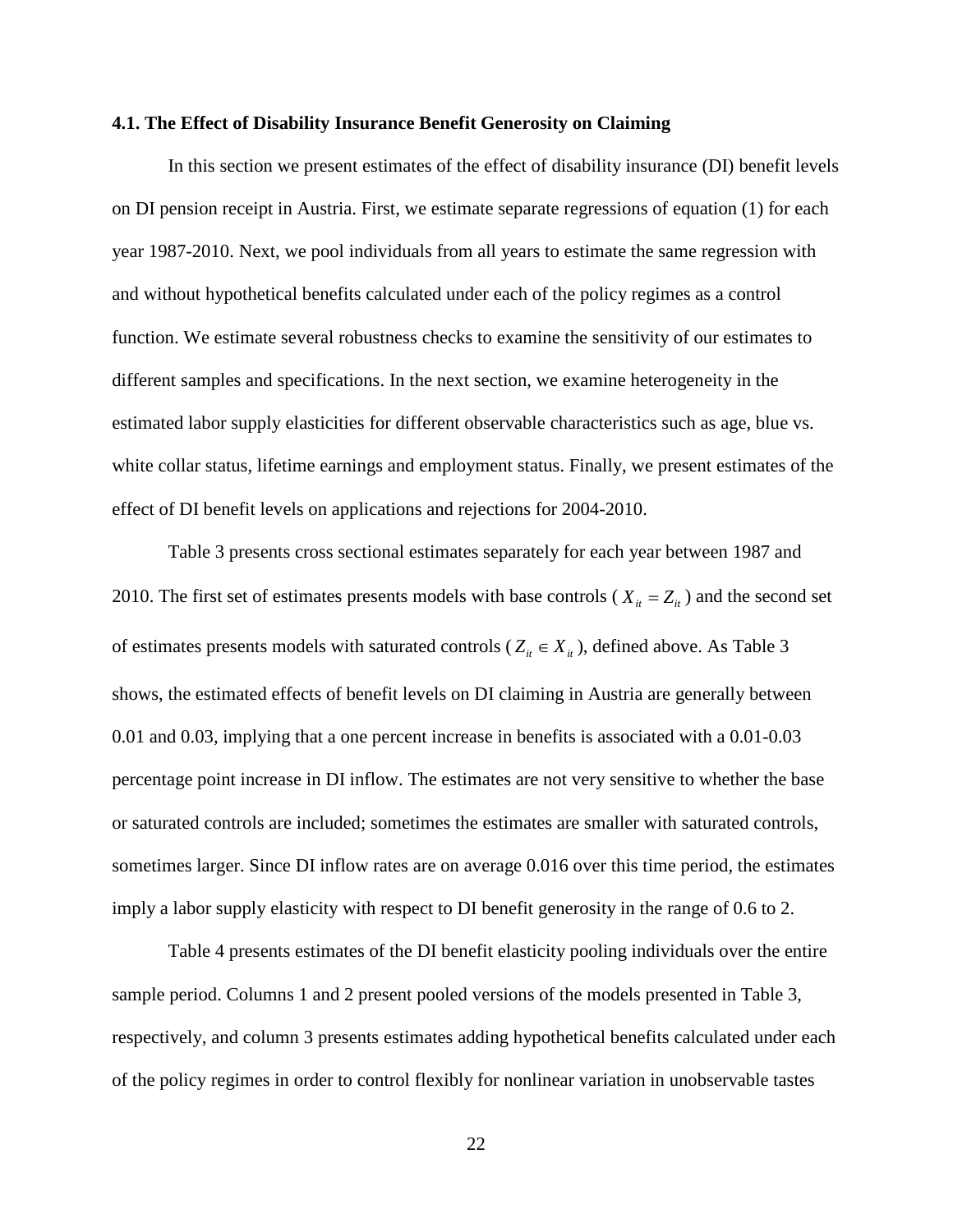for work that may also vary across cohorts. As expected, the estimates without the hypothetical benefits center around 0.02, roughly the center of the year-by-year estimates. Including hypothetical benefits to the pooled model does not change the estimate substantially. In this case we fail to reject the hypothesis that the coefficients on the hypothetical benefits are jointly zero  $(p=0.141)$ . Scaling the estimated coefficient on log benefits by the DI inflow rate, we estimate an elasticity of DI claiming with respect to benefit generosity of 1.2. (See Table 4 for the implied elasticity and standard error, estimated via delta method.) That is, we estimate for every one percent increase in DI benefit levels, an additional 1.2 percent of labor force participants will withdraw from the labor market and become a DI beneficiary.

Table 5 presents several robustness checks to examine the sensitivity of our estimates to different subsamples and specifications. First, we add into our sample those individuals ages 60- 64 (below the full retirement age) who are not eligible for early retirement because they lack sufficient insurance years. Including these individuals does not have a significant impact on the estimated elasticity. Even if we exclude those who may qualify for old age retirement benefits, it may be the case that forward-looking individuals are influenced by changes in the old age pension system coinciding with the DI reforms. Therefore we estimate a version of the model where we include one's potential old age pension in the controls. As can be seen in Table 5, this also has a negligible impact on the estimated elasticity.

As discussed in Section 2, the insurance years restriction on DI benefits does not apply if the disability is job-related. In our baseline specification, we included all labor market participants under age 60, but we also estimate a version of the model where we exclude those with insufficient insurance years to qualify for DI benefits for non-job-related impairments. We estimate a larger labor supply elasticity with respect to DI benefits close to 2 for this restricted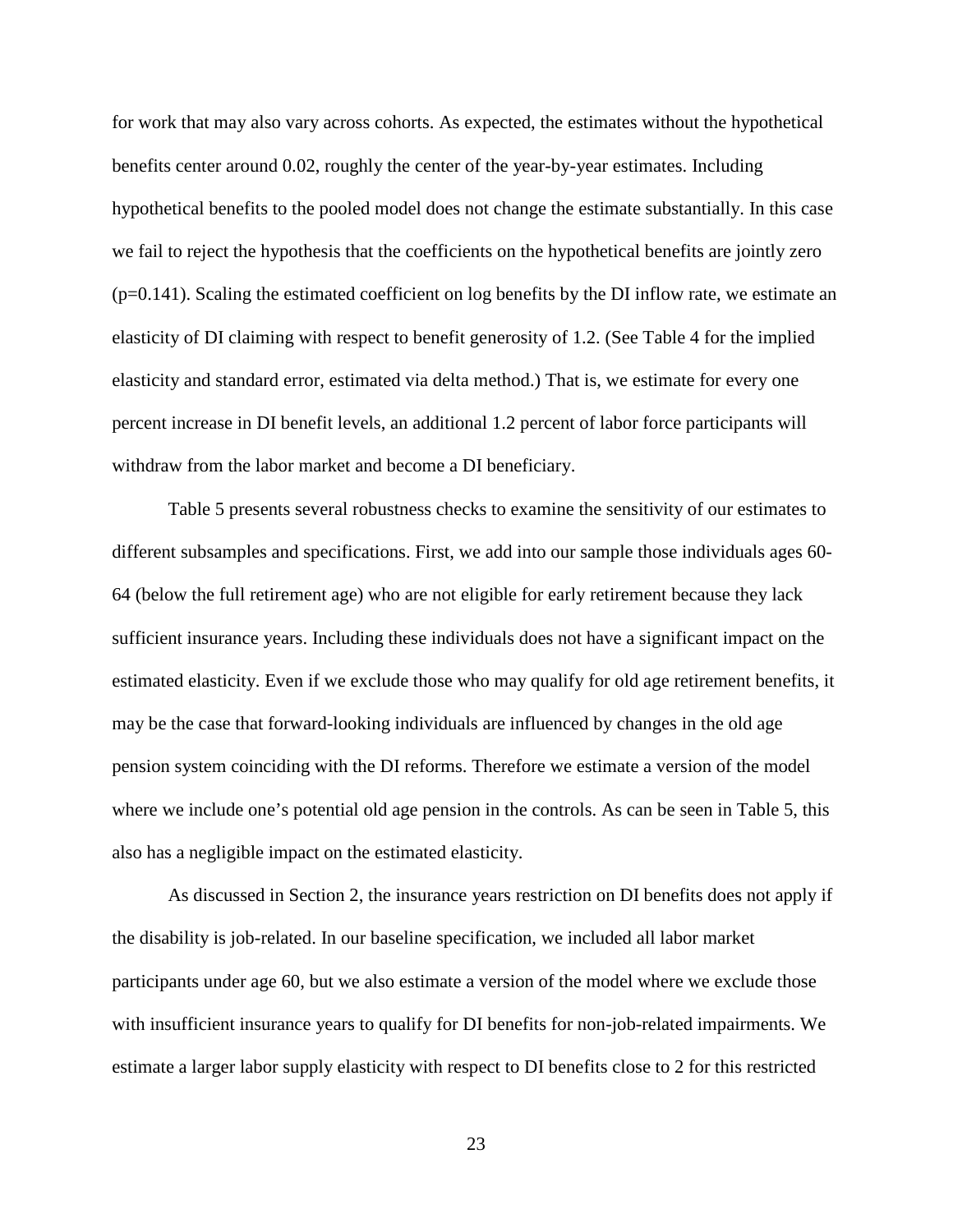group, which is perhaps not surprising given that individuals who qualify based on job-related disabilities by construction have a job and are therefore more likely to be able to retain their attachment to the labor force and use discretion when applying for DI benefits.

Also as discussed in Section 2, DI benefits are taxed and there were several changes to the tax system during our time period, some of which coincide with the DI reforms. We estimated a version of the model using after-tax benefits and found a slightly smaller elasticity of one—not surprising if potential DI claimants have a harder time calculating after-tax than pre-tax benefit levels. We also estimated a version of the model on current log benefits instead of lagged benefits and again found a smaller response to changes in current benefits, which likely reflects a lag in learning the details of the reforms. Note in these last two cases including the control function of hypothetical benefits to isolate the policy-induced (and therefore exogenous) variation in benefits is vital to estimating an unbiased elasticity of claiming with respect to benefits; the hypothetical benefit control variables are jointly statistically significant  $(p<0.05)$ .

We explore the sensitivity of our estimates to model specification by estimating a discrete time Cox proportional hazard model using logistic regression. An advantage of the proportional hazard specification is that the coefficient on log benefits gives the elasticity directly. When we estimate the model using a proportional hazard specification, we estimate an elasticity of 1.4, slightly higher than our baseline estimate of 1.2 but not statistically different.

Finally, as discussed in Section 3, we explore the sensitivity of our estimates to the identifying assumption that individuals with the same age, insurance years and average past earnings are comparable to one another over time. First, we reweight the sample to hold the distribution of age, insurance years and earnings fixed at their 1997 levels throughout the 1987- 2010 time period. Reweighting the sample has little impact on the estimated elasticity (1.20 vs.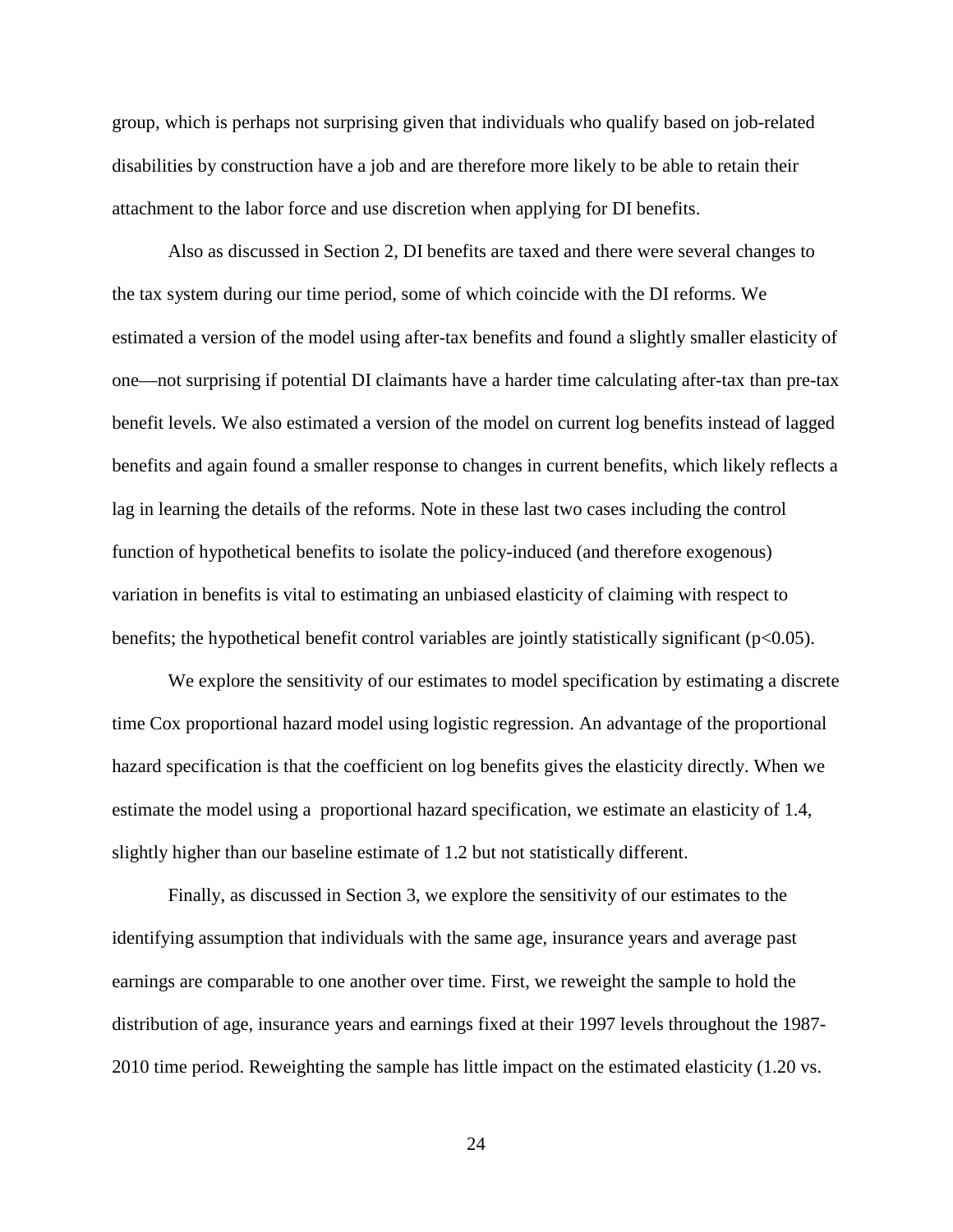1.23). Next, we control for *percentile-ranked* hypothetical benefits in the control function. In this specification we are leveraging changes in DI claiming behavior across individuals in the same quantile of the benefits distribution over time. The estimated elasticity is slightly higher, 1.35; note that the percentile-ranked hypothetical benefits are jointly highly statistically significant  $(p<0.001)$ .

#### **4.2. Heterogeneity in the Effect of DI Benefit Generosity on Claiming**

To examine heterogeneity in labor supply responses, Table 6 presents estimates of our preferred specification (with hypothetical DI benefits as controls) separately by different groups. Some interesting patterns emerge. Most notably, despite the fact that DI inflow rates increase sharply with age, especially at ages 50 and 55, the elasticity of DI claiming with respect to benefit generosity is actually highest for prime-age workers (ages 45-49). (The estimated effects for younger workers are small and imprecise.) This contradicts conventional wisdom that older individuals tend to use the DI system as an alternative pathway to early retirement whereas prime-age individuals are unlikely to exit the labor force unless they are facing very serious health conditions. We also find that *white* collar workers are more sensitive to changes in DI benefit levels than blue collar workers and *richer* individuals (in terms of lifetime earnings) are more sensitive than poorer individuals; in both cases the former group is likely to have more labor market opportunities than the latter group. Moreover, eligibility criteria for white collar workers in Austria are generally less strict than that for blue collar workers (see Section 2.2).

Economic theory suggests the elasticity of DI claiming with respect to DI benefit level should be increasing in the benefit level. We investigate this hypothesis next by dividing individuals into quartiles based on (1997) potential benefits and regressing DI inflow on DI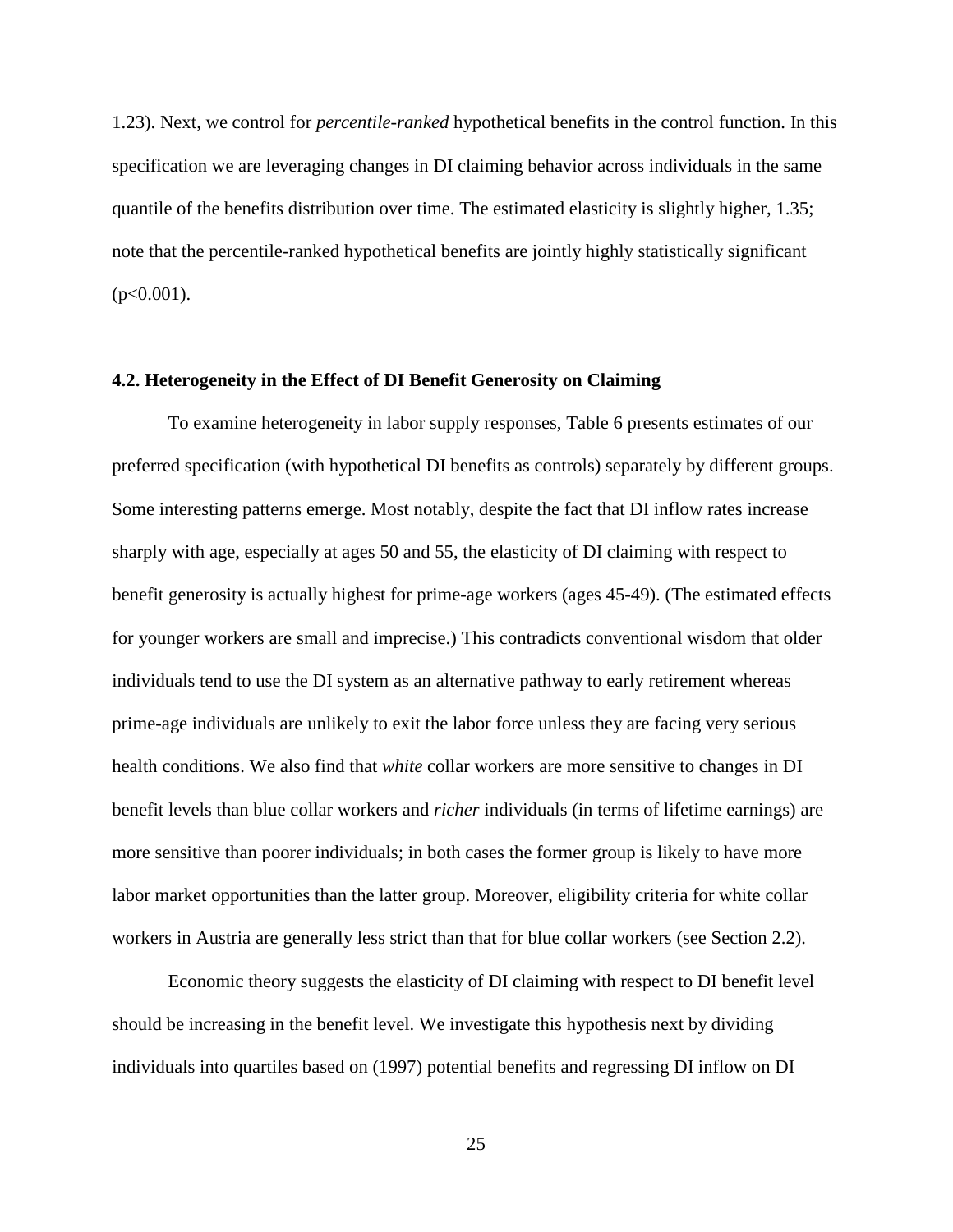benefits within each quartile. We find that, indeed, the estimated elasticity is increasing in the benefit level, more than five-fold between the bottom and top quartiles of DI benefits, from 0.35 to 2.0. $^{29}$  $^{29}$  $^{29}$ 

Finally, the estimated elasticity for DI claiming is three times higher for individuals currently experiencing an involuntary unemployment spell compared with the overall labor force (largely made up of employed workers). We find that a one percent increase in DI benefits leads to a nearly 0.2 percentage point increase in DI claiming among this group. Since 5.25 percent of UI spells transition to DI, this amounts to a nearly 3.8 percent increase in DI inflow rates from UI. Thus, laid off workers are much more influenced by financial incentives than employed workers when making decisions about withdrawing from remaining in the labor force, although this may be specific to Austria's institutional environment which allows unemployed workers to simultaneously search for work and seek disability benefits.

#### **4.3. The Effect of DI Benefit Generosity on Applications and Rejections**

Finally, we investigate the role of the application screening process by examining the effect of DI benefits on *applications* and initial rejections, compared with DI inflow, for the years in which we are able to match application records, 2004-2010. Although the elasticity of DI claiming with respect to benefits is important for fiscal solvency, the elasticity of DI applications with respect to benefits is presumably a better measure of the level of moral hazard occurring in the DI system. The ratio of the two elasticities is also informative about the effectiveness of the application screening process, since an effective screening process should be more likely to reject applicants induced by an increase in DI benefits, who are on the margin of applying for DI and continuing to remain in the labor force.

<span id="page-28-0"></span><sup>&</sup>lt;sup>29</sup> The average DI benefits in each quartile are: 1) 10,217; 2) 15,502; 3) 19,718; and 4) 25,944.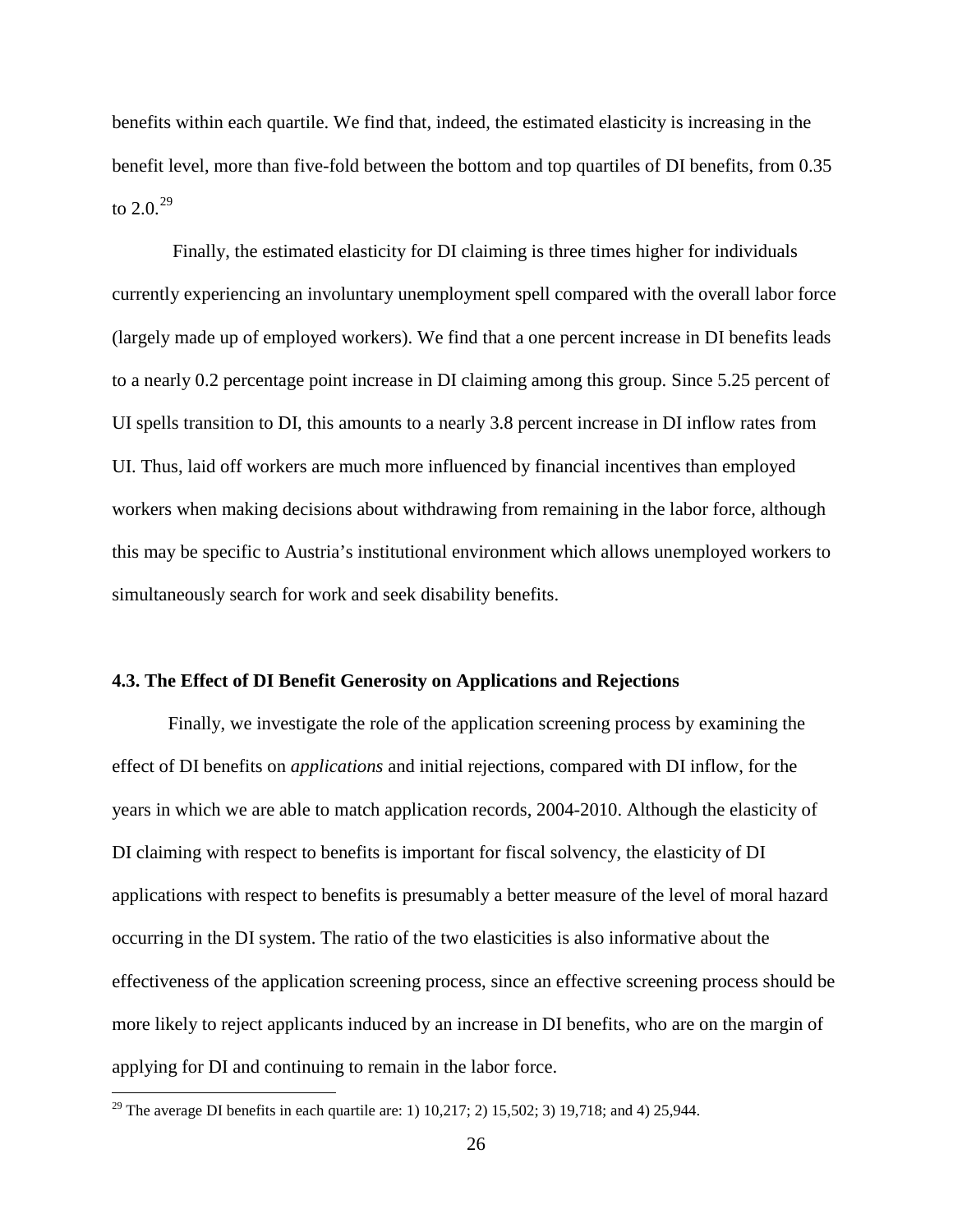Table 7 presents the results of these analyses. The first two columns present estimates of the effect of log lagged DI benefits on DI applications and initial rejections, respectively, and the final column presents estimates of the effect of log lagged DI benefit on DI inflow restricted to the years 2004-2010 using our preferred specification controlling for potential DI benefits in all years. Note that we estimate a slightly lower claiming elasticity, 0.7, over this time period compared with the entire 1987-2010 sample period.<sup>[30](#page-29-0)</sup> This is perhaps not surprising since the 2004-2010 period experienced the lowest replacement rates observed over our sample period. We also observe a slightly lower percentage of potential claimants, 1.2 percent, receiving DI benefits in any given year in the 2004-2010 period compared with the overall sample period.

In 2004-2010 approximately 2.2 percent of potential claimants applied for benefits in any given year; 62 percent  $(=1.4/2.2)$  of these applications were rejected initially, although 55 percent (=1.2/2.2) of applicants eventually received benefits. We find that DI benefit levels have a strong influence on the probability of filing a DI application. A one percent increase in DI benefits increases the application rate by 0.034 percentage points, or 1.6 percent, and the initial rejection rate by 0.021 percentage points (also 1.6 percent). Interestingly, this implies the rejection rate for the *marginal* applicant, induced to apply for DI benefits by a 1 percent increase in the benefit level, is 62 percent (=0.021/0.034), the same as the rejection rate for the *average* applicant in this time period. However, the appeals process appears to dampen considerably the flow of new DI beneficiaries. We find that the ultimate award rate for the marginal induced DI applicant is 25 percent (=0.0085/0.034)—approximately half the ultimate award rate for the average applicant in this time period.

<span id="page-29-0"></span> $30$  This estimate is much lower than the average implied elasticity from Table 3 because it includes potential benefits as controls, which are highly statistically significant (p<0.001) in the 2004-2010 period.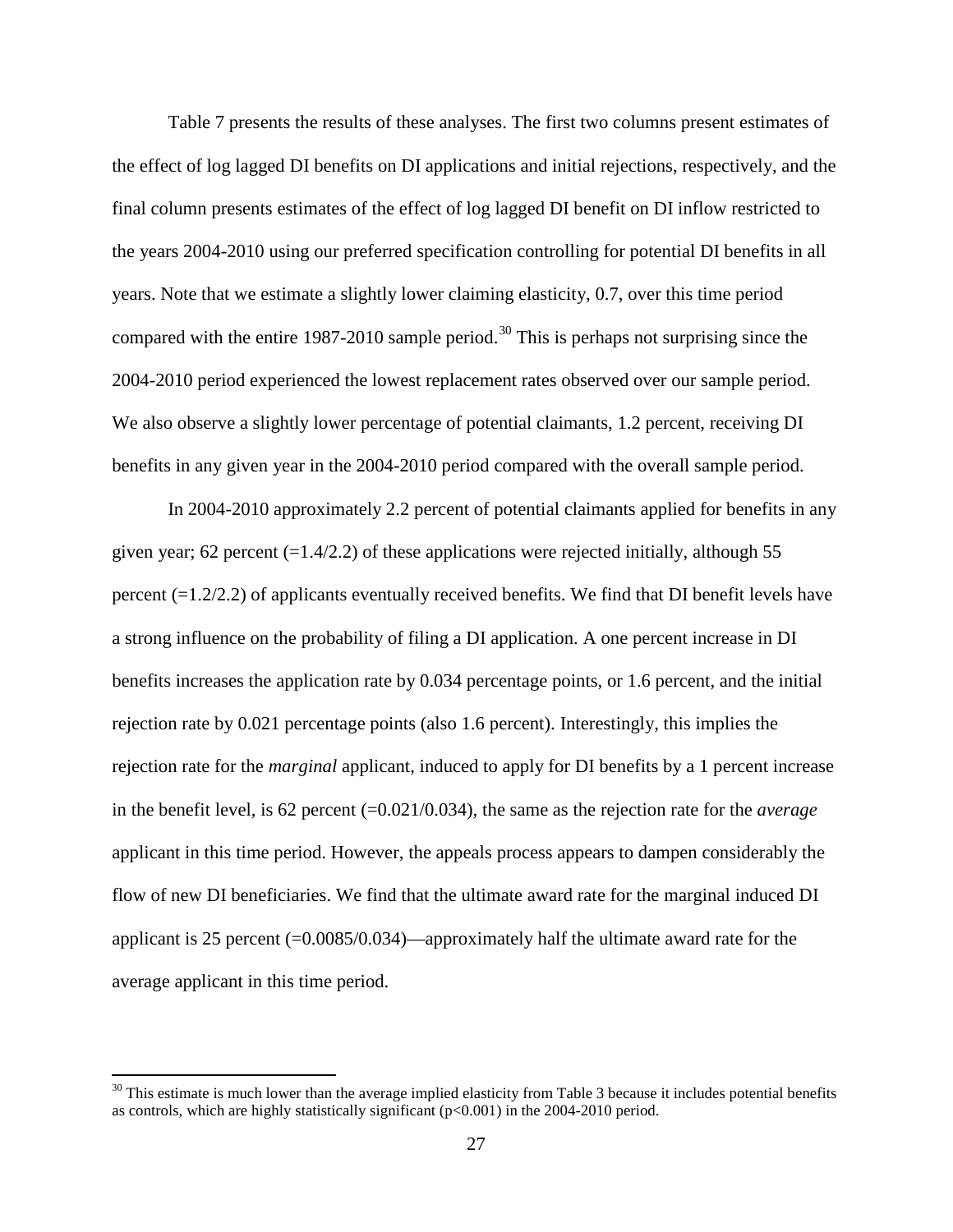#### **5. Discussion and Conclusion**

While disability insurance (DI) programs are generally intended to insure against the risk of acquiring a career-ending health impairment, often individuals who would qualify for DI choose to work, at least for a time, instead. Understanding what drives these decisions is important for designing effective reforms, which are necessary to guarantee the financial stability of public pension systems. If individuals are relatively elastic in their labor supply responses to DI benefit levels, then cutting DI benefits will induce many potential DI entrants to remain in the labor force and significantly decrease program participation. On the other hand, if individuals are relatively inelastic, then cutting DI benefits is only likely to harm disabled workers who would not otherwise choose to work or try to find work after the onset of a disabling health condition.

Using detailed administrative data and policy variation in DI benefits stemming from a series of national pension reforms in Austria between 1987 and 2010, we find convincing evidence that the labor supply of Austrian workers is responsive to DI benefit levels. We find that the DI claiming rate increased by 1.2 percent per 1 percent increase in DI benefits over the entire sample period, and by 0.7 percent per 1 percent increase in DI benefits between 2004 and 2010, when average replacement rates were at their lowest. Our findings are fairly robust to sample selection and model specification. The elasticity of DI claiming with respect to benefit generosity is highest for prime-age workers (ages 45-49) and increases with skill level and prior earnings, consistent with the idea that very young or very old, low skilled and poorer workers tend to have fewer labor market opportunities and thus less discretion in whether to apply for DI benefits vs. continuing to work. We also find that (involuntarily) unemployed individuals are extremely responsive to benefit levels.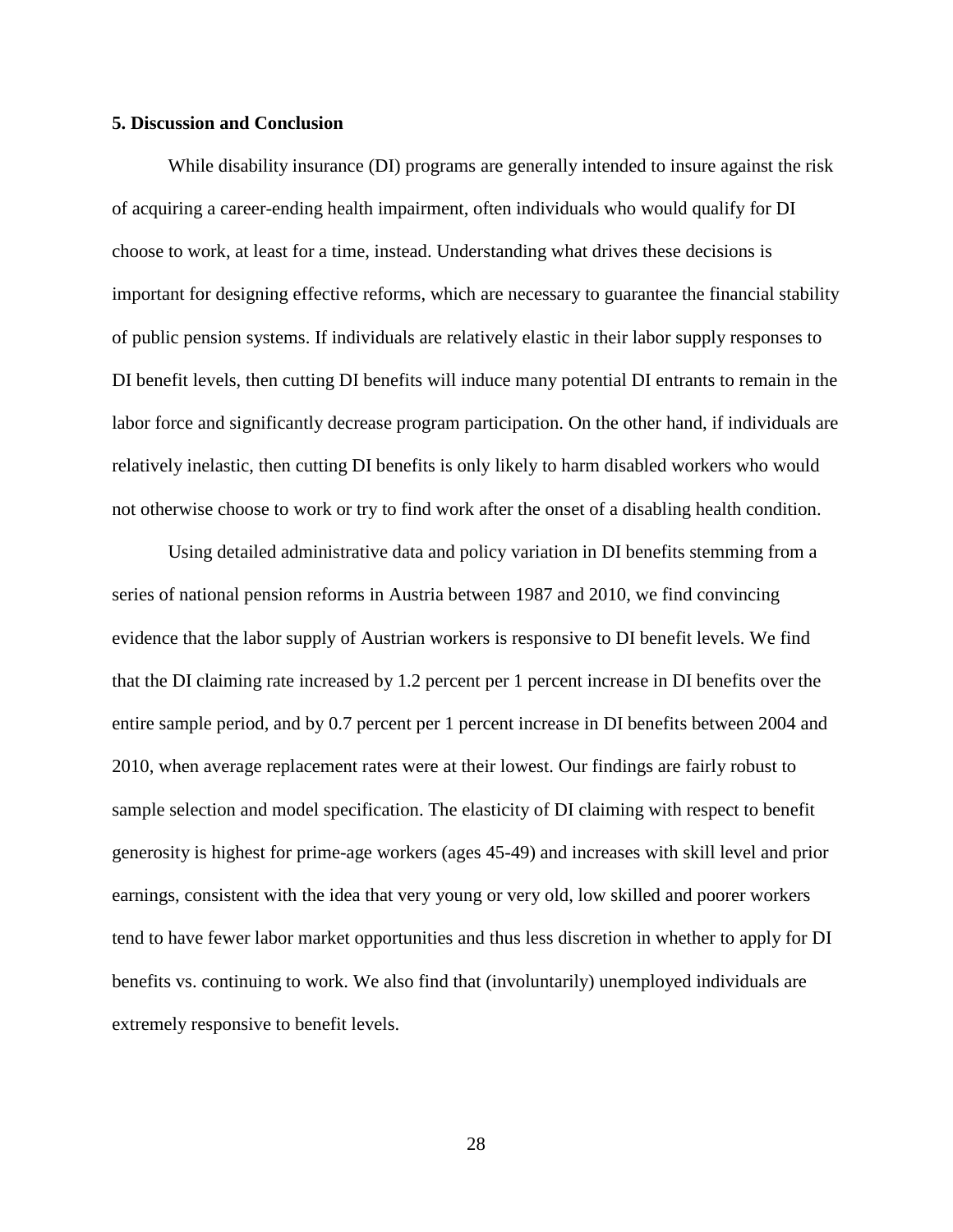Note that the application screening process—particularly at the appeals level—dampens but does not eliminate the responsiveness of DI claiming to benefit levels. We find the elasticity of DI applications with respect to benefit generosity is more than twice as high as the elasticity of DI claiming in 2004-2010. This implies the marginal applicant induced to apply for DI benefits due to a 1 percent increase in benefit levels is half as likely to be allowed as the average applicant. Thus, it is important to account for a lower allowance rate among marginal applicants when linking estimates of the elasticity of DI applications to changes in the number of DI beneficiaries.

One caveat in interpreting our estimates as applicable to other settings is that under Austria's rules DI applicants do not have to withdraw from the labor market in order to *apply* for benefits but only do so if they are *awarded* benefits. It is not clear how this difference would affect the magnitude of the elasticity, since on the one hand the lower cost of application may encourage more individuals to try their luck but on the other hand rejected applicants do not face significant barriers to work since they do not have to re-enter the labor market after a potentially lengthy absence. Additionally, Austria's universal health insurance system and strong public safety net may also encourage applications to a greater extent than in other countries such as the U.S. (although recent changes in the availability of health insurance outside the employment relationship and DI participation in the U.S. as a result of the Affordable Care Act may make the two countries more comparable in recent years).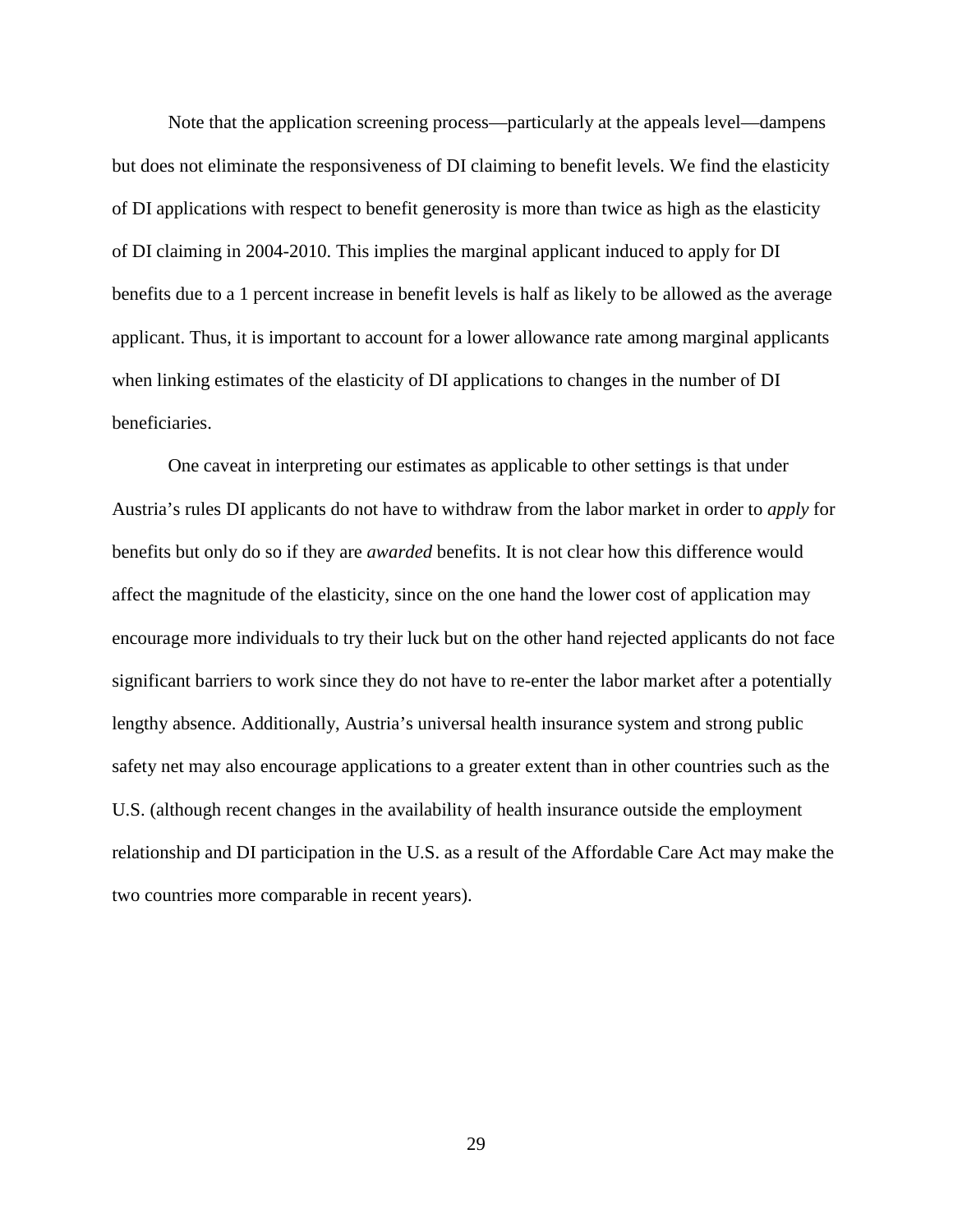#### **References**

- Autor, David, and Mark Duggan (2003). "The Rise in the Disability Rolls and the Decline in Unemployment." *Quarterly Journal of Economics*, 118(1), pp. 157-206.
- Autor, David, Nicole Maestas, Kathleen J. Mullen and Alexander Strand (2015). "Does Delay Cause Decay? The Effect of Administrative Decision Time on the Labor Force Participation and Earnings of Disability Applicants." NBER Working Paper 20840.
- Berkovec, James and Steven Stern (1991): Job Exit Behavior of Older Men, *Econometrica*, Vol. 59, No. 1, pp. 189-210.
- Bound, J. and Burkhauser R. (1999). "Economic analysis of transfer programs targeted on people with disabilities." *Handbook of Labor Economics*, vol. 3, ch. 51.
- Bound, J., J. Cullen, A. Nichols and L. Schmidt (2004). "The welfare implications of increasing disability insurance generosity." *Journal of Public Economics*, Vol. 88, pp. 2487-2514.
- Blau, David M. (1994): Labor Force Dynamics of Older Men, *Econometrica*, Vol. 62, No. 1, pp. 117-156.
- Burtless, Gary (1986): Social Security, Unanticipated Benefit Increases, and the Timing of Retirement, *The Review of Economic Studies*, Vol. 53, No. 5, pp. 781-805.
- Campioleti, M. (2004) "Disability Insurance Benefits and Labor Supply: Some Additional Evidence." *Journal of Labor Economics*, Vol. 22, No. 4 (October 2004), pp. 863-889
- Chen, Susan and Wilbert van der Klaauw (2007): The Work Disincentive Effects of the Disability Insurance Program in the 1990s, *Journal of Econometrics*, Vol. 142, No. 2, pp. 757-784.
- Fevang, E., I. Hardoy and K. Roed (forthcoming). "Temporary Disability and Economic Incentives" *Economic Journal*, forthcoming.
- French, Eric (2005): The Effects of Health, Wealth, and Wages on Labour Supply and Retirement Behaviour, *Review of Economic Studies*, Vol. 72, pp. 395-427.
- Gruber, Jonathan. 2000. "Disability insurance benefits and labor supply." *Journal of Political Economy* 108, no. 6:1162–83.
- Gruber, Jonathan and David A. Wise (2004): *Social Security Programs and Retirement Around the World: Micro Estimation*, University of Chicago Press.
- Gustman, Alan L. and Thomas L. Steinmeier (1986): A Structural Model of Retirement, *Econometrica*, Vol. 54, No. 3, pp. 555-584.
- Kreider, B. (1999). "Social Security Disability Insurance: Applications, awards and lifetime income flows." *Journal of Labor Economics*, Vol. 17, No. 4, pp. 784-827.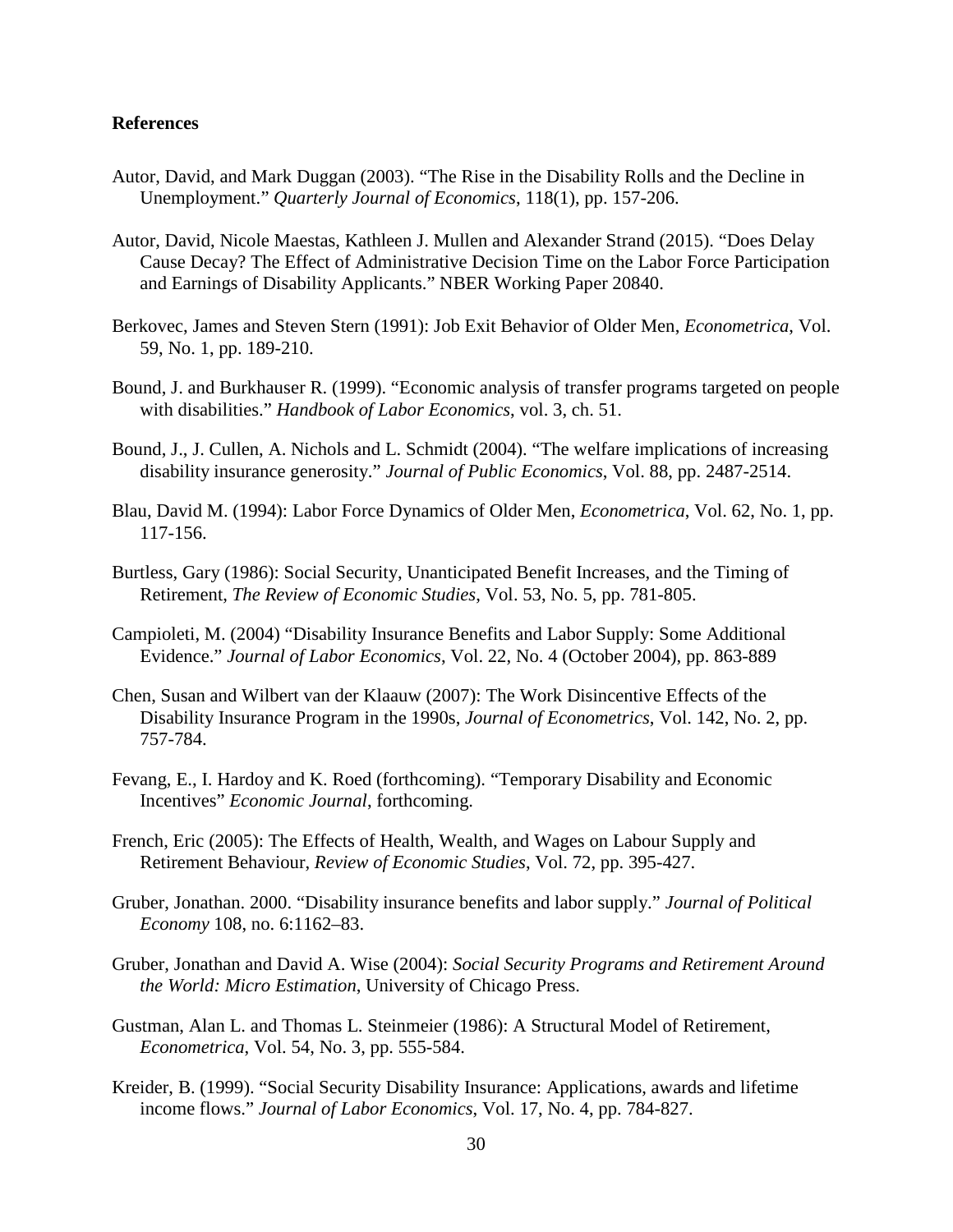Marek, E. (1987-2001). *Pensionsberechnung Leicht Gemacht*. Weiss Verlag.

Marek, E. (2002-2005). *ASVG-Pensionen ab dem Jahr*. Weiss Verlag.

Marek, E. (2006-2010). *Die Pensionen ab dem Jahr*. Weiss Verlag.

- Maestas, Nicole, Kathleen J. Mullen and Alexander Strand (2013). "Does Disability Insurance Receipt Discourage Work? Using Examiner Assignment to Estimate Causal Effects of SSDI Receipt." *American Economic Review*, 103(5), pp. 1797-1829.
- Maestas, Nicole, Kathleen J. Mullen and Alexander Strand (2015). "Disability Insurance and the Great Recession." *American Economic Review Papers & Proceedings*, 105(5), pp. 177-182.
- Nielsen, Helena Skyt, Torben Sorensen and Christopher Taber (2010). "Estimating the Effect of Student Aid on College Enrollment: Evidence from a Government Grant Policy Reform." *American Economic Journal: Economic Policy*, Vol. 2, pp. 185-215.
- OECD (2005). *Ageing and Employment Policies: Austria*. ISBN-92-64-01008-4
- Phelan, Christopher and John Rust (1997): How Social Security and Medicare Affect Retirement Behavior In a World of Incomplete Markets, *Econometrica*, Vol. 65, No. 4, pp. 781-831.
- Social Security Administration (2012). *Social Security Programs Throughout the World: Europe, 2012.* Downloaded on 11/25/13 from [http://www.ssa.gov/policy/docs/progdesc/ssptw/2012-2013/europe/index.html.](http://www.ssa.gov/policy/docs/progdesc/ssptw/2012-2013/europe/index.html)
- Staubli, Stefan (2011). "The Impact of Stricter Criteria for Disability Insurance on Labor Force Participation." *Journal of Public Economics*, 95 (9-10), 1223–1235, 2011.
- Staubli, Stefan and Josef Zweimüller (2013). ["Does Raising the Early Retirement Age Increase](http://www.sciencedirect.com/science/article/pii/S0047272713001734)  [Employment of Older Workers?"](http://www.sciencedirect.com/science/article/pii/S0047272713001734) *Journal of Public Economics*, 108, 17–32, 2013.
- Stock, John and David Wise (1990): Pensions, the Option Value of Work, and Retirement, *Econometrica*, Vol. 58, No. 5, pp. 1151-1180.
- Zweimüller, Josef, Rudolf Winter-Ebmer, Rafael Lalive, Andreas Kuhn, Jean-Phillippe Wuellrich, Oliver Ruf and Simon Büchi (2009). "Austrian Social Security Database." Manuscript available at [http://ssrn.com/abstract=1399350.](http://ssrn.com/abstract=1399350)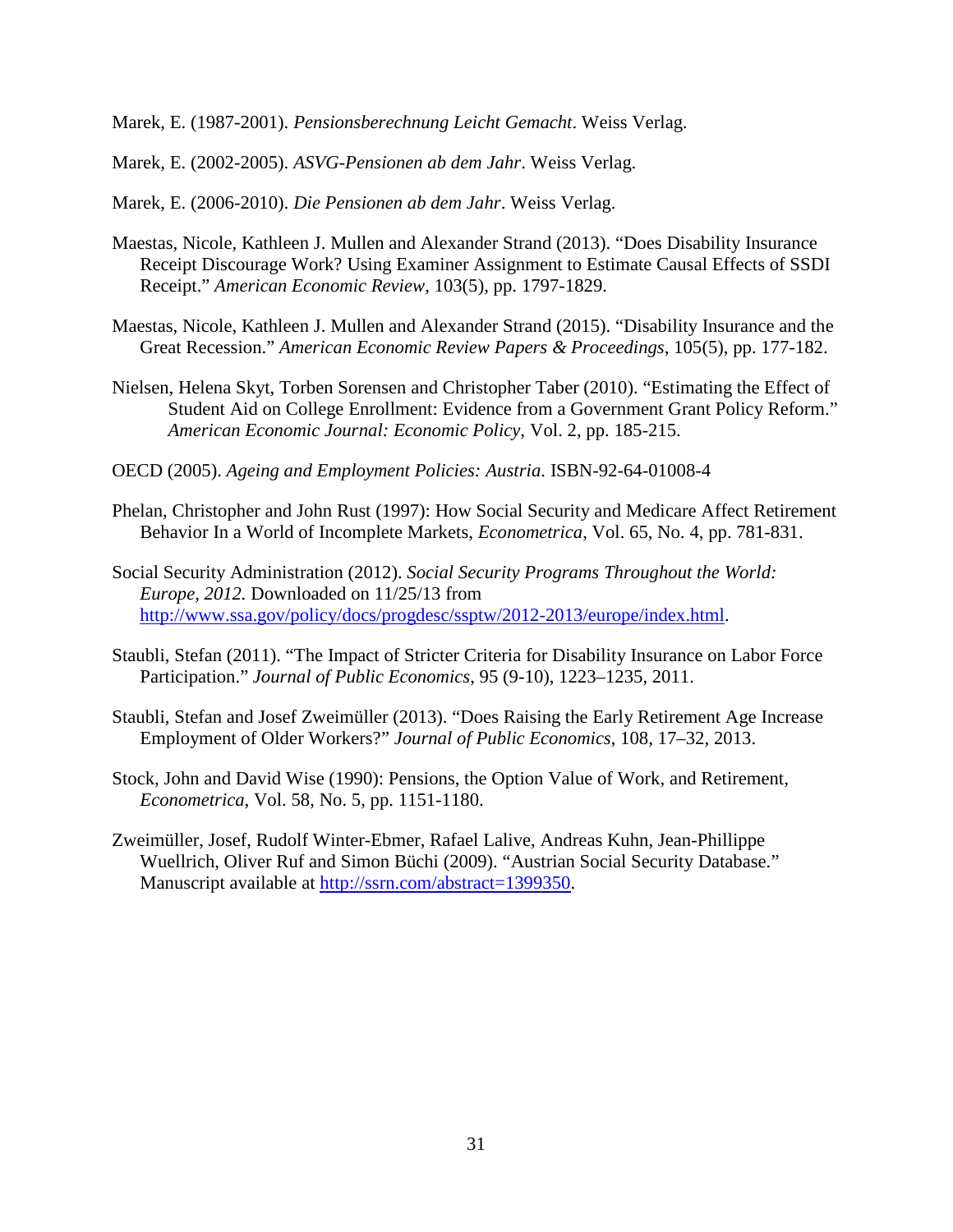

Figure 1: Imputed and Matched DI benefits, All Years Pooled

Source: Own calculations, based on Austrian Social Security and Pension Claims Data.



Figure 2A: Pension Coefficient by Insurance Years at Age 47

Source: Own calculations.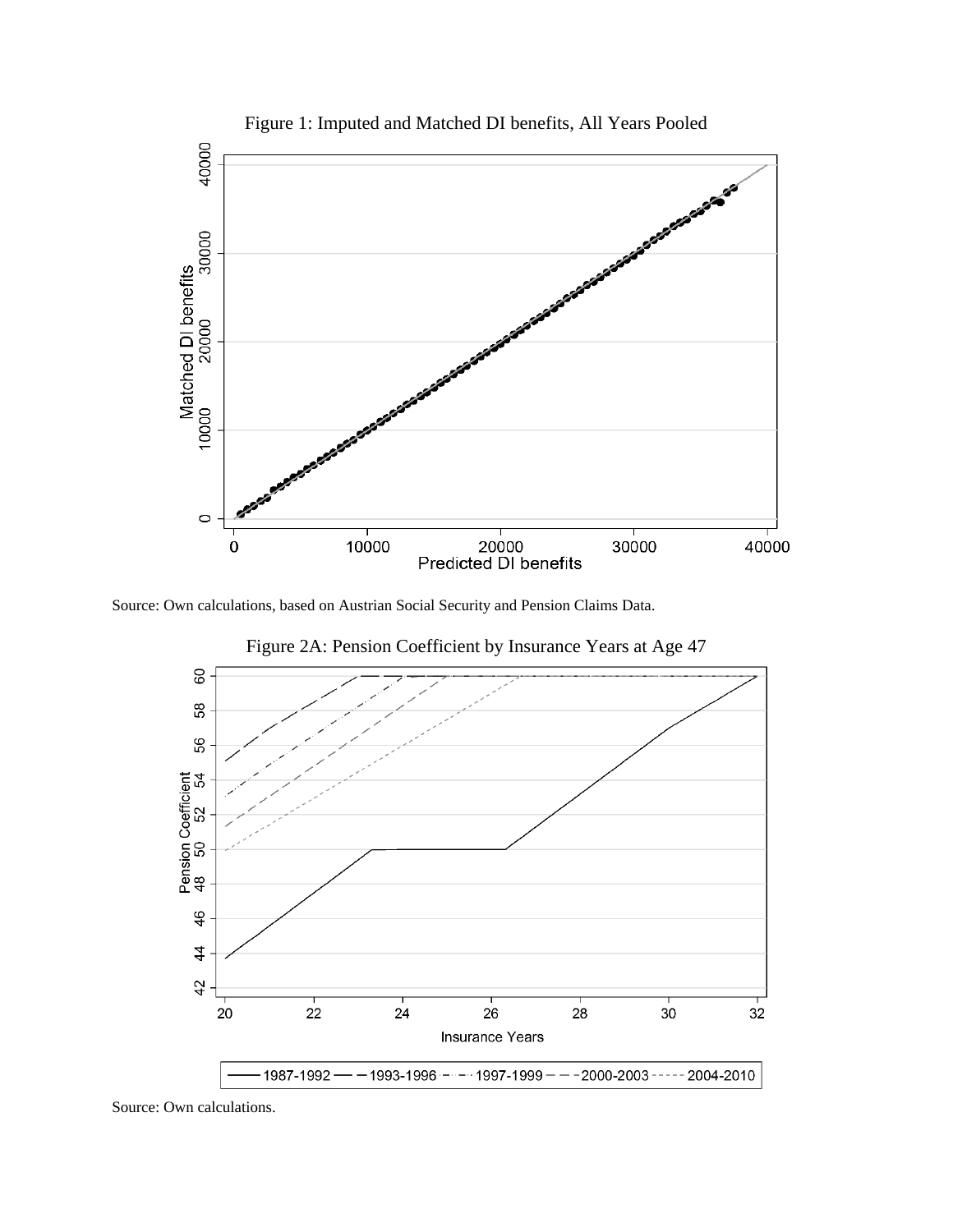

Source: Own calculations.



Source: Own calculations.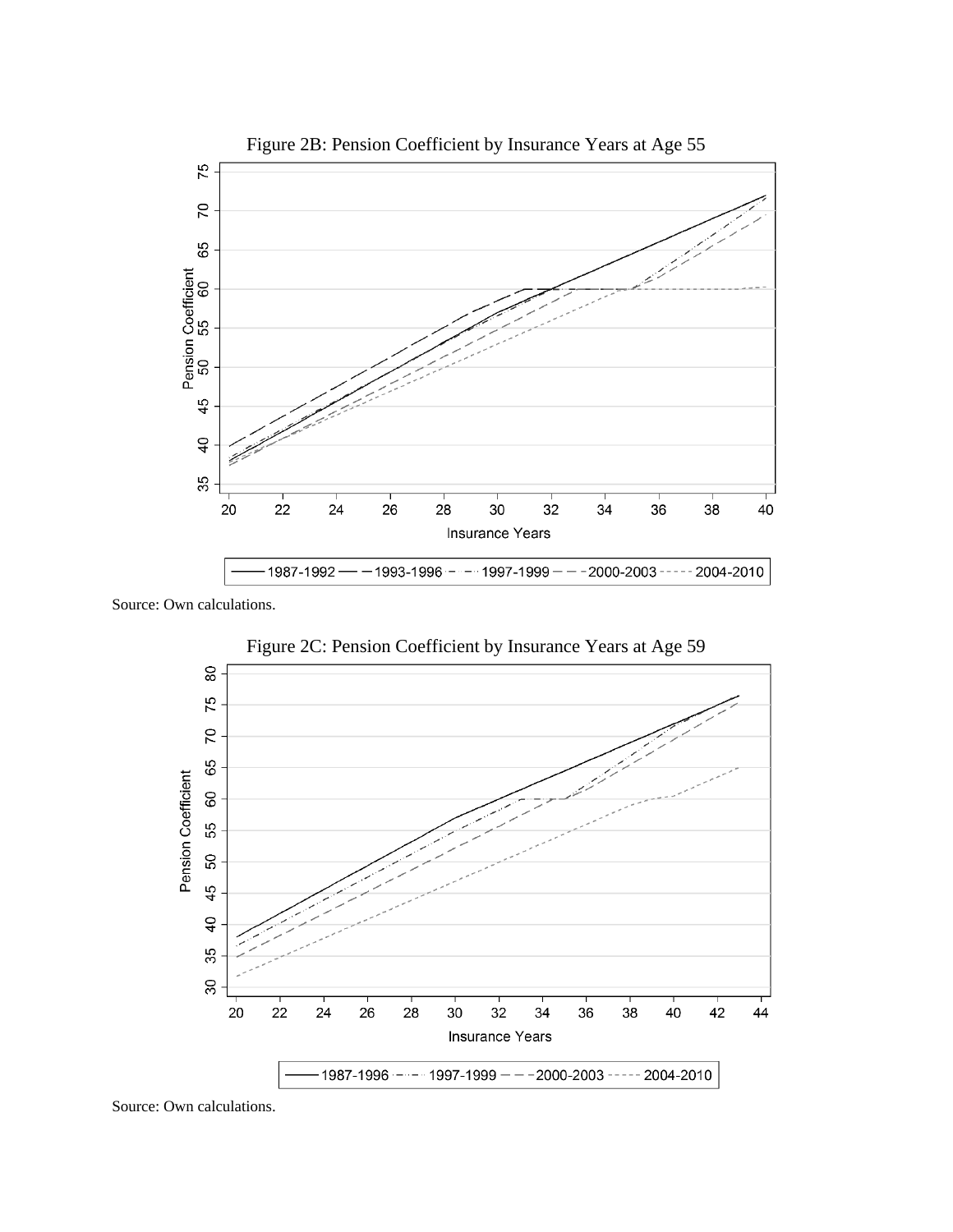

Figure 3A: Assessment Basis over Time by Age Group and Observation Year

Source: Own calculations, based on Austrian Social Security Data.



Figure 3B: Pension Coefficient over Time by Age Group and Observation Year

Source: Own calculations, based on Austrian Social Security Data.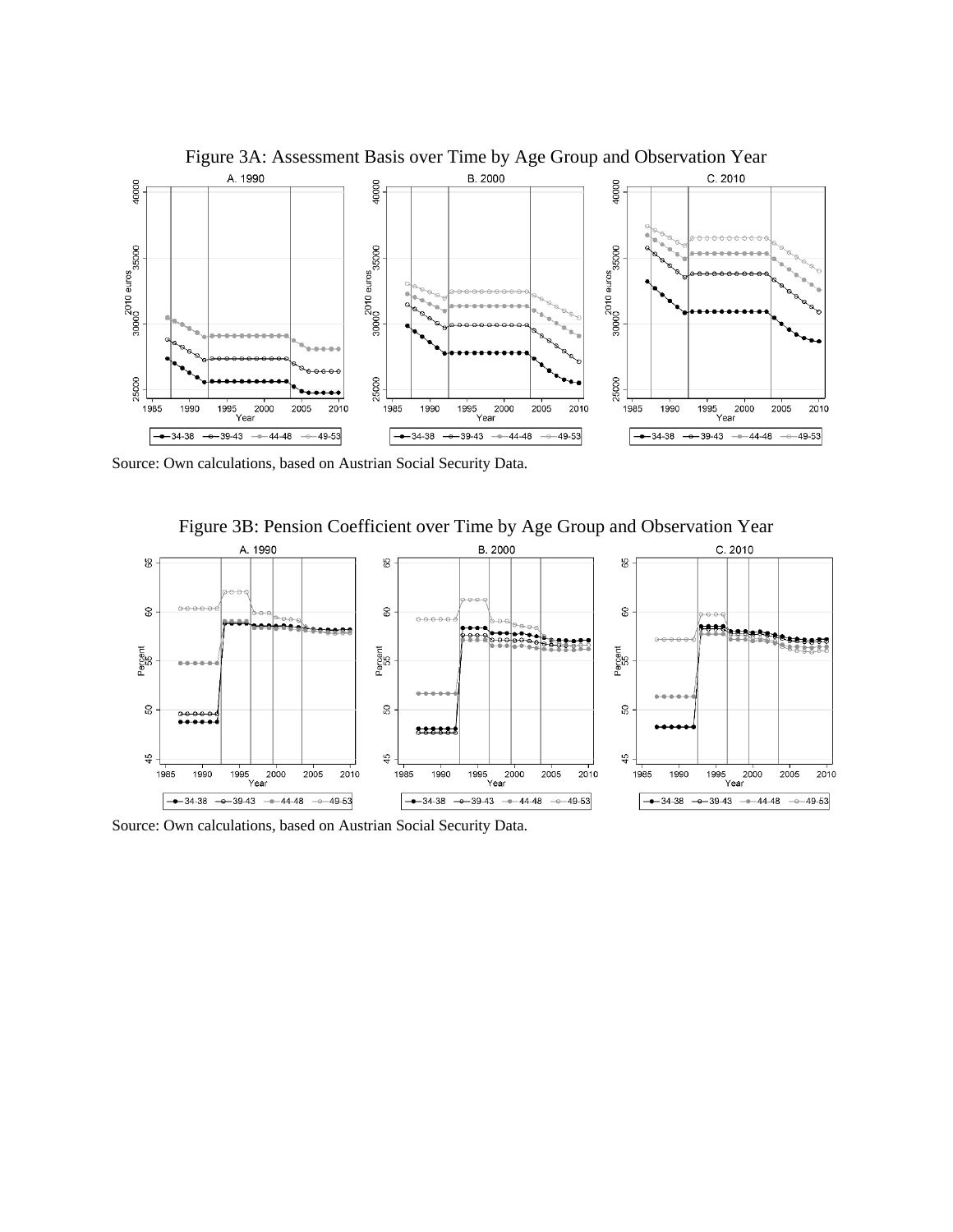

Figure 4: Cumulative Distribution Functions of % Change in DI Pension

Note: Calculations based on 1997 cohort.



Figure 5: DI Replacement Rate and DI Inflow Rate in Different Age Groups

Source: Own calculations, based on Austrian Social Security Data.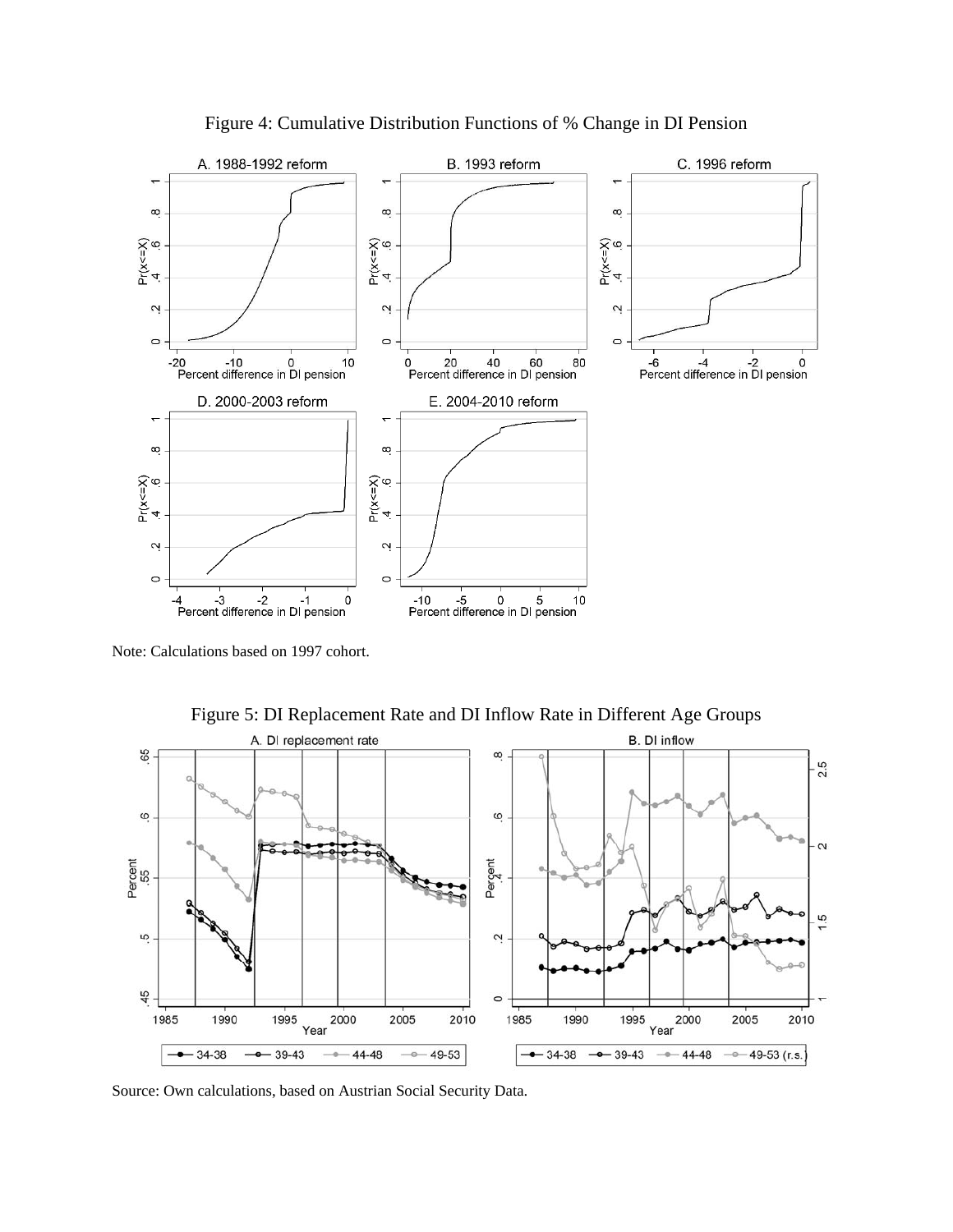

Figure 6: Percentile Ranking of Potential Benefits

Note: Percentile-ranking based on 1997 potential DI benefits.



Figure 7: Change in Covariates over Time

Note: See section 3 for details.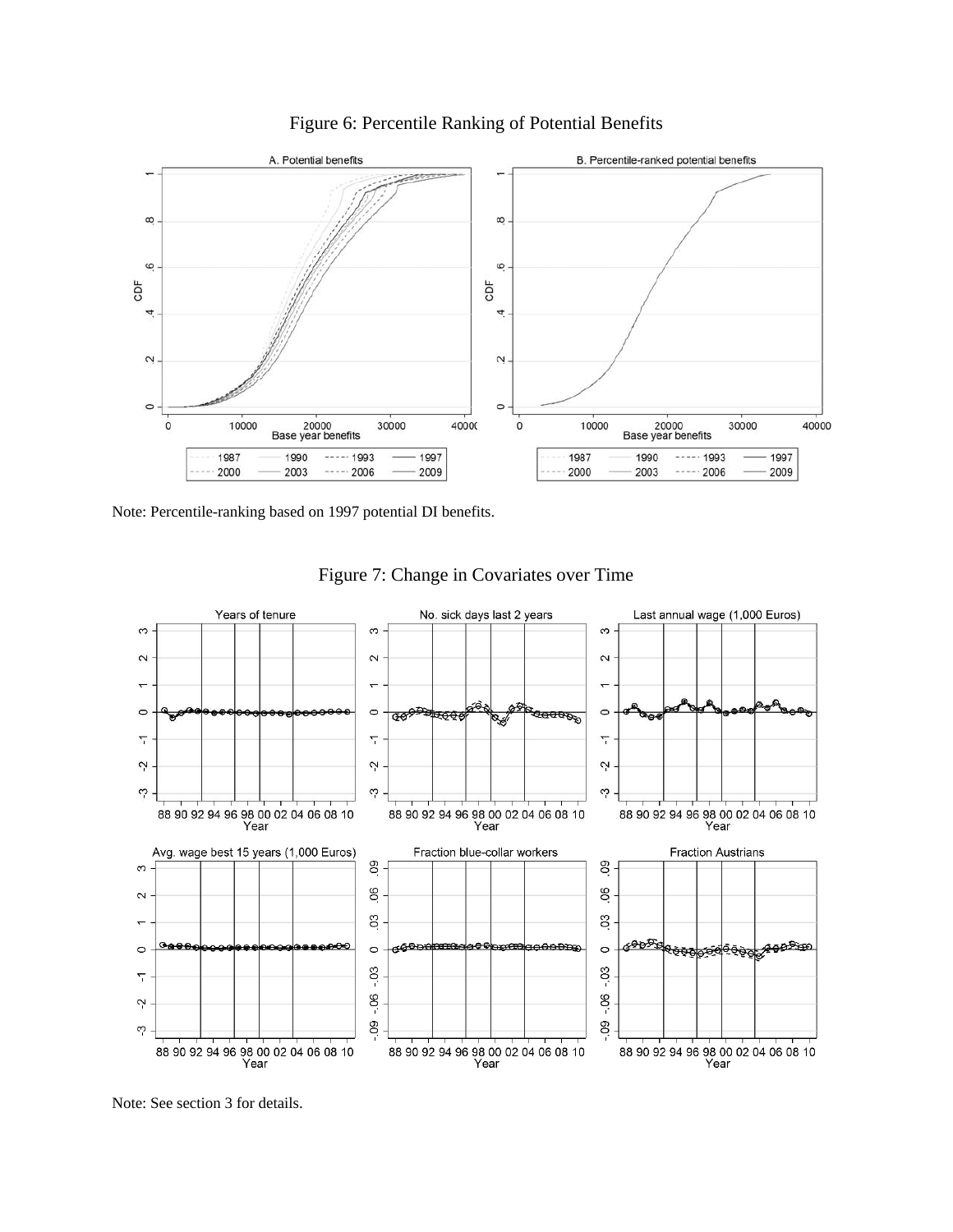|                                          | All        | 1987-1992 | 1993-1996 | 1997-1999 | 2000-2003 | 2004-2010 | <b>UI</b> Spells |
|------------------------------------------|------------|-----------|-----------|-----------|-----------|-----------|------------------|
| Age                                      | 45.3       | 45.8      | 45.5      | 45.3      | 44.9      | 45.1      | 45               |
| % unemployed                             | 10.3       | 9.5       | 11.7      | 12.0      | 10.3      | 9.5       | n/a              |
| % blue collar                            | 53.9       | 56.1      | 54.5      | 53.6      | 53.6      | 52.4      | 80.5             |
| % positive sick leave days last 2 years  | 13.3       | 12.7      | 14.3      | 13.9      | 12.7      | 13.2      | 40.3             |
| Sick leave days past 2 years (if $> 0$ ) | 51.3       | 47.3      | 53.1      | 56.7      | 62.2      | 45.2      | 57.6             |
| Experience last 15 years                 | 13.1       | 13.5      | 13.0      | 12.9      | 12.9      | 13.1      | 10.9             |
| Insurance years                          | 26.0       | 27.6      | 26.5      | 26.1      | 25.3      | 25.1      | 22.6             |
| Last wage                                | 33,364     | 30,310    | 31,516    | 32,505    | 33,741    | 36,398    | 23,322           |
| Avg. wage best 15 years                  | 30,799     | 27,769    | 29,370    | 30,370    | 31,277    | 33,398    | 25,919           |
| Disability benefits                      | 17,845     | 16,015    | 17,866    | 18,235    | 18,504    | 18,547    | 14,202           |
| Replacement rate                         | 0.57       | 0.57      | 0.60      | 0.59      | 0.58      | 0.55      | 0.54             |
| DI infow from employment (in $\%$ )      | 0.90       | 1.35      | 1.35      | 1.06      | 0.84      | 0.33      | n/a              |
| DI inflow from unemployment (in $\%$ )   | 4.68       | 3.69      | 5.21      | 4.82      | 5.26      | 4.63      | 5.25             |
| No. of observations                      | 16,199,158 | 3,507,613 | 2,550,646 | 2,026,008 | 2,806,316 | 5,308,575 | 1,226,228        |
| No. of individuals                       | 1,548,093  | 762,470   | 758,828   | 764,959   | 845,650   | 990,452   | 589,855          |

Table 1. Summary Statistics, Men Ages 35-59

Note: All monetary amounts are in 2010 Euros.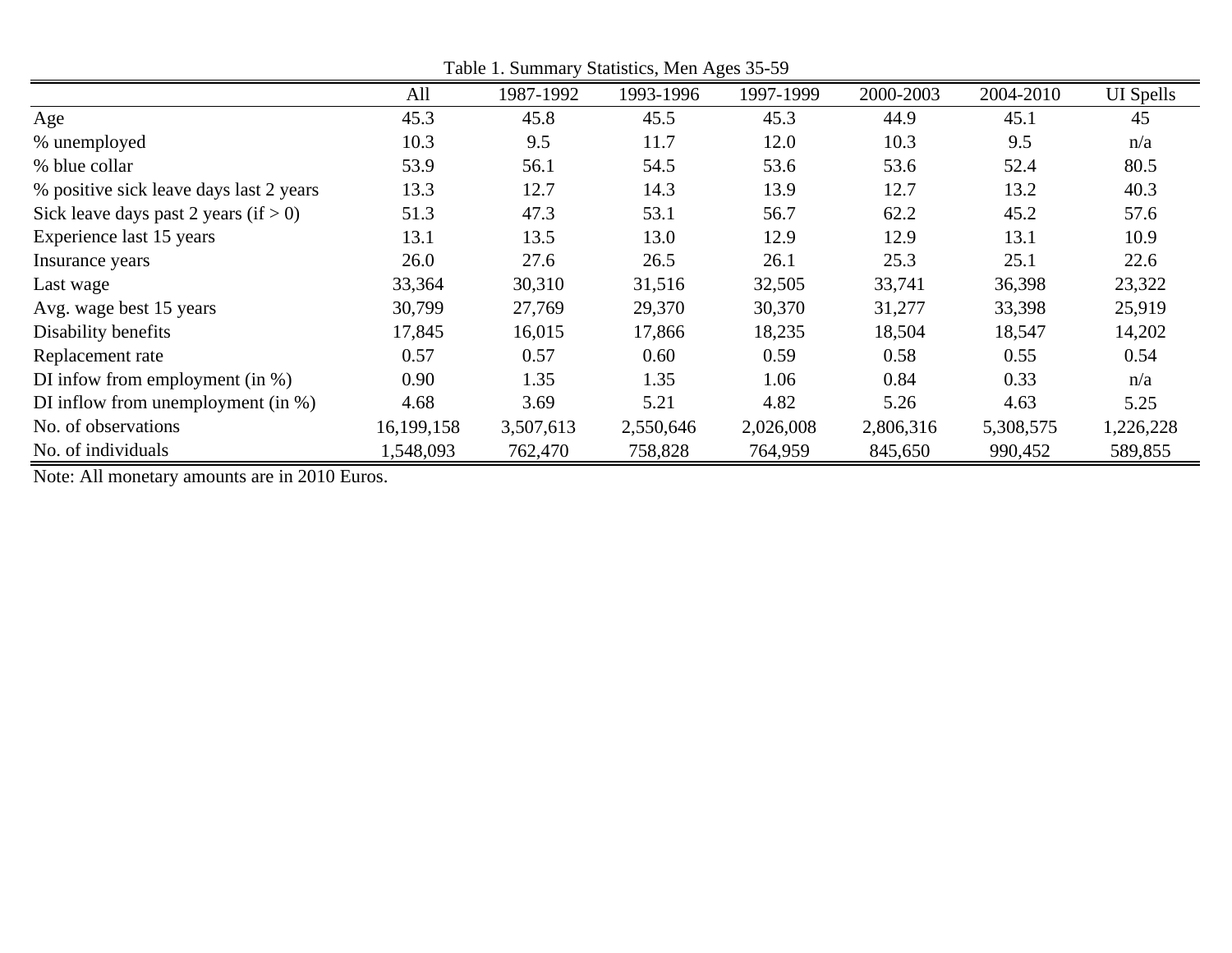| Regime        | <b>Assessment Basis</b>                                           | Pension Coefficient (%)                                                                                                                                                           | Other                                                                                                           |
|---------------|-------------------------------------------------------------------|-----------------------------------------------------------------------------------------------------------------------------------------------------------------------------------|-----------------------------------------------------------------------------------------------------------------|
| Prior to      |                                                                   | <b>Baseline PC:</b><br>$1.9*min(IV,30)$<br>+1.5* $max(IV-30,0)$ up to<br>maximum PC of 80                                                                                         | Relaxed screening at age 55                                                                                     |
| 1988          | Last 120 months of earnings                                       | "Special increment":<br>If PC<50 and AGE<50, then<br>add (50-AGE) to IY up to<br>maximum PC of 50                                                                                 | ERA: 60/55 for men/women<br>FRA: 65/60 for men/women                                                            |
| 1988-<br>1992 | Phased in change to last 180<br>months of earnings                | No change                                                                                                                                                                         |                                                                                                                 |
| 1993-<br>1996 | Changed from last 180<br>months to best 180 months of<br>earnings | Changed special increment:<br>If PC<60 and AGE<56, then<br>add (56-AGE) to IY up to<br>maximum PC of 60                                                                           | Introduced bonus for claiming<br>DI/OA pension after ERA:<br>$\sim$ 2.1 % per year                              |
| 1997-<br>1999 | No change                                                         | Changed baseline PC:<br>$1.83*min(IV,30)$<br>+1.675*max(IY-30,0) up to<br>maximum PC of 80                                                                                        | Changed age of relaxed<br>screening to 57 for men                                                               |
|               |                                                                   | Introduced penalty (bonus) if<br>claim before (after) ERA                                                                                                                         |                                                                                                                 |
| 2000-<br>2003 | No change                                                         | Phased in new baseline PC:<br>$min(60, 1.8-.02*(YR -$<br>$2000$ <sup>*</sup> min(IY,35))+<br>$2*max(IV-35,0)$ up to                                                               | Changed age of relaxed<br>screening to 57 for women<br>Split DI and OA formulas<br>Phased in increase in ERA to |
|               |                                                                   | maximum of 80                                                                                                                                                                     | $61.5/56.5$ for men/women                                                                                       |
|               |                                                                   | Starting in 2005 phased in<br>new baseline PC:<br>max(1.96-.04*(YR-<br>$2004$ , 1.78)*IY                                                                                          | Returned to same formula for<br>OA and DI pensions in 2005                                                      |
| 2004-<br>2010 | Phased in change to best 480<br>months of earnings<br>$(-2028)$   | Phased in new age of special<br>increment to 60<br>Increased penalty for early<br>claiming; backlash limited<br>loss to 5-6.5% of projected<br>2004 pension under prior<br>regime | Phased in increase in ERA to<br>$62/60$ for men/women $(-2017)$                                                 |

Table 2. Summary of Austrian Disability Pension Regimes

Notes: PC="pension coefficient," IY="insurance years," ERA="early retirement age," FRA="full retirement age," DI="disability insurance," OA="old age."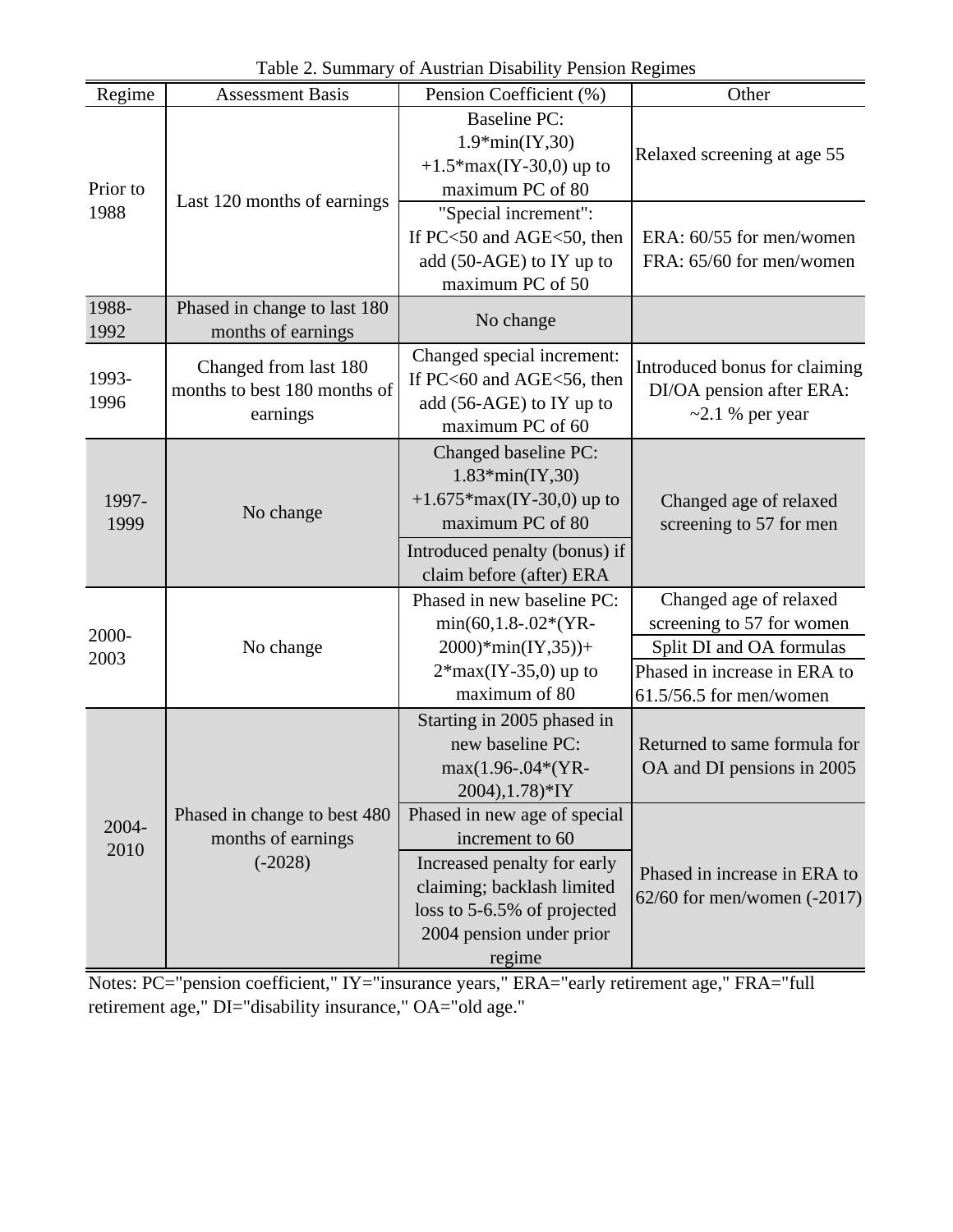Table 3. Cross-Sectional Regressions by Year, Men, 1987-2010

|      | Base controls |          |        |                         | Saturated controls |       |               |          |       |
|------|---------------|----------|--------|-------------------------|--------------------|-------|---------------|----------|-------|
|      |               | No.      |        | DI inflow Coeff. on log | Std.               |       | Coeff. on log | Std.     |       |
| Year | No. obs.      | clusters | rate   | benefits                | error              | $R^2$ | ben.          | error    | $R^2$ |
| 1987 | 575,268       | 2,242    | 0.0218 | $0.0231***$             | (0.0022)           | 0.057 | $0.0153***$   | (0.0021) | 0.076 |
| 1988 | 573,481       | 2,238    | 0.0179 | $0.0186***$             | (0.0020)           | 0.046 | $0.0138***$   | (0.0019) | 0.064 |
| 1989 | 573,739       | 2,239    | 0.0171 | $0.0205***$             | (0.0019)           | 0.045 | $0.0147***$   | (0.0018) | 0.065 |
| 1990 | 581,386       | 2,249    | 0.0174 | $0.0186***$             | (0.0020)           | 0.048 | $0.0113***$   | (0.0019) | 0.070 |
| 1991 | 595,221       | 2,246    | 0.0166 | $0.0160***$             | (0.0015)           | 0.046 | $0.0098***$   | (0.0013) | 0.069 |
| 1992 | 608,518       | 2,249    | 0.0175 | $0.0182***$             | (0.0015)           | 0.052 | $0.0108***$   | (0.0013) | 0.073 |
| 1993 | 621,477       | 2,239    | 0.0182 | $0.0188***$             | (0.0016)           | 0.052 | $0.0119***$   | (0.0014) | 0.074 |
| 1994 | 632,256       | 2,239    | 0.0196 | $0.0242***$             | (0.0019)           | 0.058 | $0.0155***$   | (0.0015) | 0.083 |
| 1995 | 643,841       | 2,221    | 0.0232 | $0.0290***$             | (0.0024)           | 0.067 | $0.0177***$   | (0.0019) | 0.093 |
| 1996 | 653,072       | 2,228    | 0.0227 | $0.0395***$             | (0.0027)           | 0.068 | $0.0261***$   | (0.0022) | 0.092 |
| 1997 | 661,705       | 2,214    | 0.0158 | $0.0330***$             | (0.0022)           | 0.045 | $0.0238***$   | (0.0021) | 0.064 |
| 1998 | 677,644       | 2,220    | 0.0178 | $0.0383***$             | (0.0030)           | 0.055 | $0.0286***$   | (0.0027) | 0.079 |
| 1999 | 686,659       | 2,204    | 0.0198 | $0.0484***$             | (0.0039)           | 0.075 | $0.0370***$   | (0.0035) | 0.102 |
| 2000 | 692,726       | 2,208    | 0.0221 | $0.0591***$             | (0.0042)           | 0.088 | $0.0471***$   | (0.0038) | 0.118 |
| 2001 | 695,774       | 2,194    | 0.0125 | $0.0252***$             | (0.0020)           | 0.032 | $0.0198***$   | (0.0019) | 0.056 |
| 2002 | 704,258       | 2,200    | 0.0131 | $0.0288***$             | (0.0023)           | 0.036 | $0.0230***$   | (0.0023) | 0.064 |
| 2003 | 713,558       | 2,197    | 0.0158 | $0.0385***$             | (0.0029)           | 0.050 | $0.0334***$   | (0.0030) | 0.084 |
| 2004 | 717,333       | 2,200    | 0.0125 | $0.0311***$             | (0.0025)           | 0.042 | $0.0295***$   | (0.0025) | 0.070 |
| 2005 | 733,995       | 2,192    | 0.0122 | $0.0251***$             | (0.0023)           | 0.038 | $0.0235***$   | (0.0023) | 0.078 |
| 2006 | 749,393       | 2,193    | 0.0125 | $0.0246***$             | (0.0027)           | 0.038 | $0.0267***$   | (0.0027) | 0.079 |
| 2007 | 761,833       | 2,191    | 0.0118 | $0.0230***$             | (0.0026)           | 0.036 | $0.0283***$   | (0.0026) | 0.076 |
| 2008 | 775,437       | 2,182    | 0.0116 | $0.0251***$             | (0.0028)           | 0.034 | $0.0335***$   | (0.0030) | 0.073 |
| 2009 | 782,355       | 2,160    | 0.0116 | $0.0234***$             | (0.0029)           | 0.032 | $0.0314***$   | (0.0034) | 0.069 |
| 2010 | 788,229       | 2,151    | 0.0113 | 0.0189***               | (0.0028)           | 0.030 | $0.0255***$   | (0.0033) | 0.065 |

Note: Base controls include age dummies, 2-year insurance year group dummies and assessment basis. Saturated controls include base controls plus dummies for tenure (in 2-year groups), any sick leave, more than 5 days of sick leave or more than 20 days of sick leave in last two years, UI benefit duration, industry, region (of firm), blue collar status and Austrian national status, and 4th order polynomials in last year's wage and average wage best 15 years. Standard errors in parentheses are clustered by cells according to an individual's age in years, number of insurance years, and assessment basis, \*\*\*  $p<0.01$ , \*\*  $p<0.05$ , \*  $p<0.1$ .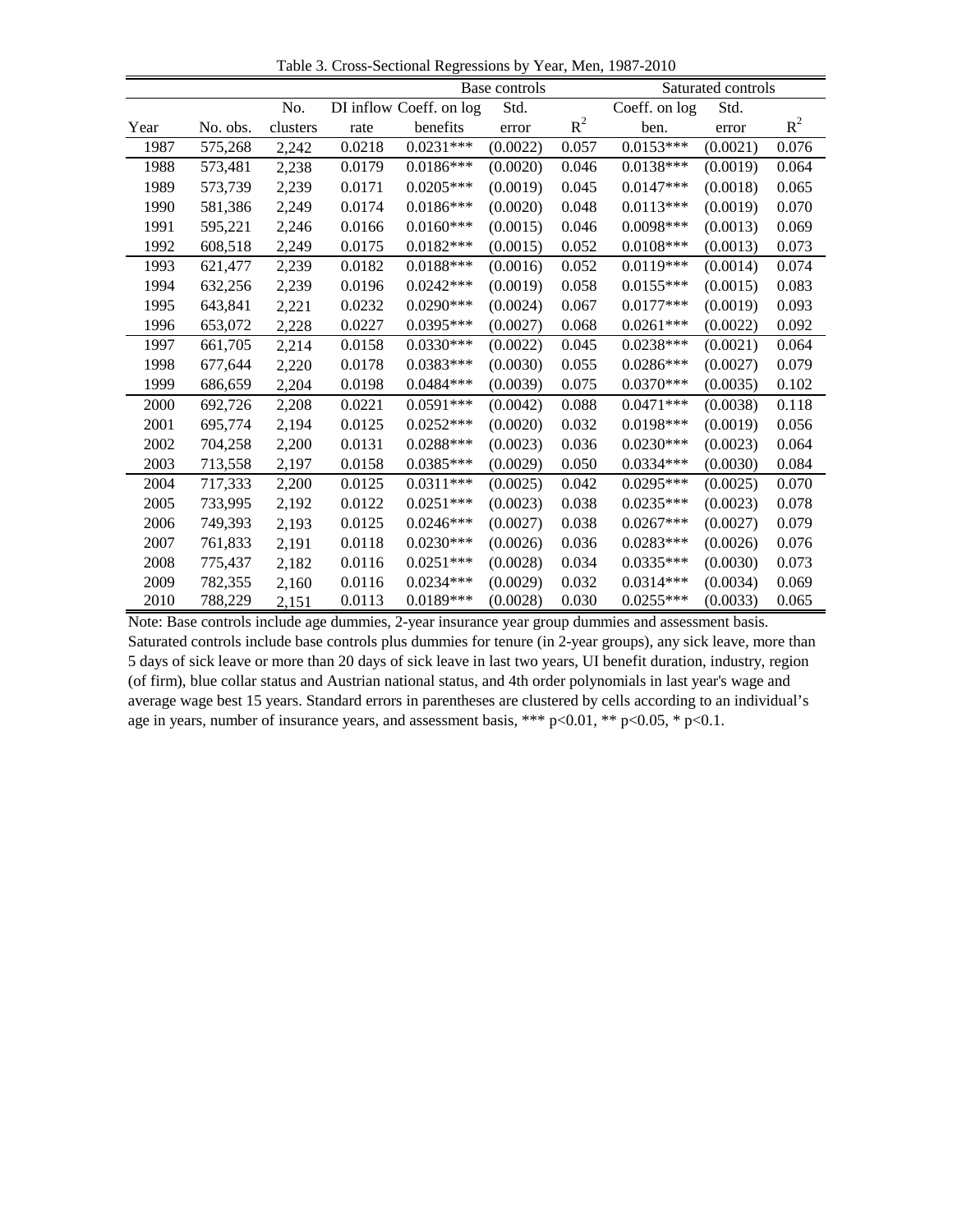|                                    | Base controls | Saturated<br>controls | Full model             |
|------------------------------------|---------------|-----------------------|------------------------|
| Log benefit                        | $0.0309***$   | $0.0235***$           | $0.0197***$            |
|                                    | (0.0020)      | (0.0014)              | (0.0023)               |
| Hypothetical log benefit 1987      |               |                       | $0.0545***$            |
|                                    |               |                       | (0.0046)               |
| Hypothetical log benefit 1988      |               |                       | $-0.0432***$           |
|                                    |               |                       | (0.0075)               |
| Hypothetical log benefit 1989      |               |                       | 0.0041                 |
|                                    |               |                       | (0.0090)               |
| Hypothetical log benefit 1990      |               |                       | $-0.004$               |
|                                    |               |                       | (0.0094)               |
| Hypothetical log benefit 1991      |               |                       | $0.0652***$            |
|                                    |               |                       | (0.0124)               |
| Hypothetical log benefit 1992      |               |                       | $-0.0884***$           |
|                                    |               |                       | (0.0097)               |
| Hypothetical log benefit 1993-1996 |               |                       | $-0.0064$              |
|                                    |               |                       | (0.0171)               |
| Hypothetical log benefit 1997-1999 |               |                       | $0.428***$             |
| Hypothetical log benefit 2000      |               |                       | (0.109)<br>$-0.434***$ |
|                                    |               |                       | (0.107)                |
| Hypothetical log benefit 2001      |               |                       | $-0.348**$             |
|                                    |               |                       | (0.143)                |
| Hypothetical log benefit 2002      |               |                       | 0.342                  |
|                                    |               |                       | (0.223)                |
| Hypothetical log benefit 2003      |               |                       | $-0.0367$              |
|                                    |               |                       | (0.121)                |
| Hypothetical log benefit 2004      |               |                       | $0.120***$             |
|                                    |               |                       | (0.0372)               |
| Hypothetical log benefit 2005      |               |                       | $-0.0437$              |
|                                    |               |                       | (0.0362)               |
| Hypothetical log benefit 2006      |               |                       | 0.0242                 |
|                                    |               |                       | (0.0288)               |
| Hypothetical log benefit 2007      |               |                       | $-0.0729***$           |
|                                    |               |                       | (0.0170)               |
| Hypothetical log benefit 2008      |               |                       | $0.0690*$              |
|                                    |               |                       | (0.0416)               |
| Hypothetical log benefit 2009      |               |                       | $-0.104$               |
|                                    |               |                       | (0.0645)               |
| Hypothetical log benefit 2010      |               |                       | $0.0810**$             |
|                                    |               |                       | (0.0366)               |
| F-test<br>Prob > F                 |               |                       | 2.167<br>0.141         |
| Observations                       | 16,199,158    | 16,199,158            | 16,199,158             |
| No. clusters                       | 2,334         | 2,334                 | 2,334                  |
| R-squared                          | 0.046         | 0.073                 | 0.073                  |
| DI inflow rate                     | 0.0161        | 0.0161                | 0.0161                 |
| Implied elasticity                 | 1.920***      | 1.459***              | 1.227***               |
|                                    | (0.124)       | (0.090)               | (0.143)                |

Table 4. Pooled Regressions, 1987-2010

Note: Standard errors in parentheses are clustered by cells according to an individual's age in years, number of insurance years, and assessment basis, \*\*\* p<0.01, \*\* p<0.05, \* p<0.1.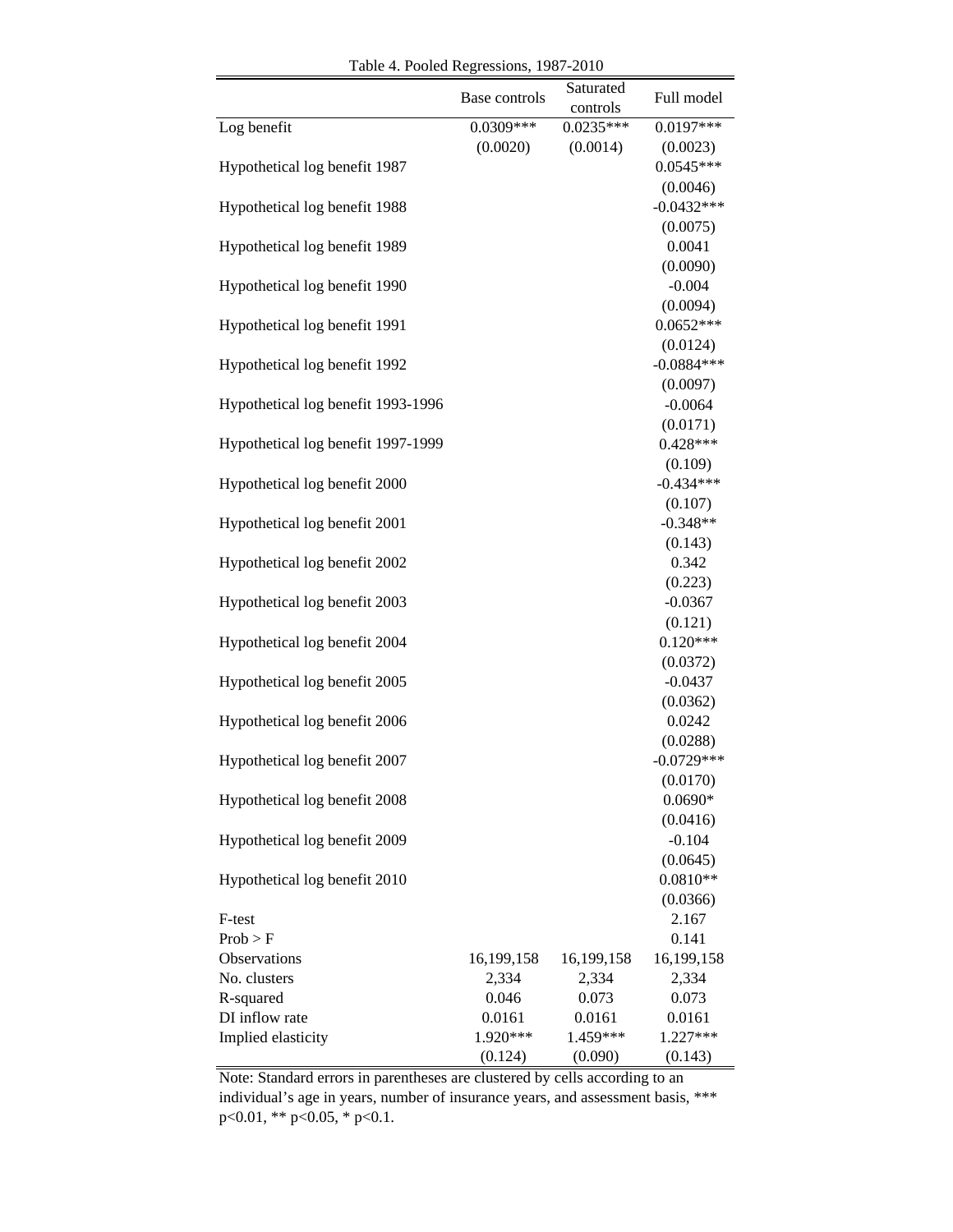Table 5. Robustness Checks

|                                  | Coeff. on    | Std. error | Implied    | Std. error | No. obs.   | No. clusters | F-test | Prob > F | $R^2$ |
|----------------------------------|--------------|------------|------------|------------|------------|--------------|--------|----------|-------|
|                                  | log benefits |            | elasticity |            |            |              |        |          |       |
| <b>Baseline</b> specification    | $0.0197***$  | (0.0023)   | $1.227***$ | (0.143)    | 16.199.158 | 2,334        | 2.167  | 0.141    | 0.073 |
| Ages 35-64                       | $0.0204***$  | (0.0023)   | $1.252***$ | (0.141)    | 1,6287,755 | 2,784        | 0.411  | 0.522    | 0.073 |
| Include old-age pension          | $0.0197***$  | (0.0023)   | $1.224***$ | (0.143)    | 16,199,158 | 2334         | 2.504  | 0.114    | 0.073 |
| Restrict insurance years         | $0.0327***$  | (0.0034)   | 1.982***   | (0.208)    | 15,555,955 | 1.709        | 3.10   | 0.079    | 0.074 |
| After-tax benefits               | $0.0159***$  | (0.0022)   | $0.985***$ | (0.139)    | 16,199,158 | 2,334        | 4.862  | 0.028    | 0.073 |
| Current benefits                 | $0.0131***$  | (0.0022)   | $0.813***$ | (0.134)    | 16,199,158 | 2,334        | 13.46  | < 0.001  | 0.073 |
| Cox proportional hazard          | $1.402***$   | (0.131)    | $1.402***$ | (0.131)    | 16.199.158 | 2,334        | 0.184  | 0.668    | n/a   |
| Propensity score reweighting     | $0.0180***$  | (0.0023)   | $1.120***$ | (0.145)    | 16,199,158 | 2,334        | 5.132  | 0.024    | 0.076 |
| <b>Quantile control function</b> | $0.0217***$  | (0.0018)   | $1.351***$ | (0.110)    | 16.199.158 | 2,334        | 36.60  | < 0.001  | 0.075 |

Note: All regressions include saturated controls (see text for detailed description). Standard errors in parentheses are clustered by cells according to an individual's age in years, number of insurance years, and assessment basis, \*\*\*  $p<0.01$ , \*\*  $p<0.05$ , \*  $p<0.1$ .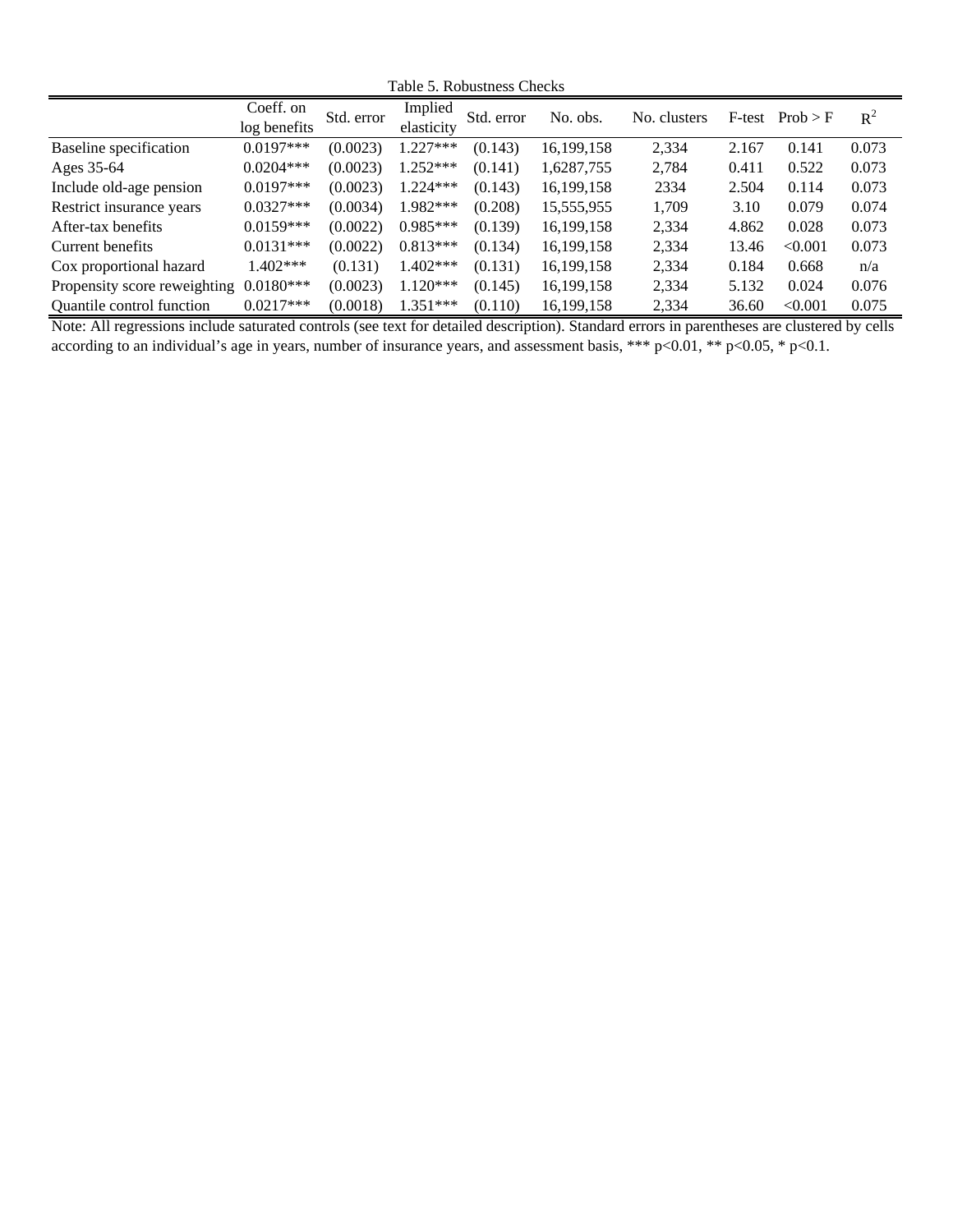|                      | DI inflow<br>rate | Coeff. on<br>log<br>benefits | Std. error | Implied<br>elasticity | Std. error | No. obs.  | No.<br>clusters | F-test | Prob > F | $R^2$ |
|----------------------|-------------------|------------------------------|------------|-----------------------|------------|-----------|-----------------|--------|----------|-------|
| Age 35-39            | 0.0017            | 0.0020                       | (0.0014)   | 1.037                 | (0.844)    | 4,149,741 | 330             | 3.619  | 0.058    | 0.015 |
| Age 40-44            | 0.0030            | 0.0004                       | (0.0012)   | 0.145                 | (0.384)    | 3,779,899 | 398             | 1.574  | 0.210    | 0.022 |
| Age 45-49            | 0.0068            | $0.0064***$                  | (0.0014)   | $0.941***$            | (0.202)    | 3,419,217 | 470             | 0.0861 | 0.769    | 0.032 |
| Age 50-54            | 0.0200            | $0.0141***$                  | (0.0022)   | $0.563***$            | (0.0863)   | 2,893,098 | 535             | 12.23  | 0.001    | 0.068 |
| Age 55-59            | 0.0748            | $0.0141*$                    | (0.0075)   | $0.189*$              | (0.100)    | 1,957,203 | 601             | 3.113  | 0.078    | 0.086 |
| White collar         | 0.0092            | $0.0149***$                  | (0.0018)   | $1.623***$            | (0.195)    | 7,466,445 | 2,283           | 8.981  | 0.003    | 0.057 |
| Blue collar          | 0.0220            | $0.0216***$                  | (0.0034)   | $0.983***$            | (0.153)    | 8,732,713 | 2,322           | 1.549  | 0.213    | 0.087 |
| Lifetime earnings Q1 | 0.0193            | $0.0103***$                  | (0.0031)   | $0.532***$            | (0.161)    | 4,050,178 | 995             | 24.21  | < 0.001  | 0.075 |
| Lifetime earnings Q2 | 0.0184            | $0.0159***$                  | (0.0046)   | $0.861***$            | (0.249)    | 4,049,643 | 1,340           | 5.458  | 0.020    | 0.090 |
| Lifetime earnings Q3 | 0.0167            | $0.0306***$                  | (0.0053)   | 1.835***              | (0.315)    | 4,049,789 | 1,495           | 3.352  | 0.067    | 0.087 |
| Lifetime earnings Q4 | 0.0100            | $0.0172***$                  | (0.0028)   | $1.714***$            | (0.279)    | 4,049,548 | 972             | 3.369  | 0.067    | 0.060 |
| DI benefit Q1        | 0.0160            | $0.00567***$                 | (0.0018)   | $0.354***$            | (0.110)    | 4,050,002 | 1,618           | 85.42  | < 0.001  | 0.065 |
| DI benefit Q2        | 0.0140            | $0.0199***$                  | (0.0059)   | $1.425***$            | (0.422)    | 4,049,719 | 1,132           | 19.55  | < 0.001  | 0.086 |
| DI benefit O3        | 0.0168            | $0.0272***$                  | (0.0063)   | $1.618***$            | (0.372)    | 4,049,722 | 952             | 30.96  | < 0.001  | 0.096 |
| DI benefit Q4        | 0.0175            | $0.0354***$                  | (0.0053)   | 2.019***              | (0.301)    | 4,049,715 | 557             | 0.068  | 0.794    | 0.084 |
| UI: DI entry         | 0.0525            | $0.198***$                   | (0.0177)   | $3.775***$            | (0.338)    | 1,226,228 | 2,276           | 70.15  | < 0.001  | 0.164 |

Note: See text for definitions of base and saturated controls. Standard errors in parentheses are clustered by cells according to an individual's age in years, number of insurance years, and assessment basis, \*\*\* p<0.01, \*\* p<0.05, \* p<0.1.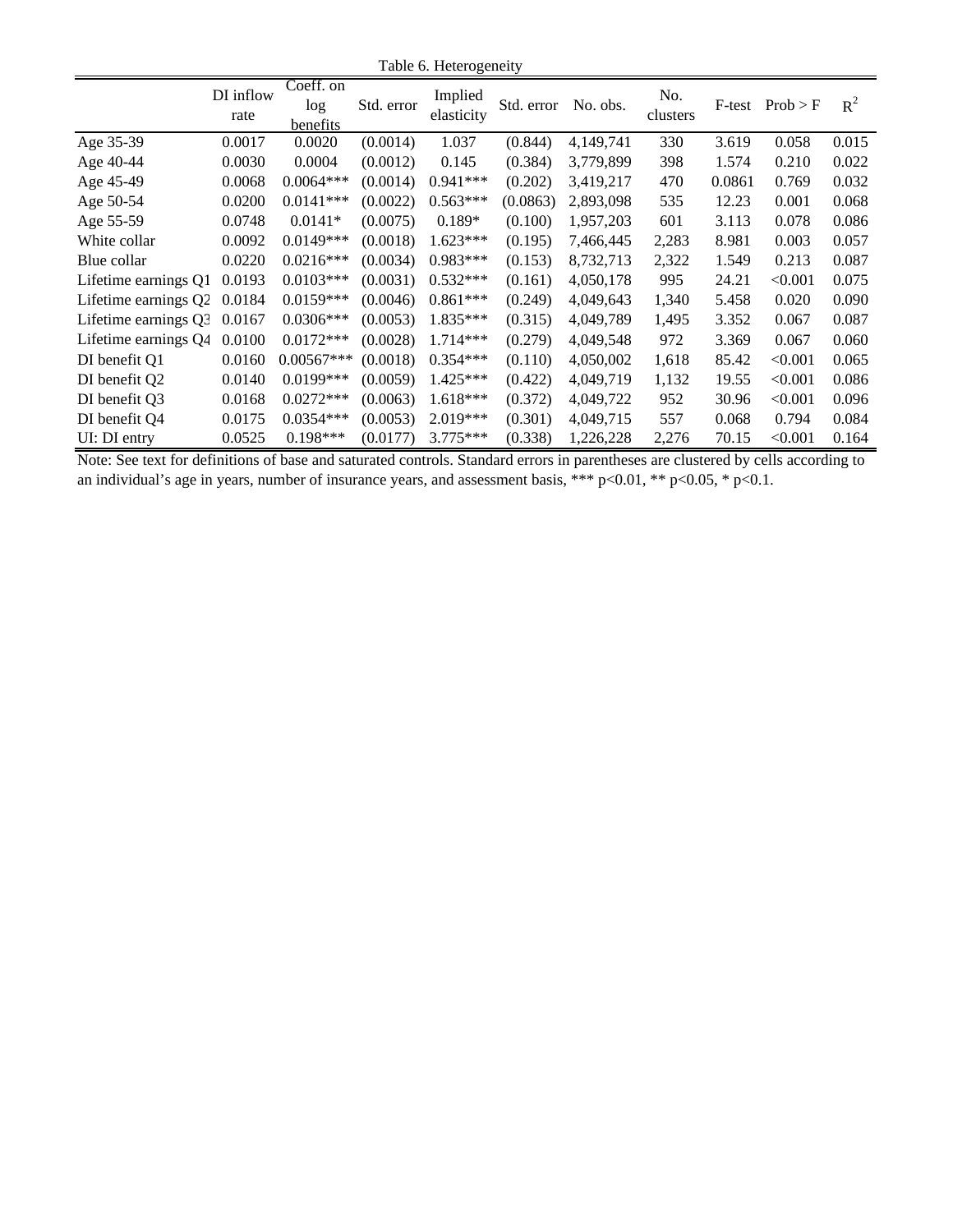|                         | Applications | Rejections  | DI Inflow  |
|-------------------------|--------------|-------------|------------|
| Log benefit             | $0.0342***$  | $0.0214***$ | $0.0085**$ |
|                         | (0.0073)     | (0.0057)    | (0.0038)   |
| F-test                  | 1.950        | 0.528       | 27.59      |
| Prob > F                | 0.163        | 0.467       | < 0.001    |
| Observations            | 5,308,575    | 5,308,575   | 5,308,575  |
| No. clusters            | 2,226        | 2.226       | 2,226      |
| R-squared               | 0.143        | 0.111       | 0.072      |
| Avg. dependent variable | 0.0218       | 0.0135      | 0.0119     |
| Implied elasticity      | 1.572***     | 1.590***    | $0.713**$  |
|                         | (0.334)      | (0.419)     | (0.317)    |

Table 7. Applications and Rejections, 2004-2010

Note: All regressions include saturated controls (see text for detailed description). Standard errors in parentheses are clustered by cells according to an individual's age in years, number of insurance years, and assessment basis, \*\*\* p<0.01, \*\* p<0.05, \* p<0.1.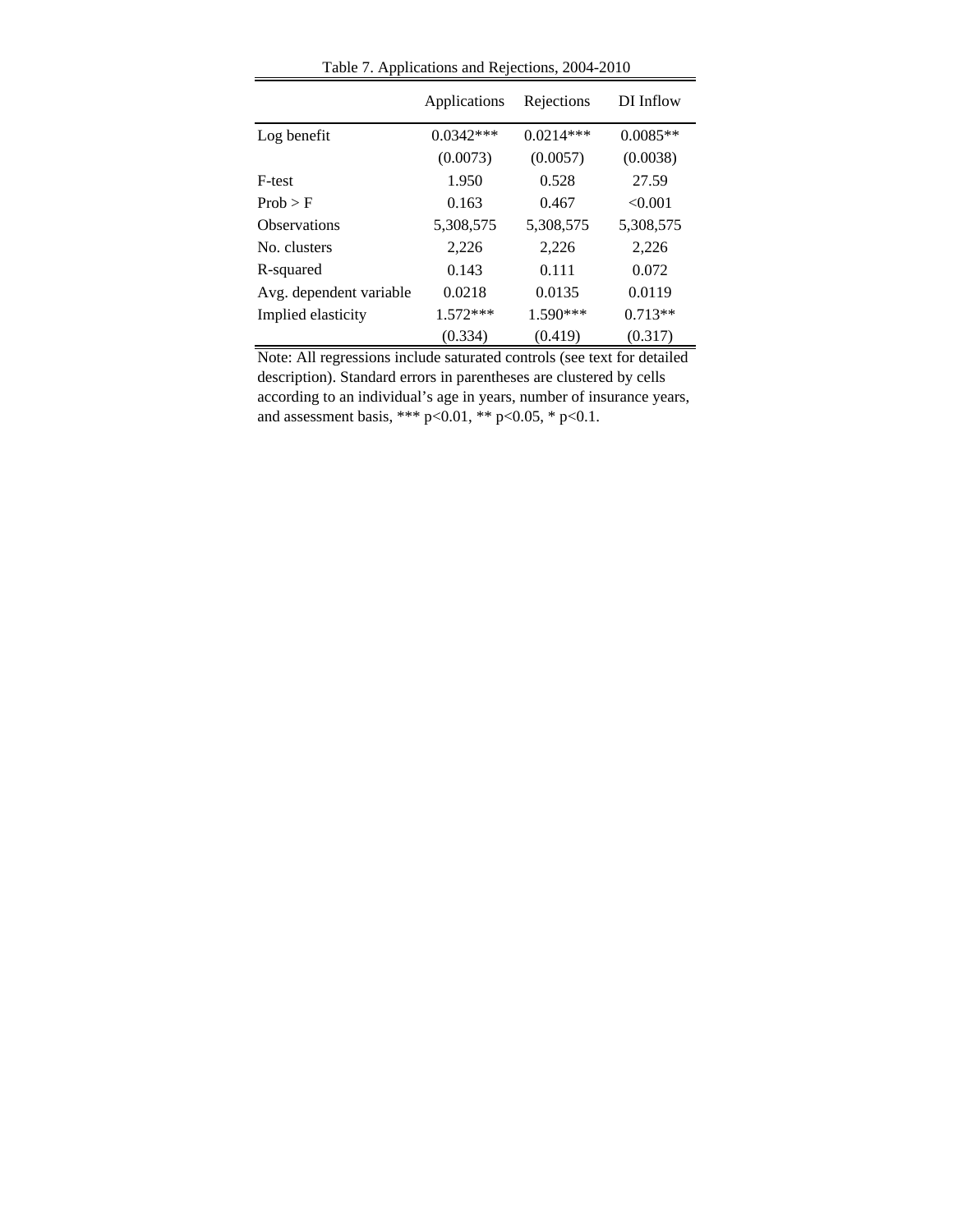

Figure A1: Imputed and matched DI benefits, separate years